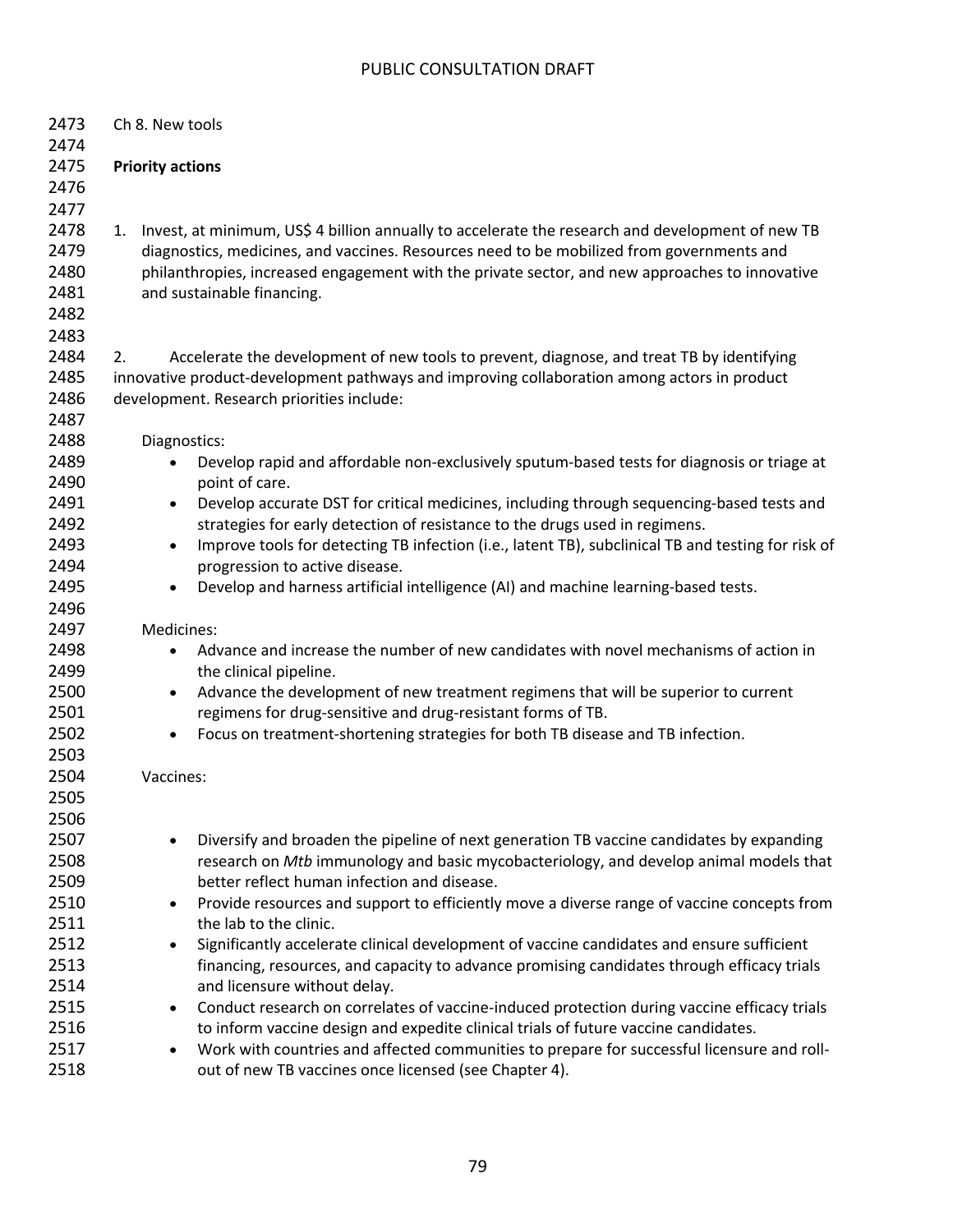| 2519 |    |                                                                                                           |
|------|----|-----------------------------------------------------------------------------------------------------------|
| 2520 |    |                                                                                                           |
| 2521 | 3. | Invest at least US\$ 800 million in basic science research.                                               |
| 2522 |    |                                                                                                           |
| 2523 |    |                                                                                                           |
| 2524 | 4. | Expand the use of operational research.                                                                   |
| 2525 |    |                                                                                                           |
| 2526 |    |                                                                                                           |
| 2527 | 5. | Develop and implement digital tools.                                                                      |
| 2528 |    |                                                                                                           |
| 2529 |    |                                                                                                           |
| 2530 |    | 6. Create an enabling environment for TB R&D.                                                             |
| 2531 |    |                                                                                                           |
| 2532 |    |                                                                                                           |
| 2533 |    | 7. Apply best practices in community engagement throughout the R&D process.                               |
| 2534 |    |                                                                                                           |
| 2535 |    |                                                                                                           |
| 2536 |    | 8. Apply access principles in rolling out and optimizing the use of new tools.                            |
| 2537 |    |                                                                                                           |
| 2538 |    |                                                                                                           |
| 2539 | 9. | Strengthen advocacy for TB innovation.                                                                    |
| 2540 |    |                                                                                                           |
| 2541 |    | Invest, at minimum, US\$ 4 billion annually to accelerate the research and development of new             |
| 2542 |    | diagnostics, medicines, and vaccines.                                                                     |
| 2543 |    |                                                                                                           |
| 2544 |    | Investments in science and technology are crucial to tackling any disease and are an absolute necessity   |
| 2545 |    | to reach goals of elimination of disease. For TB, a disease that primarily affects the developing world,  |
| 2546 |    | funding has always fallen short of meeting the basic required levels needed to support research and       |
| 2547 |    | development needs.                                                                                        |
| 2548 |    |                                                                                                           |
| 2549 |    | Without new medicines, diagnostics and effective vaccines, we will not achieve the steep reductions in    |
| 2550 |    | incidence and mortality that we need, and millions more people will get sick or die from the disease.     |
| 2551 |    | After years of under-investment, developing these tools will require commitment and funding from          |
| 2552 |    | governments, the private sector, and philanthropic organizations that is on par with the urgent need for  |
| 2553 |    | innovation. It will also require a radically transformed approach to accelerating promising medicine,     |
| 2554 |    | diagnostic and vaccine candidates through the development pathway. R&D efforts should be needs-           |
| 2555 |    | driven, evidence-based and guided by the core principles of affordability, efficiency, equity and         |
| 2556 |    | collaboration.                                                                                            |
| 2557 |    |                                                                                                           |
| 2558 |    | In the UN Political Declaration on TB, UN Member States recognized the "lack of sufficient and            |
| 2559 |    | sustainable financing" for TB research and innovation. In response, they committed to "mobilize           |
| 2560 |    | sufficient and sustainable financing, with the aim of increasing global investments to US\$ 2 billion per |
| 2561 |    | year in order to close the estimated US\$1.3 billion gap in funding annually for tuberculosis research."  |
| 2562 |    |                                                                                                           |
| 2563 |    | Governments have consistently fallen far short of this commitment. In 2020, governments collectively      |
| 2564 |    | invested only US\$642 million in TB R&D (of a total US\$915 from all funding sources). Adjusted for       |
| 2565 |    | inflation, total investment in TB R&D was flat between 2018 and 2020. The commercial pharmaceutical       |
|      |    |                                                                                                           |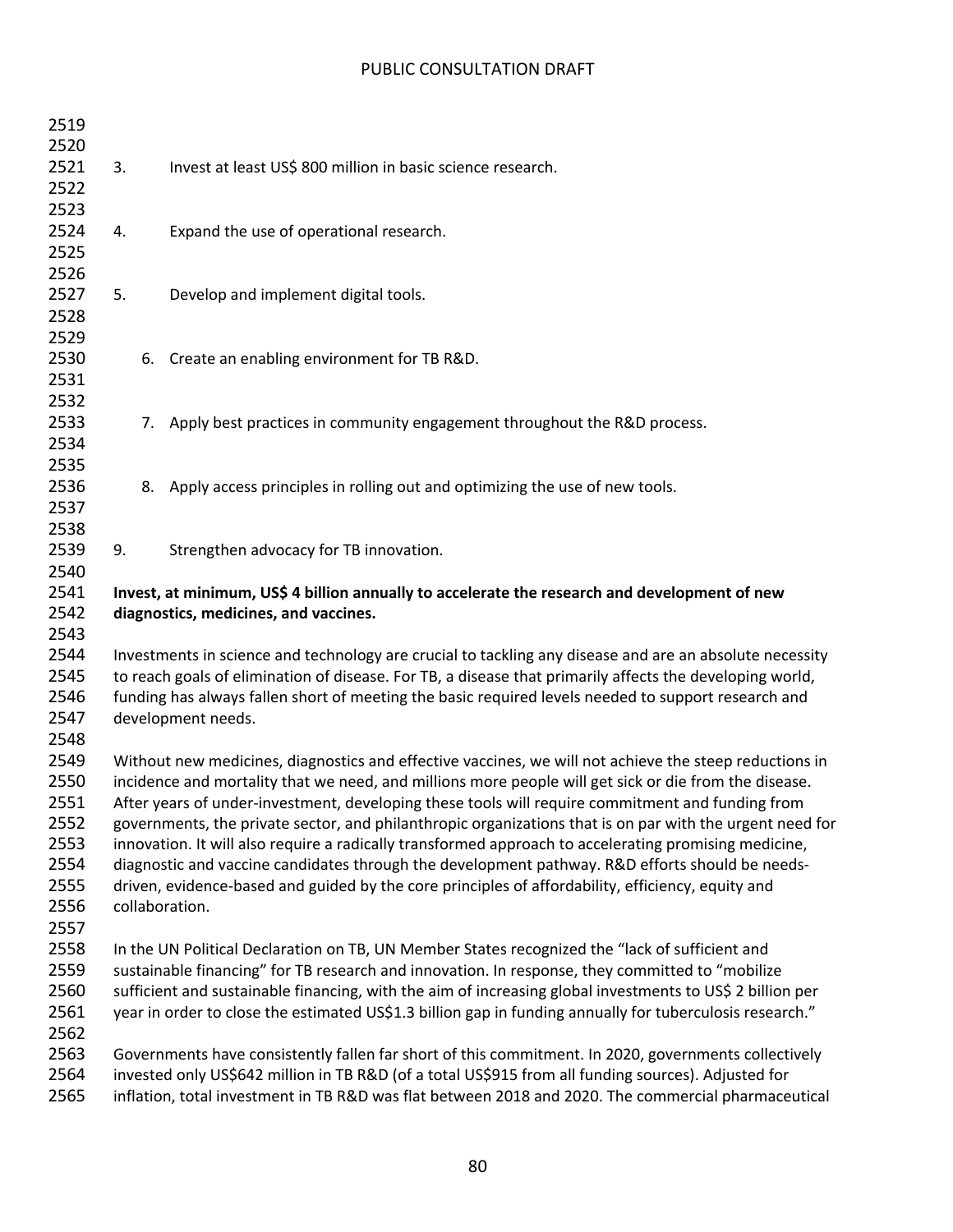- sector also invested very little in TB R&D, including almost nothing for vaccines. As a consequence, the
- effort to eliminate TB continues to suffer from an enormous gap in R&D funding.
- 
- In contrast to their support for a COVID-19 vaccine, multilateral funders such as Gavi, CEPI, and the
- multilateral development banks have not yet contributed significant resources to support TB R&D (TAG,
- 2021).

 Table 1 shows annual TB funding needs for the R&D of new TB medicines, diagnostics and vaccines from 2023-2030.

## Table 1. Resources needed for TB R&D, 2023-2030

| Tool               | Investment needed (US\$ billions) |
|--------------------|-----------------------------------|
| Medicines          | \$16,060                          |
| <b>Diagnostics</b> | \$7,720                           |
| Vaccines           | \$10,000                          |
| Total              | \$33,780                          |

 The projected total funding required for R&D for new TB medicines, diagnostics and vaccines from 2023–2030 is US\$ 33.8 billion, or an average of US\$ 4.2 billion annually. These figures do not include the resources needed to implement new vaccines, nor do they include the resources needed for basic science research or the operational research required to identify the most effective ways of implementing new tools in various national contexts. See Chapter 4 for details on vaccine implementation.

 The funding needs are greater than the US\$2 billion funding needed in prior years. The increased need reflects the lack of investment in prior years and includes the costs of carrying out large-scale Phase 3 vaccine trials–a cost that reflects advances in vaccine R&D in recent years. Costed priorities are presented in R&D strategic frameworks for diagnostics, medicines and vaccines below. See Chapter 9 for a discussion of mobilizing resources for TB R&D.

*Urgency leads to innovation*

 Investments, partnerships, and global multisectoral efforts have translated to remarkable impact in creating effective therapies for HIV, and the undeniable progress the world has made in vaccines, diagnosis and treatment developed for SARS-COV2. Advocacy, a sense of urgency, political will as well as substantial public and private investments proved critical to see these impressive results.

 The response to COVID-19 involved unprecedented scientific innovation. The introduction of multiple vaccines in rapid time showed what is possible to achieve with a critical mass of resources and political will. 

 Working together, governments, the private sector and philanthropy identified new approaches and 2602 pathways to development, which allowed them to move quickly through the R&D and regulatory processes and introduce new products in record time.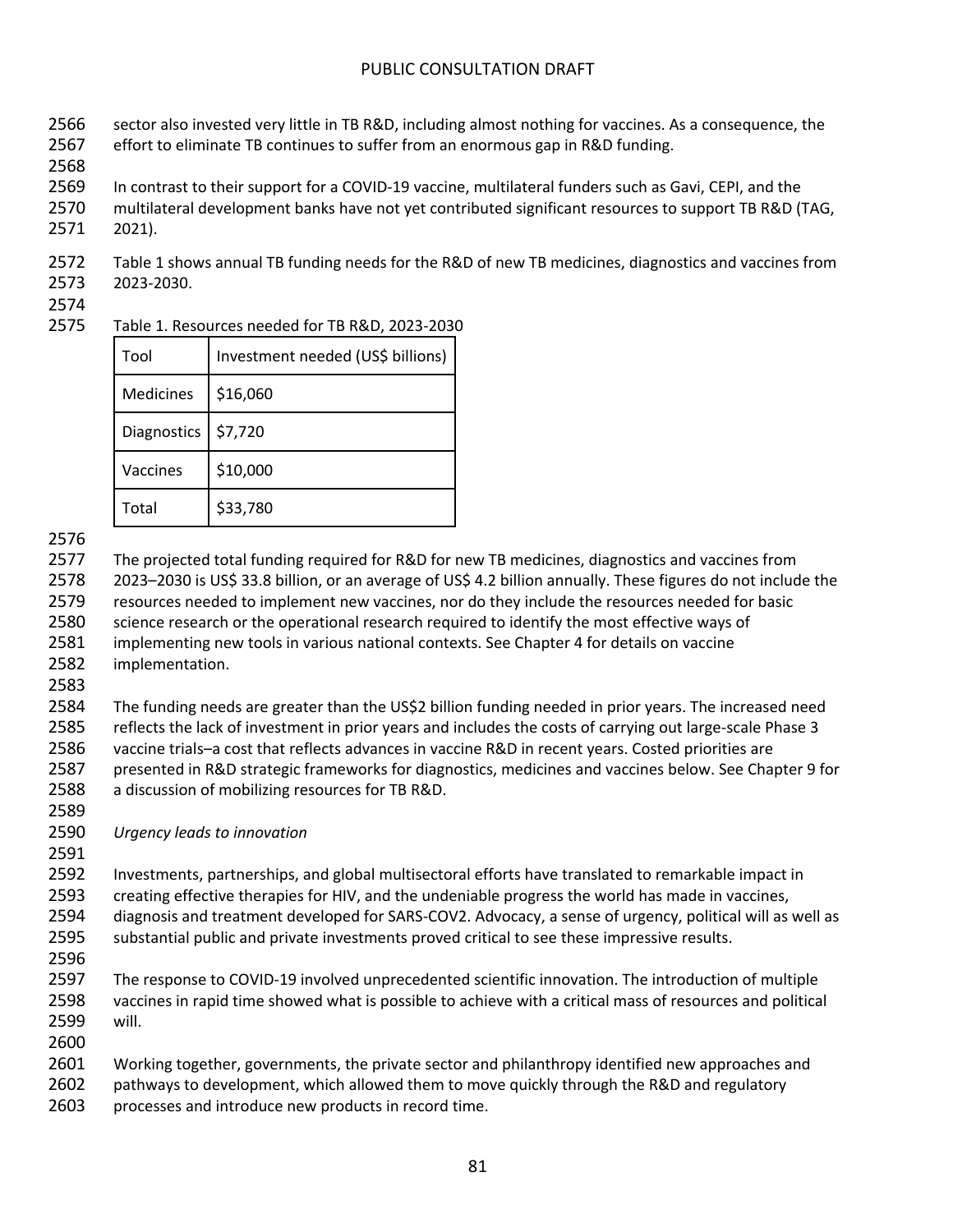| 2604 |                                                                                                       |
|------|-------------------------------------------------------------------------------------------------------|
| 2605 | The global TB R&D community must learn and leverage as much as possible from the COVID-19 response    |
| 2606 | in order to transform the approach to advancing new TB medicines, diagnostics and vaccines.           |
| 2607 |                                                                                                       |
| 2608 | The urgency is even greater now than in the past, considering the pandemic's impact on TB R&D, which  |
| 2609 | include the diversion of resources (human, financial and infrastructure) and delays in TB research    |
| 2610 | activities. With immense resources invested in COVID-19, scientists today face even less incentive to |
| 2611 | develop careers in TB research. New resources are critically needed to rebuild TB R&D capacity and    |
| 2612 | safeguard TB innovation from potential future disruptions.                                            |
| 2613 |                                                                                                       |
| 2614 | Accelerate the development of new tools to prevent, diagnose, and treat TB by identifying innovative  |
| 2615 | product-development pathways and increasing collaboration among key stakeholders in product           |
| 2616 | development.                                                                                          |
| 2617 |                                                                                                       |
| 2618 | The following section lays out strategic frameworks for accelerating the research and development of  |
| 2619 | new TB medicines, diagnostics, and vaccines.                                                          |
| 2620 |                                                                                                       |
| 2621 | New diagnostics                                                                                       |
| 2622 |                                                                                                       |
|      |                                                                                                       |

| Objective          | <b>Milestone</b> | <b>Major activities</b> | <b>Funding</b><br>required<br>$2023 -$<br>2030<br>(US\$<br>millions) |
|--------------------|------------------|-------------------------|----------------------------------------------------------------------|
| <b>Objective 1</b> |                  |                         | 417.15                                                               |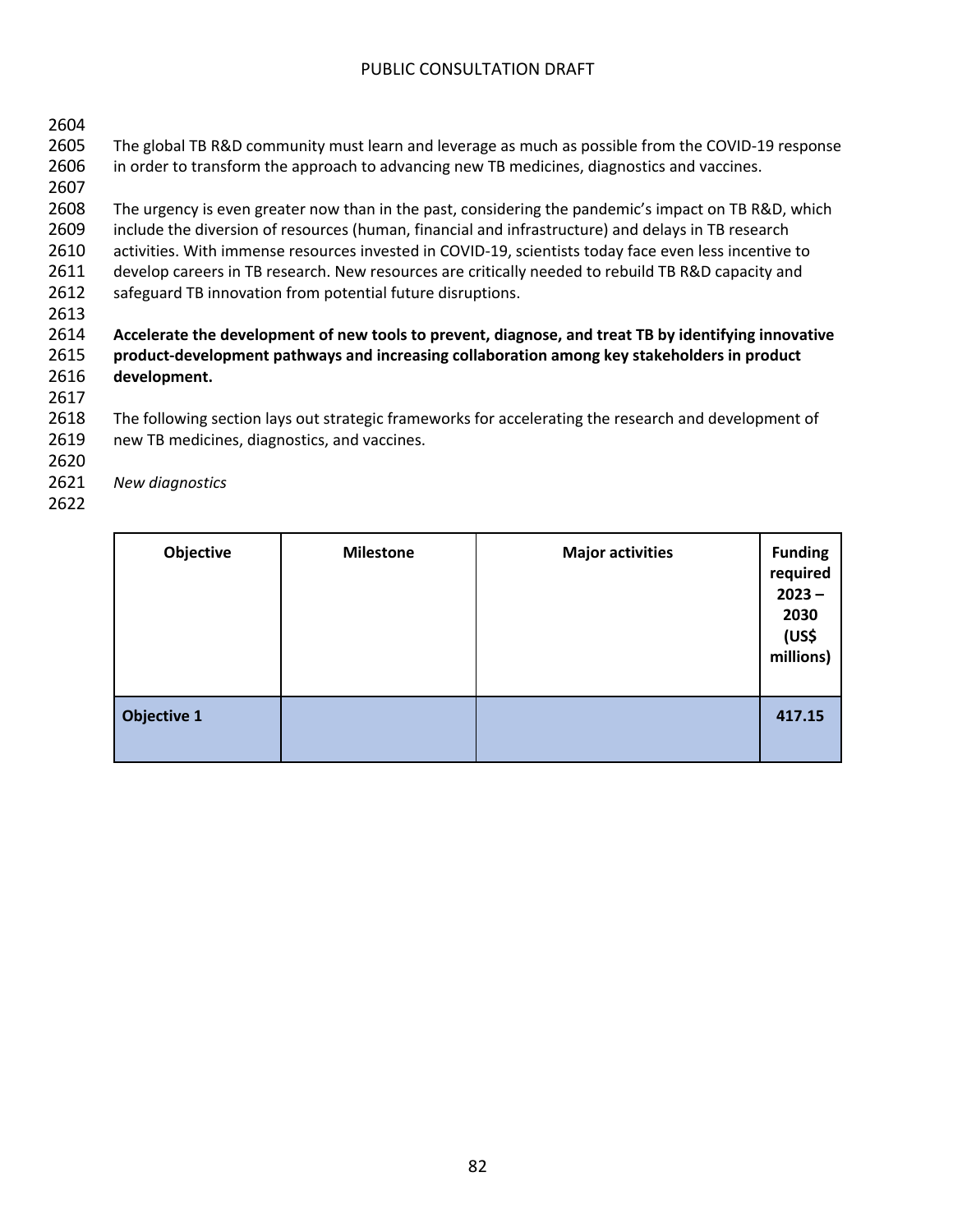| <b>Ensure expanded</b><br>and equitable access<br>to critical knowledge<br>and resources that<br>enable the<br>development of new<br>diagnostic tools | Increase access to<br>reference materials and<br>digital repositories that<br>are critical for the<br>discovery, development<br>and validation of new TB<br>diagnostics | a. Facilitate sample storage and<br>database maintenance within country<br>of collection, reducing the need for<br>import/export permits<br>b. Ensure that international biobanks<br>and digital repositories collaborate<br>and have centralized, open-access<br>mechanisms and dashboards so<br>requestors can obtain samples from<br>anywhere<br>c. Promote highest quality in<br>biobanking and database curation to<br>ensure global representativeness,<br>relevance and integrity. In compliance<br>with patient rights, data protection<br>laws and FAIR Data Principles <sup>1</sup> | 62.54 |
|-------------------------------------------------------------------------------------------------------------------------------------------------------|-------------------------------------------------------------------------------------------------------------------------------------------------------------------------|-----------------------------------------------------------------------------------------------------------------------------------------------------------------------------------------------------------------------------------------------------------------------------------------------------------------------------------------------------------------------------------------------------------------------------------------------------------------------------------------------------------------------------------------------------------------------------------------------|-------|
|                                                                                                                                                       | Integrate biomarker<br>discovery and validation<br>in well powered trials<br>and studies collecting<br>high quality data                                                | Undertake research to identify and<br>validate new non-sputum-based<br>markers and diagnostic concepts<br>addressing high priority use cases<br>including pediatric TB, EPTB, HIV,<br>subclinical TB, and to guide<br>personalized medicine in TB                                                                                                                                                                                                                                                                                                                                             | 316.4 |
|                                                                                                                                                       | Support assessment of<br>MTB genetic variants to<br>inform the development<br>of molecular tests for the<br>detection of drug-<br>resistant TB                          | a. Expand the global knowledgebase<br>and repositories with genomic,<br>phenotypic, and associated metadata<br>from MTBC samples, review for<br>quality and standardization<br>b. Support contributions of<br>sequencing datasets by diverse groups<br>(National TB Programs, academics,<br>consortia, etc.) to expand and<br>maintain a catalog of mutations<br>associated with resistance to anti-TB<br>drugs and that is updated periodically<br>to ensure standardized and accurate<br>interpretation of data                                                                             | 16    |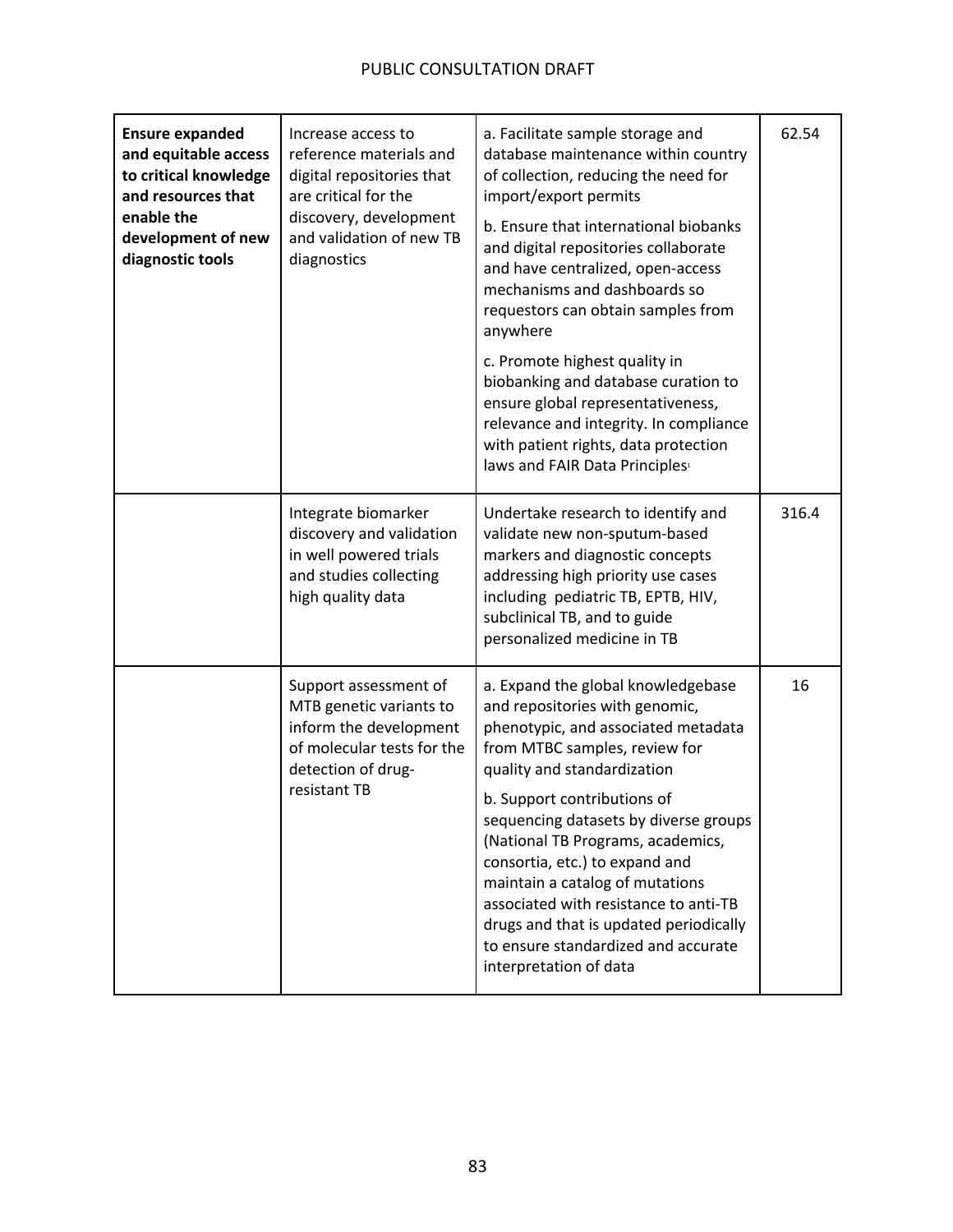|                    | Undertake research and<br>consultations to support<br>the development of<br>person-centered<br>diagnostic tools and<br>solutions | a. Definition of patient charter/ethical<br>criteria, and consensus-building on<br>appropriate patient data utilization<br>and data protection protocols<br>b. Include end users (people who have<br>experienced TB, health workers, lab<br>technicians etc.) from<br>conceptualization, design, evaluation,<br>and implementation of diagnostic<br>tools and solutions, taking into<br>account social and gender factors<br>c. Evaluate alternate, minimally-<br>invasive or non-invasive, easy-to-<br>collect or self-collected specimen<br>methods | 16.71    |
|--------------------|----------------------------------------------------------------------------------------------------------------------------------|-------------------------------------------------------------------------------------------------------------------------------------------------------------------------------------------------------------------------------------------------------------------------------------------------------------------------------------------------------------------------------------------------------------------------------------------------------------------------------------------------------------------------------------------------------|----------|
|                    | Disseminate knowledge<br>on diagnostic tools and<br>solutions                                                                    | a. Develop clearer guidelines for<br>validation studies for new diagnostics<br>b. Update target product profiles<br>(TPPs)<br>c. Develop and promote online<br>country-specific platforms for<br>knowledge sharing on diagnostic<br>development, ongoing accuracy trials,<br>and implementation research,<br>including massive online open courses<br>(MOOCs) and in-country "TB think-<br>tanks"                                                                                                                                                     | 5.5      |
| <b>Objective 2</b> |                                                                                                                                  |                                                                                                                                                                                                                                                                                                                                                                                                                                                                                                                                                       | 1,621.47 |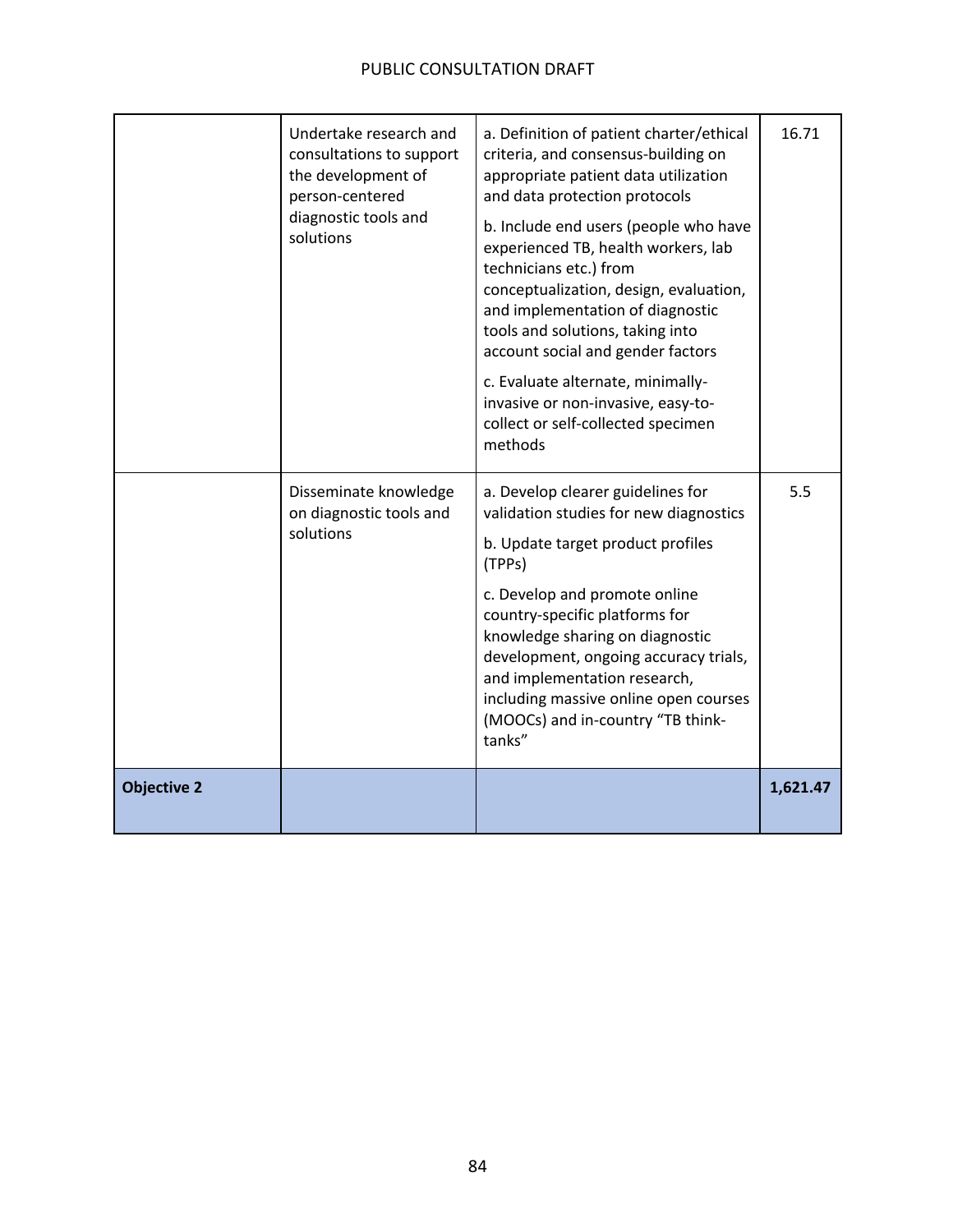| Develop and<br>evaluate a diverse       | Develop fit-for-purpose<br>diagnostics for testing<br>strategies addressing the<br>major diagnostic gaps in<br>TB                                | Develop tests and solutions for the<br>following:                                                                                                  | 848.93 |
|-----------------------------------------|--------------------------------------------------------------------------------------------------------------------------------------------------|----------------------------------------------------------------------------------------------------------------------------------------------------|--------|
| portfolio of new<br>tests and solutions |                                                                                                                                                  | a. Fast and affordable tests to<br>determine risk of developing active TB<br>disease in infected, at-risk populations                              |        |
|                                         |                                                                                                                                                  | b. Improved TB screening tools                                                                                                                     |        |
|                                         |                                                                                                                                                  | c. Simple and affordable point-of-care<br>diagnostics for TB detection in all<br>patients, including EPTB, PLHIV and<br>pediatric TB               |        |
|                                         |                                                                                                                                                  | d. New tools that are based on easy-<br>to-obtain non-sputum samples                                                                               |        |
|                                         |                                                                                                                                                  | e. High-throughput centralized<br>diagnostics                                                                                                      |        |
|                                         |                                                                                                                                                  | f. Early detection of subclinical TB<br>disease                                                                                                    |        |
|                                         |                                                                                                                                                  | g. Detection of drug resistance,<br>including both pDST and gDST<br>sequencing-based strategies                                                    |        |
|                                         |                                                                                                                                                  | h. Treatment monitoring and tests of<br>cure                                                                                                       |        |
|                                         |                                                                                                                                                  | i. Multi-disease platforms and tests to<br>differentiate between pathogens,<br>reduce antibiotic overuse, and<br>improve self-isolation strategies |        |
|                                         |                                                                                                                                                  | j. Digital diagnostics for relevant use<br>cases listed above                                                                                      |        |
|                                         | Conduct accuracy trials<br>for new tests and<br>evaluate their clinical<br>performance in trials to<br>guide global policy and<br>country uptake | Carry out accuracy trials and<br>evaluation studies for the tools a-j<br>listed above                                                              | 612.54 |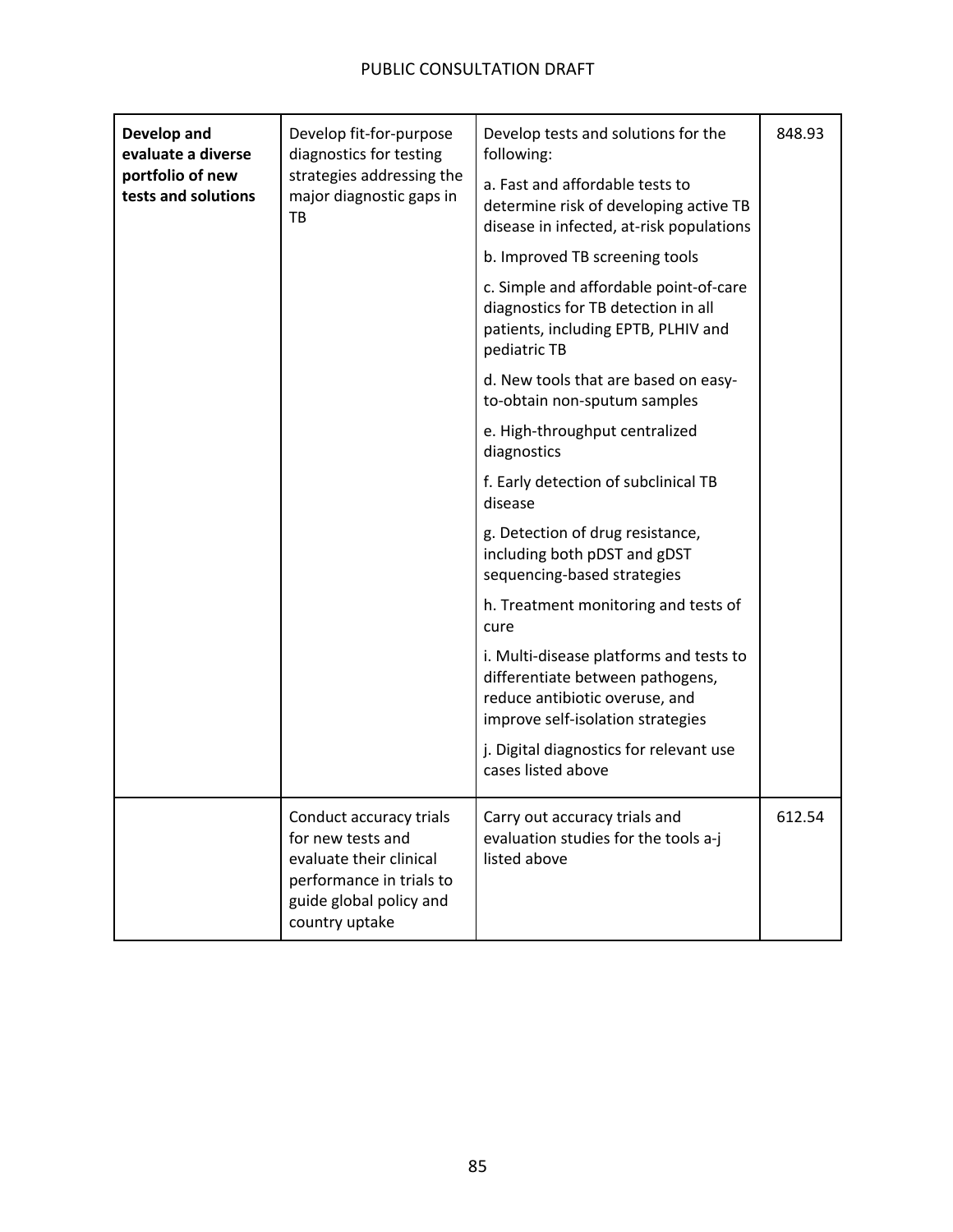|                                                                                                | Ensure that any<br>diagnostic is a connected<br>diagnostic, so that<br>surveillance, reporting,<br>and linkage to care is<br>automated                                       | a. Support development of<br>standardized digital data collection<br>tools suitable for multiple settings and<br>transition away from paper-based<br>data collection<br>b. Strengthen and centralize national<br>TB surveillance systems using digital<br>tools and applications<br>c. Incorporate connectivity elements<br>such as digital readers/QR codes in<br>the design of novel TB diagnostics to<br>make the reporting of results digital<br>d. Improve the timeliness of reporting<br>diagnostic results to patients using<br>digital tools and applications | 160    |
|------------------------------------------------------------------------------------------------|------------------------------------------------------------------------------------------------------------------------------------------------------------------------------|-----------------------------------------------------------------------------------------------------------------------------------------------------------------------------------------------------------------------------------------------------------------------------------------------------------------------------------------------------------------------------------------------------------------------------------------------------------------------------------------------------------------------------------------------------------------------|--------|
| <b>Objective 3</b>                                                                             |                                                                                                                                                                              |                                                                                                                                                                                                                                                                                                                                                                                                                                                                                                                                                                       | 566.08 |
| <b>Demonstrate patient</b><br>benefit and predict<br>impact within the<br>entire health system | Predict patient and<br>health system impact<br>from the use of new<br>diagnostics and solutions<br>to improve TB detection,<br>reduce transmission, and<br>prevent mortality | a. Demonstrate impact of new<br>diagnostic tools on patient important<br>outcomes, through pragmatic<br>implementation trials in relevant<br>countries and settings<br>b. Use diagnostic network<br>optimization (DNO) and modeling to<br>estimate the likely impact and cost-<br>effectiveness of new technologies and<br>innovative diagnostic strategies<br>c. Conduct qualitative studies on end<br>users (people who have experienced<br>TB, health workers, lab technicians<br>etc.) values and preferences, quality<br>of care, and health system utilization  | 549.08 |
|                                                                                                | Conduct market analysis<br>and estimate the<br>potential of new<br>diagnostics                                                                                               | Update and expand existing market<br>assessments                                                                                                                                                                                                                                                                                                                                                                                                                                                                                                                      | 4      |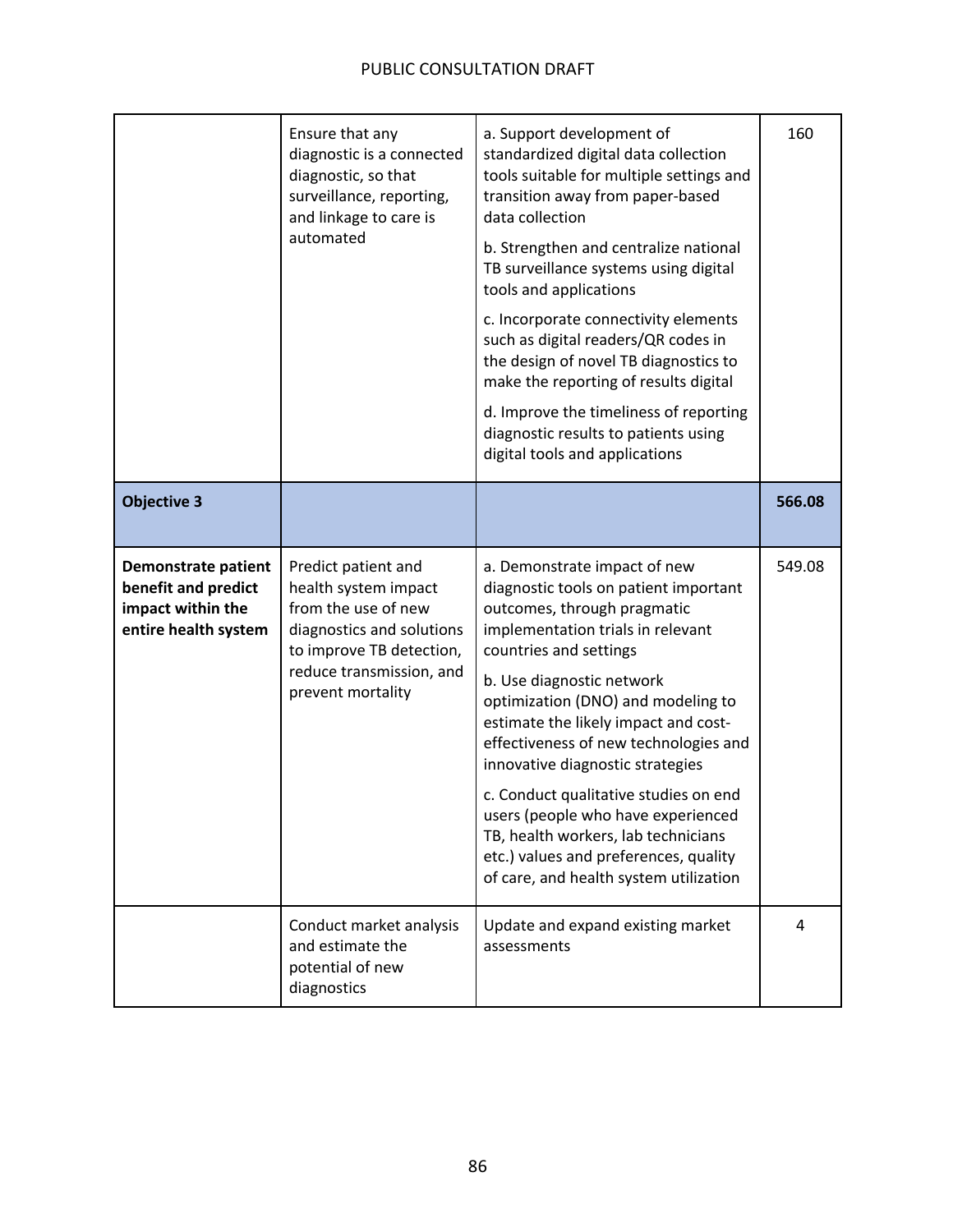|                                                                                                                           | Work with companies<br>and regulatory bodies to<br>streamline the process of<br>regulation, WHO<br>prequalification, and<br>national and<br>international approval | a. Quality assurance and post market<br>surveillance<br>b. Support and streamline processes<br>for WHO prequalification and national<br>regulatory processes                 | 13       |
|---------------------------------------------------------------------------------------------------------------------------|--------------------------------------------------------------------------------------------------------------------------------------------------------------------|------------------------------------------------------------------------------------------------------------------------------------------------------------------------------|----------|
| <b>Objective 4</b>                                                                                                        |                                                                                                                                                                    |                                                                                                                                                                              | 5,115.12 |
| <b>Ensure that WHO</b><br>approved diagnostic<br>are made available<br>and appropriately<br>used in relevant<br>countries | Roll out tools and<br>solutions, supporting<br>transition away from<br>smear microscopy for TB<br>diagnosis                                                        | Procure devices and consumables for<br>the rollout of WHO approved<br>molecular tools and innovative<br>solutions (new and existing) for<br>rollout in high-burden countries | 4,158    |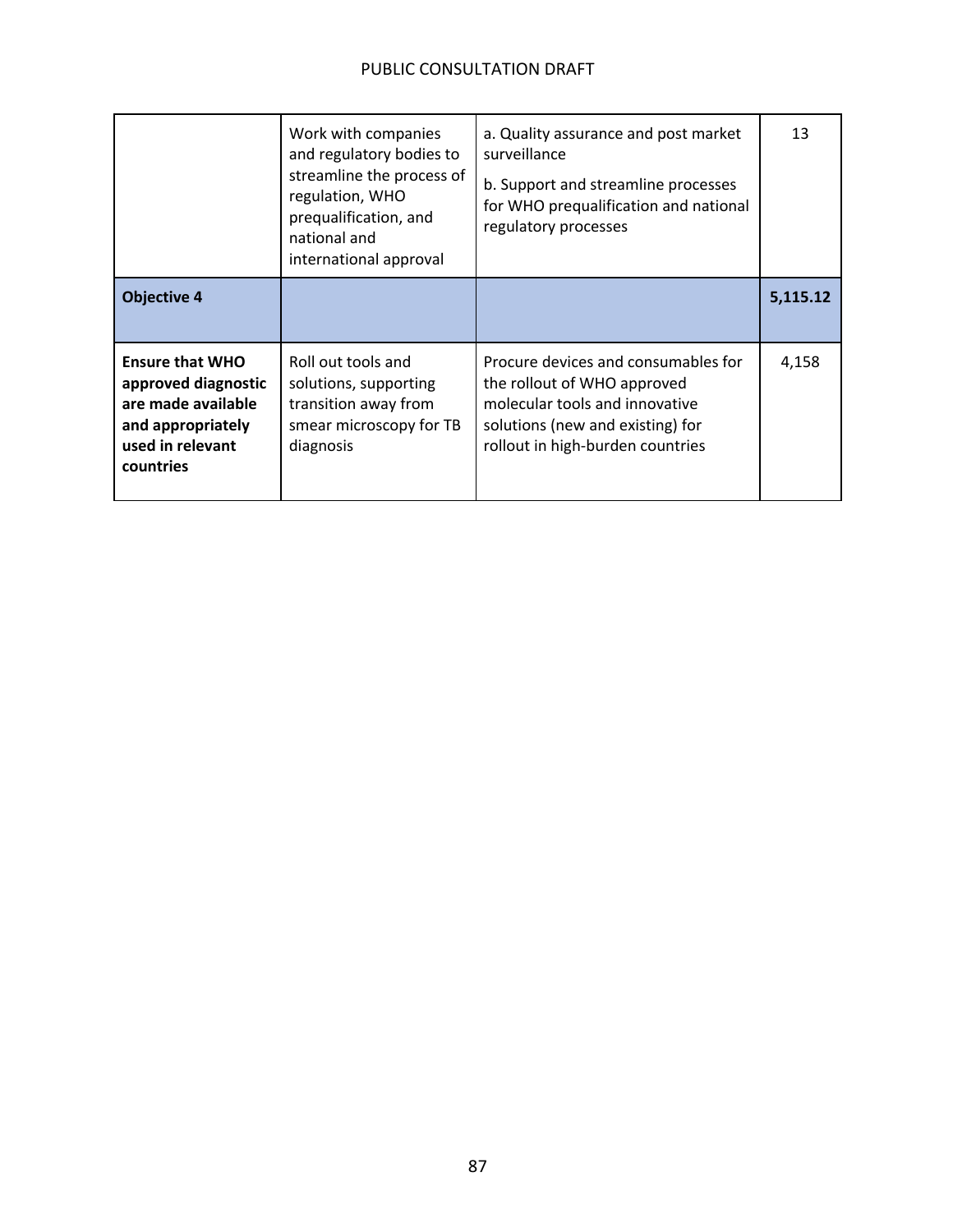| Effectively integrate<br>diagnostic tools within<br>the health system,<br>including within the<br>private sector | a. Empower countries to develop fit-<br>for-purpose models using DNO to<br>optimize the placement and<br>integration of diagnostic tools based<br>on country contexts                                                                                                                                                                                                                                                    | 526.5 |
|------------------------------------------------------------------------------------------------------------------|--------------------------------------------------------------------------------------------------------------------------------------------------------------------------------------------------------------------------------------------------------------------------------------------------------------------------------------------------------------------------------------------------------------------------|-------|
|                                                                                                                  | b. Integrate TB diagnostic services<br>with diagnostic services for<br>communicable and non-<br>communicable diseases                                                                                                                                                                                                                                                                                                    |       |
|                                                                                                                  | c. Incentivize the private sector,<br>including pharmacies, medical clinics,<br>and hospitals, to use WHO endorsed<br>tools                                                                                                                                                                                                                                                                                              |       |
|                                                                                                                  | d. Strengthen information technology<br>(IT) capacity to implement more<br>advanced diagnostic technologies that<br>use Al                                                                                                                                                                                                                                                                                               |       |
|                                                                                                                  | e. Strengthen laboratory capacity for<br>appropriate scale-up of new tools via:                                                                                                                                                                                                                                                                                                                                          |       |
|                                                                                                                  | i. Training (coordination,<br>development of tools, sessions,<br>training supervisors, reference<br>specimen transfer)<br>ii. Empowering in-country<br>partners (e.g., Supranational<br>Reference Laboratories, Centers of<br>Excellence) to support introduction of<br>new tools in-country and promote<br>operational research<br>iii. External quality assurance<br>and accompanying measures for tools<br>being used |       |
|                                                                                                                  | iv. Ongoing external and<br>within-country assistance, including<br>for supply management aspects                                                                                                                                                                                                                                                                                                                        |       |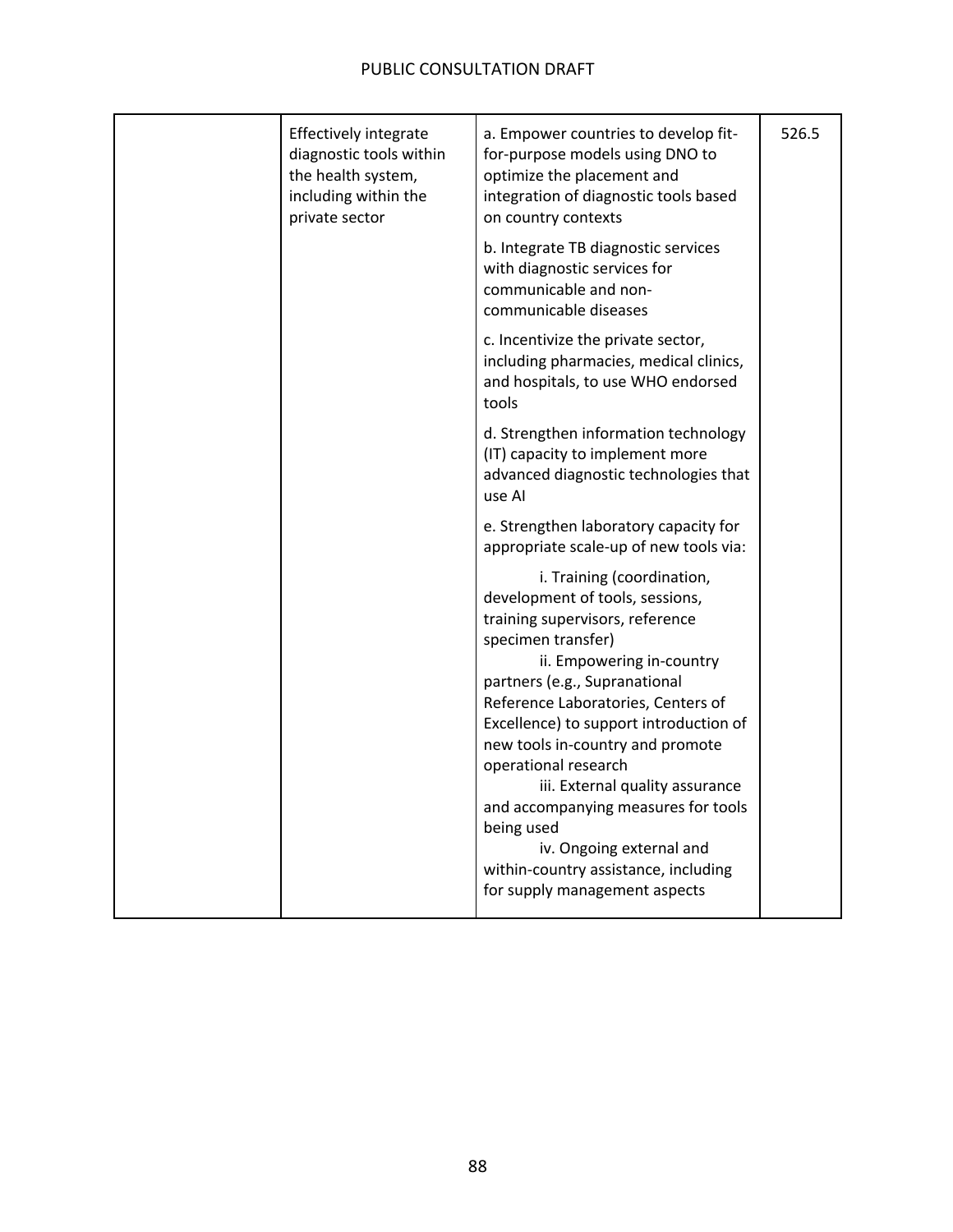| Ensure patient-centered<br>diagnosis and<br>decentralization of<br>testing where<br>appropriate                                 | a. Include people with TB in decision-<br>making/policies regarding TB<br>diagnostics<br>b. Develop solutions for effective,<br>rapid sample transportation<br>c. Ensure that proper services are in<br>place to link patients to care following<br>their diagnosis                  | 48    |
|---------------------------------------------------------------------------------------------------------------------------------|--------------------------------------------------------------------------------------------------------------------------------------------------------------------------------------------------------------------------------------------------------------------------------------|-------|
| Support rapid policy<br>change at the country-<br>level for implementation<br>and facilitate in-country<br>regulatory processes | a. Support country-specific policy<br>change and regulatory processes<br>(local cost-effectiveness and<br>validation studies)<br>b. Harmonize regulatory processes in<br>high-burden countries with stringent<br>regulatory systems and difficult<br>markets to penetrate            | 59.62 |
| Sensitize stakeholders<br>about diagnostic uptake<br>and national diagnostic<br>algorithms                                      | Coordinate with advocacy groups and<br>civil societies to organize workshops<br>with NTPs, ministries of health,<br>technical procurement and funding<br>agencies, medical associations<br>(pharmacy, chest physicians etc.), and<br>patient representatives                         | 35    |
| Scale up manufacturing<br>and other market<br>interventions to bring<br>price down                                              | a. Invest in commercialization and<br>successful scale-up, including local<br>diagnostic start-ups and companies to<br>create lower-cost, innovative<br>diagnostic solutions<br>b. Support local manufacturers to<br>improve scale-up                                                | 264   |
|                                                                                                                                 | c. Conduct market interventions to<br>reduce the price of diagnostic<br>products (e.g., pool procurement<br>mechanisms, advanced market<br>commitment, volume guarantee,<br>demand forecasting, demand<br>generation, cost of goods sold (COGS),<br>optimization, new channels etc.) |       |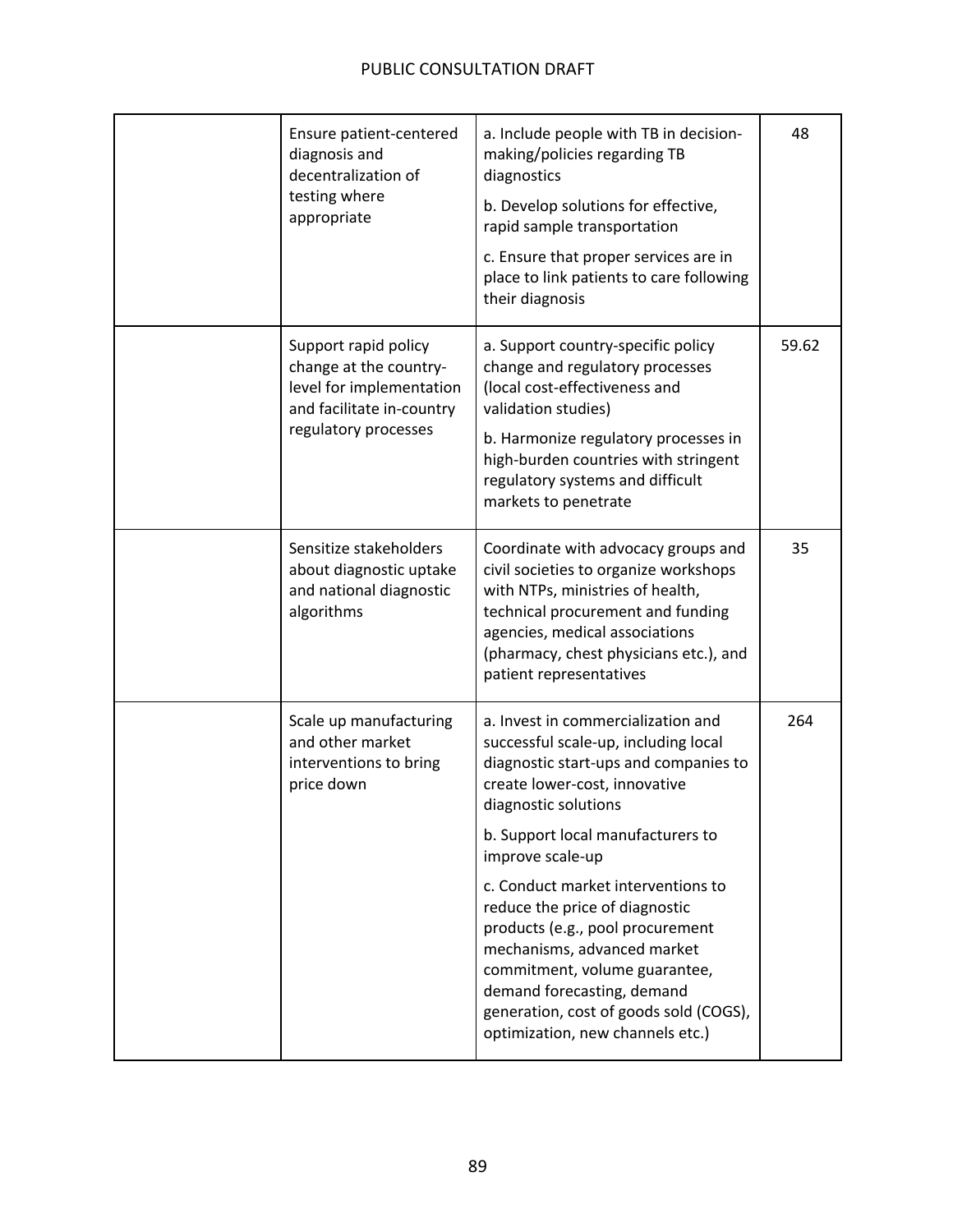|              | Expand next generation<br>sequencing capacity in<br>countries by 2030 and<br>establish hubs for<br>genomic drug resistance<br>surveillance | a. Build capacity and sustainable<br>infrastructure, and provide training<br>and support in genomics and<br>bioinformatics to implement next<br>generation sequencing approaches for<br>genomic surveillance of drug-resistant<br>TB at the reference laboratory level<br>b. Reinforce the mechanism to use<br>the supranational reference<br>laboratory network and WHO<br>collaborating centers as the main<br>driver to provide training, study<br>guidance, and long-term support | 24       |
|--------------|--------------------------------------------------------------------------------------------------------------------------------------------|---------------------------------------------------------------------------------------------------------------------------------------------------------------------------------------------------------------------------------------------------------------------------------------------------------------------------------------------------------------------------------------------------------------------------------------------------------------------------------------|----------|
| <b>TOTAL</b> |                                                                                                                                            |                                                                                                                                                                                                                                                                                                                                                                                                                                                                                       | 7,719.82 |

### 2623

### 2624 *New medicines*

2625

2628

2626 Vision: Develop shorter, more effective, and safe medicines and regimens for all age groups and 2627 populations affected by TB

2629 Goals:

- 2630 1. Introduce shorter treatment regimens (less than 4 months) for treating all forms of TB using
- 2631 three or four new medicines with no cross-resistance to existing medicines
- 2632 2. Introduce shorter regimens for TB preventive therapy

#### 2633 2634 Table 1: New medicines strategic framework 2635

**Objective Milestone Major Activities Funding Required 2023– 2030** (US\$ Millions) Sustain the pipeline through basic discovery for TB medicines One new clinical candidate entering Phase I each year Accelerate screening and optimization of new chemical entities; validate biomarkers of treatment outcomes; develop in vitro and animal models that are more predictive of clinical efficacy; identify new drug targets 3,500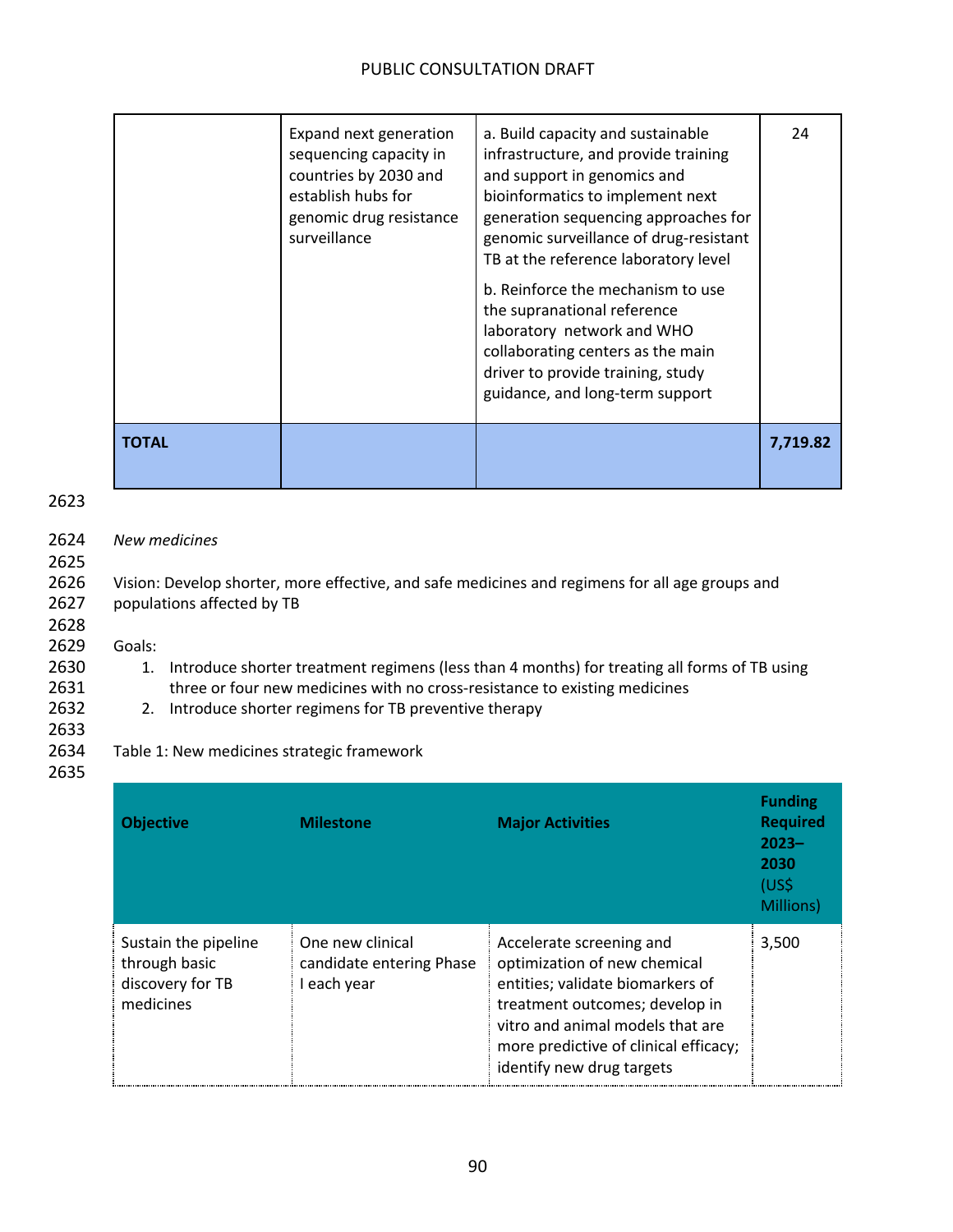| Increase trial site<br>capacity                                                                                      | Increase the number of<br><b>Good Clinical</b><br>Practice/Good<br>Laboratory Practice<br>(GCP/GLP) compliant sites<br>available for TB drug trials | Identify, maintain and develop new<br>GCP/ GLP compliant sites, including<br>clinical trial sites, clinical<br>laboratory, pharmacy, and<br>biospecimen storage capacity                                                                       | 900   |
|----------------------------------------------------------------------------------------------------------------------|-----------------------------------------------------------------------------------------------------------------------------------------------------|------------------------------------------------------------------------------------------------------------------------------------------------------------------------------------------------------------------------------------------------|-------|
| Introduce shorter<br>regimens for DS-TB<br>and, where<br>appropriate, evaluate<br>as potential universal<br>regimens | Complete Phase III trials<br>of a shorter than 4-month<br>regimen for DS-TB and<br>assess regimens for all<br>forms of active TB.                   | Conduct trials: pharmacokinetics<br>studies, Phase I, Phase II (early<br>bactericidal activity, serial sputum<br>colony counting, drug-interaction<br>studies), and Phase III to advance<br>two to three new treatment-<br>shortening regimens | 7,200 |
| Develop a safe, higher<br>efficacy and shorter (4<br>months) regimen<br>for MDR-TB                                   | Complete Phase III of a<br>shorter regimen for MDR-<br>ТB                                                                                           | Conduct trials: PK studies, Phase I,<br>Phase II, and Phase III to advance<br>two to three new treatment-<br>shortening regimens                                                                                                               | 2,000 |
| Improve TB treatment<br>for children                                                                                 | Complete formulation<br>development and clinical<br>testing in children                                                                             | Include children in trials as early as<br>possible for new regimens; develop<br>safe, reliable and user-friendly<br>regimens for all forms of child TB<br>early in the development process;<br>conduct drug-interaction studies                | 430   |
| Develop a safer, high-<br>efficacy regimen for TB<br>infection                                                       | Complete Phase III of a<br>safer, high-efficacy<br>regimen for TB infection                                                                         | Conduct Phase III trials of new<br>regimens for TB infection with the<br>aim of a shorter duration of<br>treatment with high efficacy and<br>safety                                                                                            | 330   |
| Ensure adoption<br>of<br>new TB medicines and<br>regimens at country<br>level                                        | Enhanced access of<br>patients to newly<br>approved medicines and<br>regimens, especially in<br>high- burden countries                              | Include new medicines and<br>regimens in national policies and<br>guidelines; implement mechanisms<br>to expedite regulatory processes in<br>countries; engage key<br>stakeholders; conduct extensive<br>training of health providers          | 1,500 |
| Engage community<br>and civil society in the<br>entire process of<br>medicine development<br>and access              | TB-affected community<br>and civil society members<br>have been recruited to all<br>decision- making<br>processes and forums<br>along the medicine  | Include TB-affected community<br>and civil society representatives,<br>and specifically high risk<br>populations, in advisory<br>committees, protocol and study<br>design, scientific networks and<br>other forums related to TB drug          | 200   |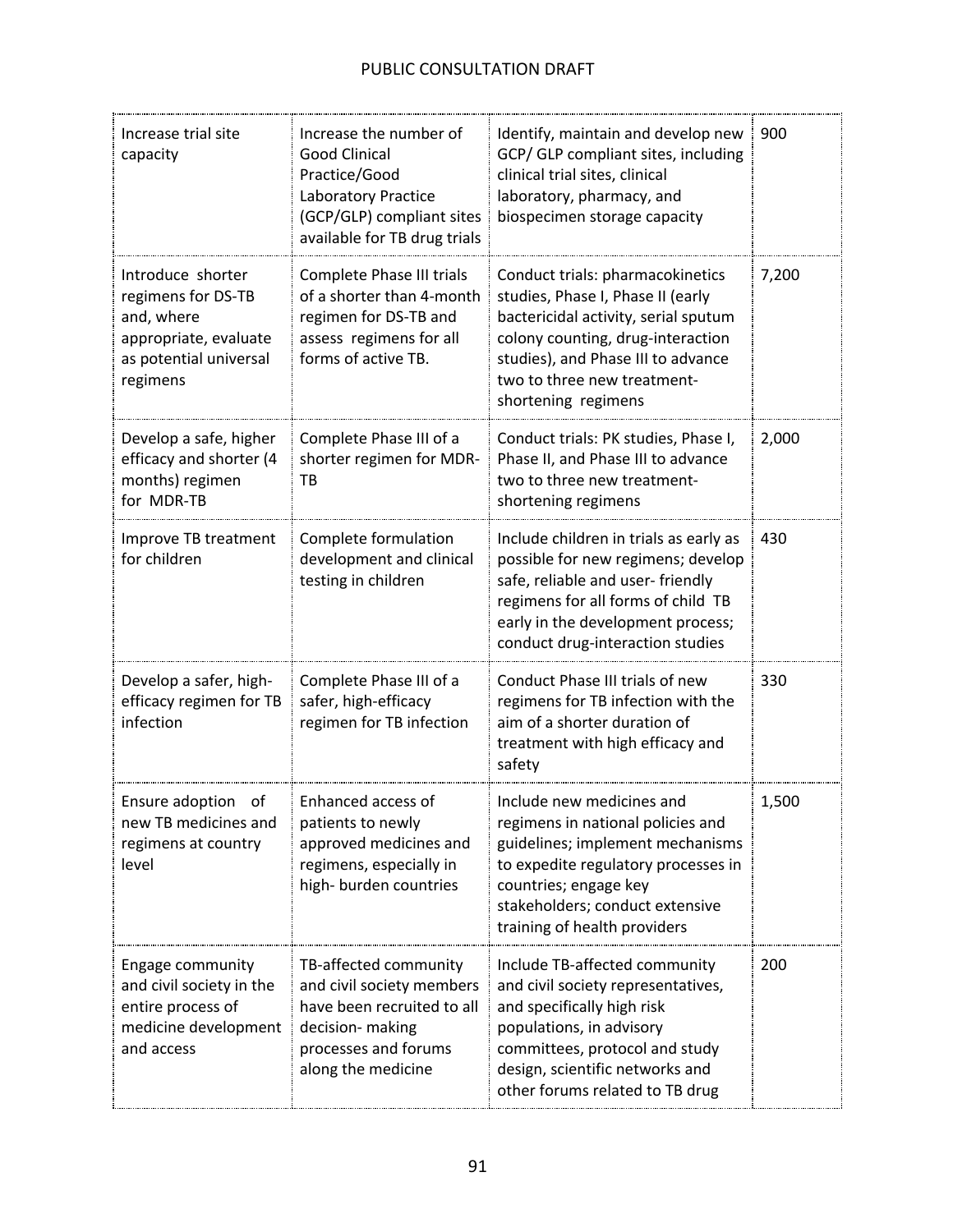| <b>TOTAL FUNDING REQUIRED</b> |                                       |                                                | 16,060 |
|-------------------------------|---------------------------------------|------------------------------------------------|--------|
|                               | discovery and<br>development pipeline | development to ensure adequate<br>drug access. |        |

| 2637<br>2638                         | <b>New Vaccines</b>                                                                                                                                                                                                                                                                                                                                                                                                         |
|--------------------------------------|-----------------------------------------------------------------------------------------------------------------------------------------------------------------------------------------------------------------------------------------------------------------------------------------------------------------------------------------------------------------------------------------------------------------------------|
| 2639<br>2640<br>2641                 | Vision: To develop new, more effective vaccines that will directly and safely prevent TB in all age groups<br>and populations and are affordable and accessible to those who most need them.                                                                                                                                                                                                                                |
| 2642                                 | Goals:                                                                                                                                                                                                                                                                                                                                                                                                                      |
| 2643<br>2644<br>2645                 | Develop new TB vaccines that prevent Mtb infection, TB disease, and/or recurrence of TB<br>1.<br>disease following successful treatment of TB, thereby interrupting TB transmission<br>2. Incorporate the goal of equitable accessibility throughout the TB vaccine R&D process                                                                                                                                             |
| 2646                                 | 3. Strengthen community engagement in TB vaccine R&D                                                                                                                                                                                                                                                                                                                                                                        |
| 2647<br>2648<br>2649<br>2650         | The End TB Strategy calls for a new effective TB vaccine for use by 2025. It is likely that more than one<br>vaccine will be necessary to meet the needs of different populations and different regions. However,<br>this goal has been rendered unachievable by chronic underfunding.                                                                                                                                      |
| 2651<br>2652<br>2653<br>2654<br>2655 | Scientific advances, particularly in the past five years, have demonstrated the feasibility of developing<br>new vaccines to prevent TB infection and to prevent TB disease. These advances included positive<br>results from two Phase 2b clinical trials. However, while these results were published nearly five years<br>ago, phase III studies have not yet started due primarily to chronically inadequate resources. |
| 2656<br>2657<br>2658<br>2659         | The successful development and licensure of at least one new TB vaccine in this decade will require a<br>transformation in the vaccine development pathway backed by new resources, including:                                                                                                                                                                                                                              |
| 2660<br>2661<br>2662                 | Accelerating clinical development pathways, including but not limited to streamlining design of<br>$\bullet$<br>efficacy trials while still meeting regulatory requirements for licensure.<br>Evaluating novel vaccine technology platforms (e.g. mRNA) for TB and identifying human<br>$\bullet$                                                                                                                           |
| 2663                                 | protective antigens                                                                                                                                                                                                                                                                                                                                                                                                         |
| 2664<br>2665                         | Developing animal models that reflect relevant human outcomes (i.e. resistance to infection)<br>$\bullet$<br>and are 'fit-for-purpose' to prioritize vaccine candidates for human testing                                                                                                                                                                                                                                   |
| 2666<br>2667                         | Developing innovative financing models that will enable the rapid development and deployment<br>$\bullet$<br>of vaccines once efficacy has been established                                                                                                                                                                                                                                                                 |
| 2668<br>2669<br>2670                 | Investing in scale-up of manufacturing at risk and preparing the supply chain to ensure ample<br>$\bullet$<br>supply and rapid distribution of vaccines once licensed                                                                                                                                                                                                                                                       |
| 2671<br>2672                         | Roadmap for the Research and Development of New Tuberculosis Vaccines                                                                                                                                                                                                                                                                                                                                                       |
| 2673                                 | In April 2021 the European & Developing Countries Clinical Trials Partnership (EDCTP) and the                                                                                                                                                                                                                                                                                                                               |
| 2674                                 | Amsterdam Institute for Global Health and Development (AIGHD) launched a Global roadmap for                                                                                                                                                                                                                                                                                                                                 |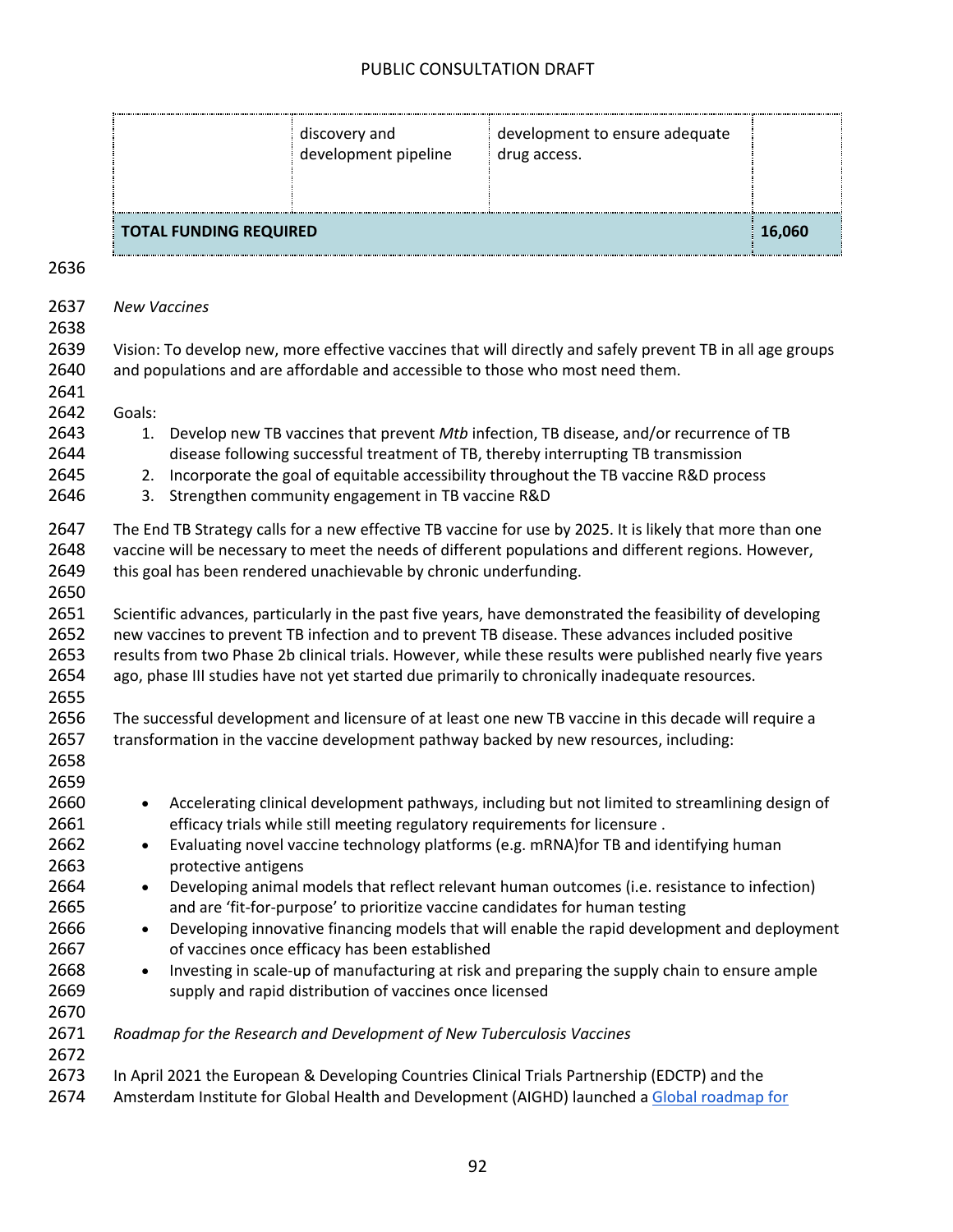- 2675 research and development of tuberculosis vaccines. The Roadmap identifies key barriers to TB vaccine
- 2676 R&D and implementation, ways to overcome them, and a shared set of priorities to guide TB vaccine
- 2677 R&D activities. The Global Plan's strategic framework for TB vaccine R&D has been adapted to align with
- 2678 this Roadmap, and funding requirements were applied to these research priorities and activities. More
- 2679 details and information about these activities and priorities can be found in the Roadmap.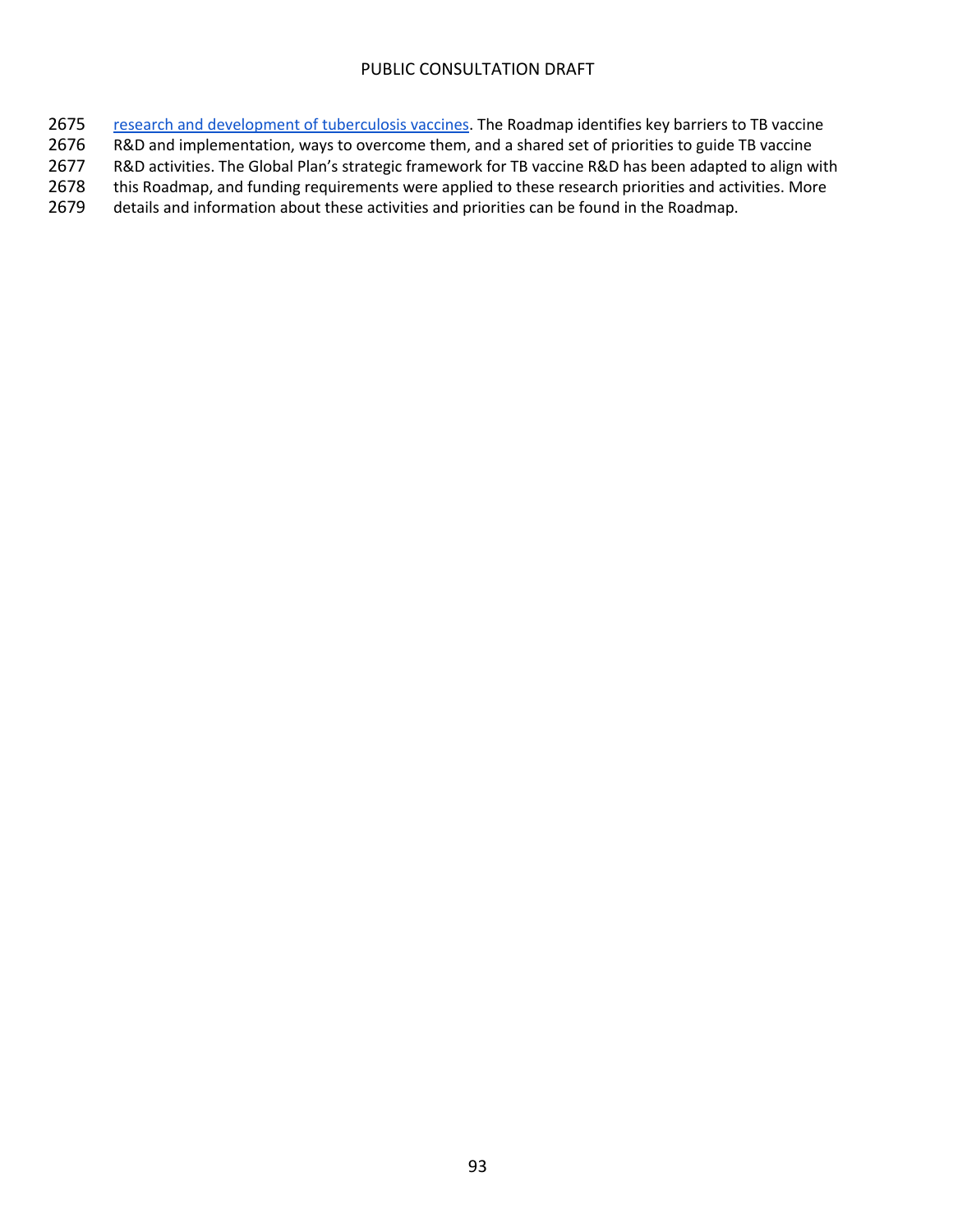### 2680 **New Vaccines Strategic Framework 2023 – 2030**

Vision: To develop new, more effective vaccines that will directly and safely prevent TB in all age groups and populations and are affordable and accessible to those who most need them.

Goals:

- 1. Prevent TB diseases and interrupt transmission through the development of new vaccines that would prevent infection, progression, reactivation and/or reinfection
- 2. Incorporate and consider equitable accessibility throughout the TB vaccine R&D process
- 3. Strengthen community engagement in TB vaccine R&D

2681 *Strategic framework adapted from the Roadmap for Research and Development of New TB*  2682 *Vaccines, published by EDCTP and AIGHD, April 2021. Costing and sections in green added*

| Priority                                   | <b>Key Actions</b>                                                                                                                                                           | <b>Comments</b>                                                                                                                                                                                                                                                                                                                                                                                                                                   | <b>Funding</b><br>Required<br>(US\$<br>millions) |
|--------------------------------------------|------------------------------------------------------------------------------------------------------------------------------------------------------------------------------|---------------------------------------------------------------------------------------------------------------------------------------------------------------------------------------------------------------------------------------------------------------------------------------------------------------------------------------------------------------------------------------------------------------------------------------------------|--------------------------------------------------|
| Mechanisms and<br>biomarkers of protection | Conduct observational<br>clinical studies combining<br>pathogenesis and<br>immunology, making use of<br>systems biology,<br>epidemiology and modelling                       | Identify components of the<br>host-pathogen interaction<br>associated with clearance,<br>progression to disease and<br>subclinical disease; identify<br>biomarkers and biosignatures<br>of natural protection.                                                                                                                                                                                                                                    |                                                  |
|                                            | Study the role of non-<br>conventional, cellular<br>immunity, antibody<br>responses and trained<br>innate immunity in natural<br>and vaccine-induced<br>protective responses | Explore cellular responses<br>through class-I restricted<br>CD8+ T cells, Th17 cells and<br>MAIT cells; B- cell and<br>antibody responses<br>including Fc-mediated<br>antibody effector functions;<br>and innate immune<br>responses through<br>unconventionally restricted<br>T cells and epigenetic<br>reprogramming of<br>monocytes and natural killer<br>cells. Investigate their role<br>in human immune<br>responses to M.<br>tuberculosis. | 1000                                             |
|                                            | Identify biomarkers<br>and biosignatures<br>that correlate with<br>vaccine-induced<br>protection                                                                             | Based on data and<br>biological samples from<br>trials that have shown<br>protection signals; through<br>targeted approaches to                                                                                                                                                                                                                                                                                                                   |                                                  |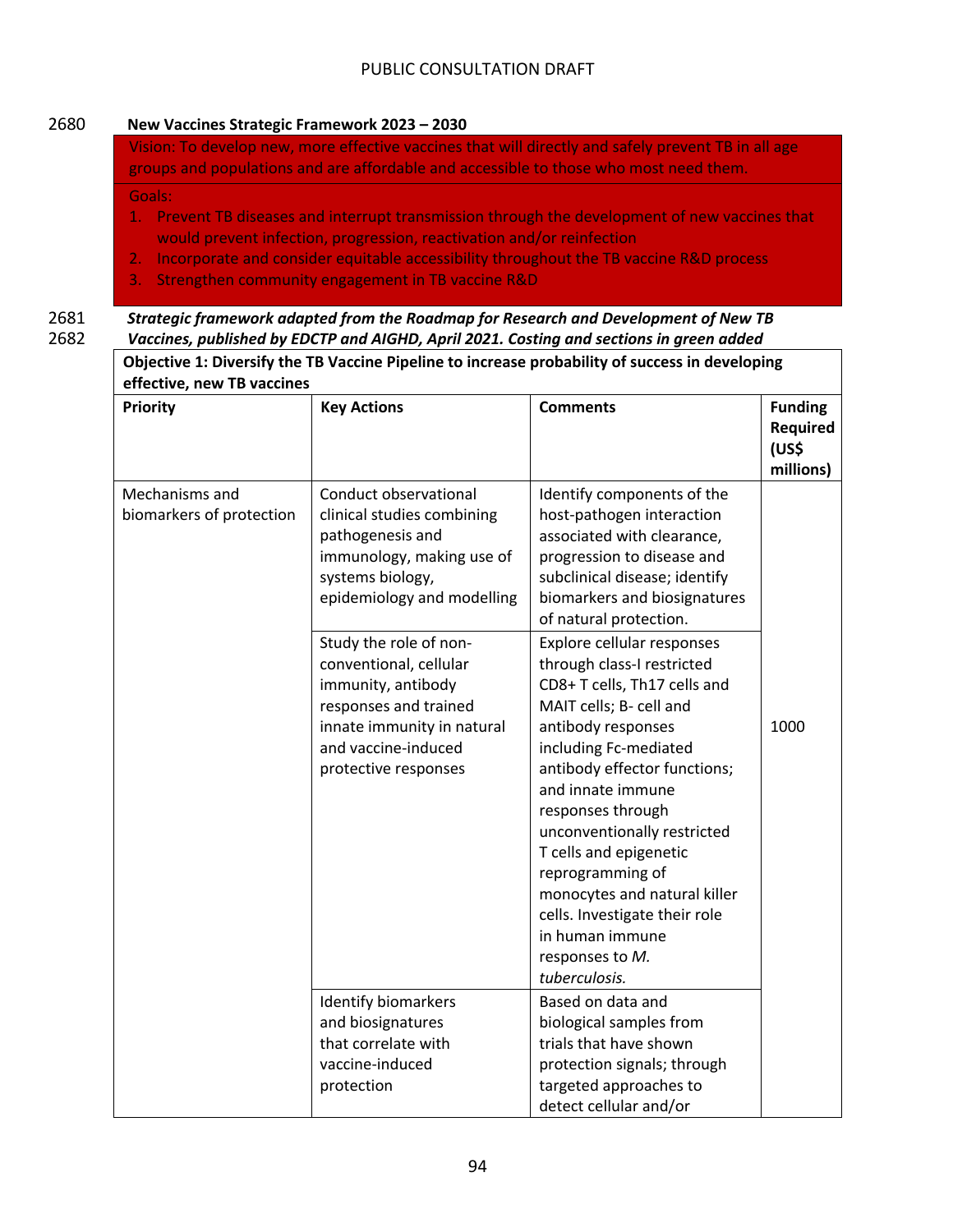| Undertake novel                                                                | Develop new vaccine                                                                                                           | humoral immune<br>responses and unbiased<br>approaches including<br>transcriptional profiling of<br>blood cells and<br>mycobacterial growth<br>inhibition assays.<br>Explore candidates that                                                             |     |
|--------------------------------------------------------------------------------|-------------------------------------------------------------------------------------------------------------------------------|----------------------------------------------------------------------------------------------------------------------------------------------------------------------------------------------------------------------------------------------------------|-----|
| approaches to vaccine<br>discovery                                             | concepts that induce a<br>broad diversity of<br>potentially<br>protective immune<br>responses                                 | generate non-conventional<br>cellular immunity, protective<br>antibody responses and trained<br>innate immunity.                                                                                                                                         |     |
|                                                                                | Study mucosal immune<br>responses                                                                                             | Understand the<br>determinants of<br>protective immune<br>responses in the lung<br>parenchyma and mucosa,<br>and how these can be<br>inferred by systemic<br>responses.                                                                                  |     |
|                                                                                | Discover antigens<br>that are protective in<br>humans                                                                         | Identify Mtb expressed<br>proteins, peptides and non-<br>protein antigens that can be<br>recognized by the human<br>host immune system,<br>applying IFN-y as well as<br>non-IFN-γ based screening<br>approaches, including by<br>genome-wide strategies. |     |
| Develop and apply<br>improvedvaccine<br>formulations and<br>delivery platforms | Study the effects on<br>vaccination outcomes of<br>adjuvants, vaccine<br>platforms and lineage of the<br>Mtb challenge strain | Amongst others through<br>experimental medicine studies.                                                                                                                                                                                                 | 200 |
|                                                                                | Explore new routes of<br>vaccine administration                                                                               | Including aerosol and<br>intravenous approaches,<br>amongst others through<br>experimental medicine studies.                                                                                                                                             |     |
|                                                                                | Study how vaccines can<br>direct immune responses to<br>the lungs                                                             | Evaluate the capacity<br>of different<br>formulations and<br>delivery platforms to<br>induce mucosal<br>immune responses.                                                                                                                                |     |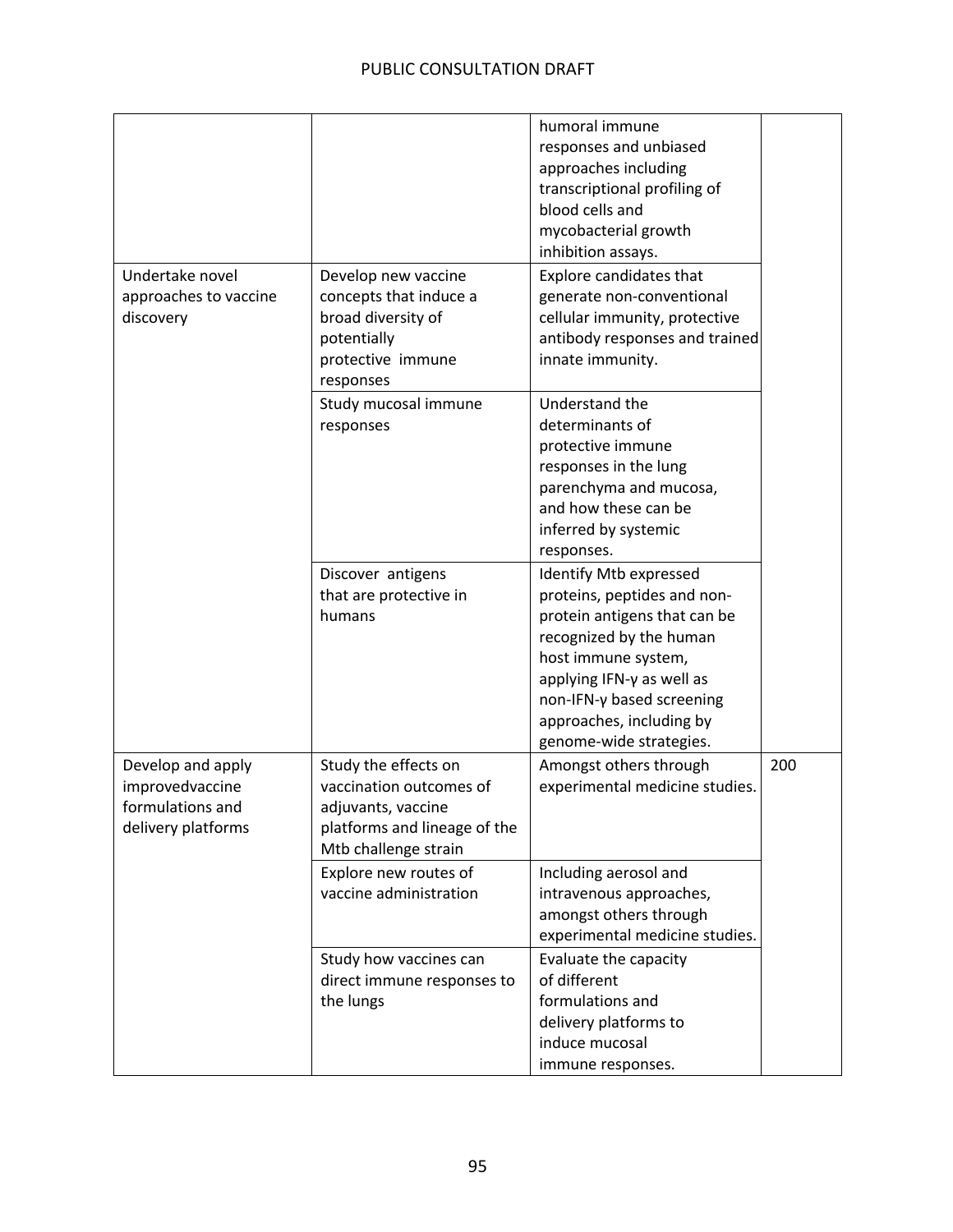| Establish a<br>Controlled human<br>infection model                                              | Develop a controlled<br>human infection model for<br>immunobiology studies         | To inform basic knowledge<br>gaps, as well as for proof-<br>of-principle studies to<br>inform down-selection of<br>candidates, platforms and<br>routes of administration.<br>Participant safety,<br>sensitivity and ethical<br>issues will be critical to<br>address.                                                                         | 50  |
|-------------------------------------------------------------------------------------------------|------------------------------------------------------------------------------------|-----------------------------------------------------------------------------------------------------------------------------------------------------------------------------------------------------------------------------------------------------------------------------------------------------------------------------------------------|-----|
| Advance promising<br>vaccine candidates<br>from early preclinical<br>to clinical<br>development | Conduct the necessary<br>studies for IND or<br>equivalent regulatory<br>submission | To provide development<br>partners, funders and<br>regulators with sufficient<br>evidence of safety<br>(including necessary<br>toxicology studies) and<br>intended biological activity<br>(e.g., immunogenicity;<br>protection in pre-clinical<br>challenge models) to<br>support and enable<br>advancement into phase 1<br>clinical studies. | 550 |

2685

2686

### 2687 **Table 2a. Priorities and actions to accelerate clinical development of new TB vaccines: animal**  2688 **models**

2689

| Objective 2: Optimize and standardize animal models for understanding TB mechanisms of<br>protection and accelerating vaccine development |                                                                                                                                       |                                                                                                                                                                                                                                                                                             |     |
|-------------------------------------------------------------------------------------------------------------------------------------------|---------------------------------------------------------------------------------------------------------------------------------------|---------------------------------------------------------------------------------------------------------------------------------------------------------------------------------------------------------------------------------------------------------------------------------------------|-----|
| <b>R&amp;D priority</b>                                                                                                                   | <b>Key actions</b>                                                                                                                    | <b>Comments</b>                                                                                                                                                                                                                                                                             |     |
| Optimized<br>animal models                                                                                                                | Develop fit for purpose<br>animal models                                                                                              | Back-translate into<br>immunogenicity,<br>infection and disease animal models the<br>results/findings from adolescent/adult and<br>paediatric trials, ideally using the exact<br>same product as in humans, and from<br>clinical studies of disease progression and<br>subclinical disease. | 735 |
|                                                                                                                                           | Develop animal models to<br>provide insight<br>into the relation between<br>prevention of Mtb infection<br>(POI) and prevention of TB | Leverage results from human trials with Pol<br>and, ideally, both PoI and PoD endpoints, as<br>well as from clinical studies of clearance and<br>disease progression to optimize animal<br>models.                                                                                          |     |

disease (POD)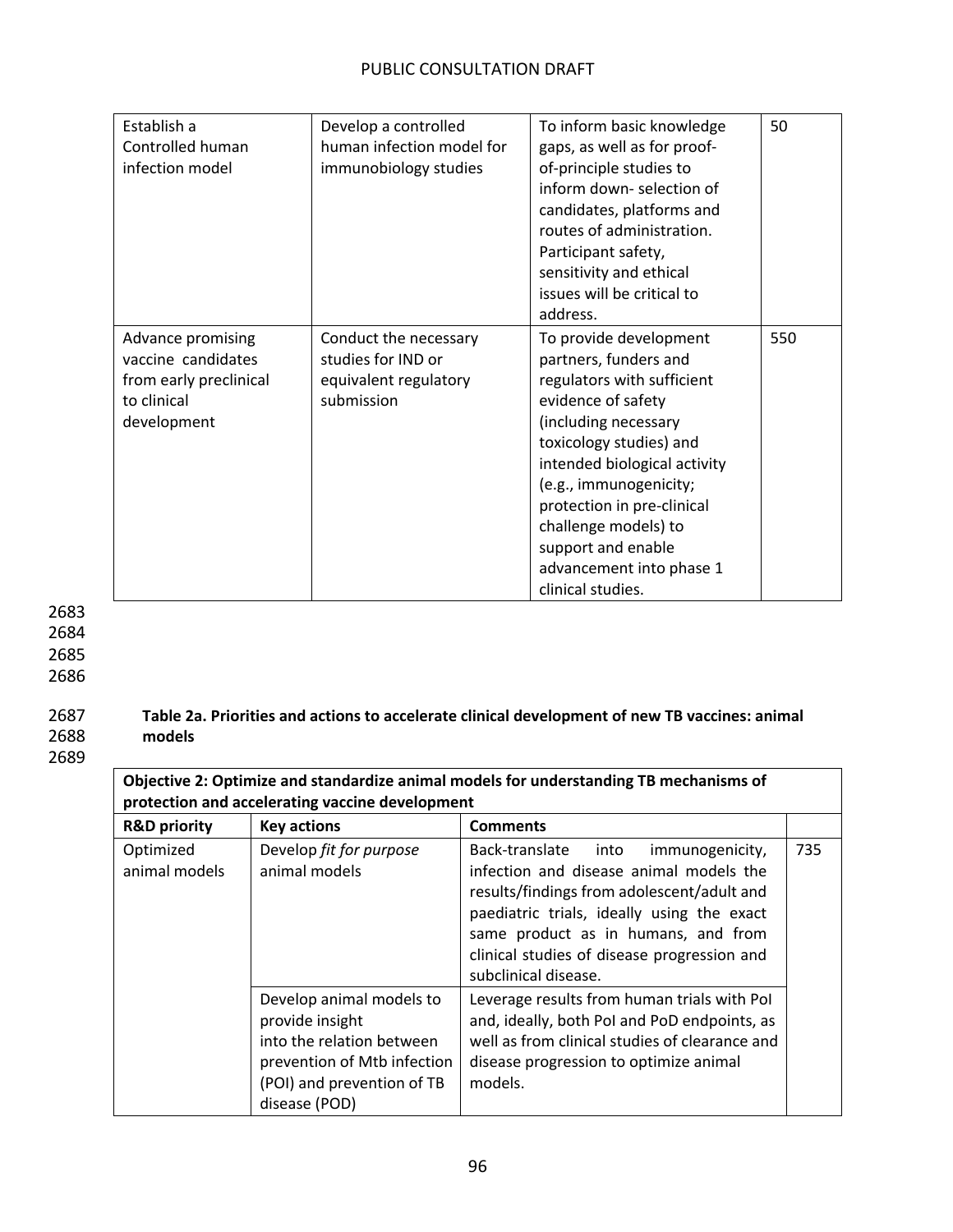|                                                                                 | Develop immune<br>compromised animal<br>models that can<br>predict/replicate findings<br>in specific human target<br>populations | Back-translate into disease animal models<br>the results that will emerge from clinical<br>trials including those in all age groups and<br>immune compromised humans.                                                                                                                                         |  |
|---------------------------------------------------------------------------------|----------------------------------------------------------------------------------------------------------------------------------|---------------------------------------------------------------------------------------------------------------------------------------------------------------------------------------------------------------------------------------------------------------------------------------------------------------|--|
| Comparison of<br>vaccine<br>candidates<br>within and<br>across animal<br>models | Standardize and harmonize<br>animal models                                                                                       | Including harmonization and standardization<br>of challenge strain selection; definition of<br>protection outcomes, including the use of<br>imaging and scoring gross pathology<br>specimens. Identify priorities for future<br>experimental directions, e.g., assessing<br>aerosolized delivery of vaccines. |  |
|                                                                                 | Perform head-to-head<br>testing of candidate<br>vaccines                                                                         | In independent laboratories using the<br>standardized models that best predict<br>protection in humans.                                                                                                                                                                                                       |  |

2691

2692

## 2693 **Table 2b: Priorities and actions to accelerate clinical development of new tuberculosis vaccines:**  2694 **clinical trials**

| Priority 3: Advance candidates through clinical trials                                              |                                                                                                                                                                  |                                                                                                                                                                                                                                                 |                                   |
|-----------------------------------------------------------------------------------------------------|------------------------------------------------------------------------------------------------------------------------------------------------------------------|-------------------------------------------------------------------------------------------------------------------------------------------------------------------------------------------------------------------------------------------------|-----------------------------------|
| <b>R&amp;D priority</b>                                                                             | <b>Key actions</b>                                                                                                                                               | <b>Comments</b>                                                                                                                                                                                                                                 | Total \$<br>incomplete<br>costing |
| Conduct clinical trials<br>utilizing portfolio<br>management and<br>common stage-gating<br>criteria | Implement Phase 3<br>trials of vaccine<br>candidates that meet<br>criteria to advance to<br>licensure. and policy<br>recommendations                             |                                                                                                                                                                                                                                                 |                                   |
|                                                                                                     | Continue to support<br>vaccine candidates<br>through the clinical<br>pipeline and initiate<br>new Phase I/IIa/IIb<br>trials using Pol, PoR,<br>and POD endpoints | Bias toward selection of PoD<br>endpoint in adolescent /adult<br>population considering likely<br>disproportionate effect on<br>reducing spread of Mtb (as<br>compared to Pol or PoR<br>approaches or studies in infants<br>and young children) | 6500                              |
|                                                                                                     | Include safety trials<br>or safety<br>assessments for<br>people living with HIV<br>in clinical trial                                                             |                                                                                                                                                                                                                                                 |                                   |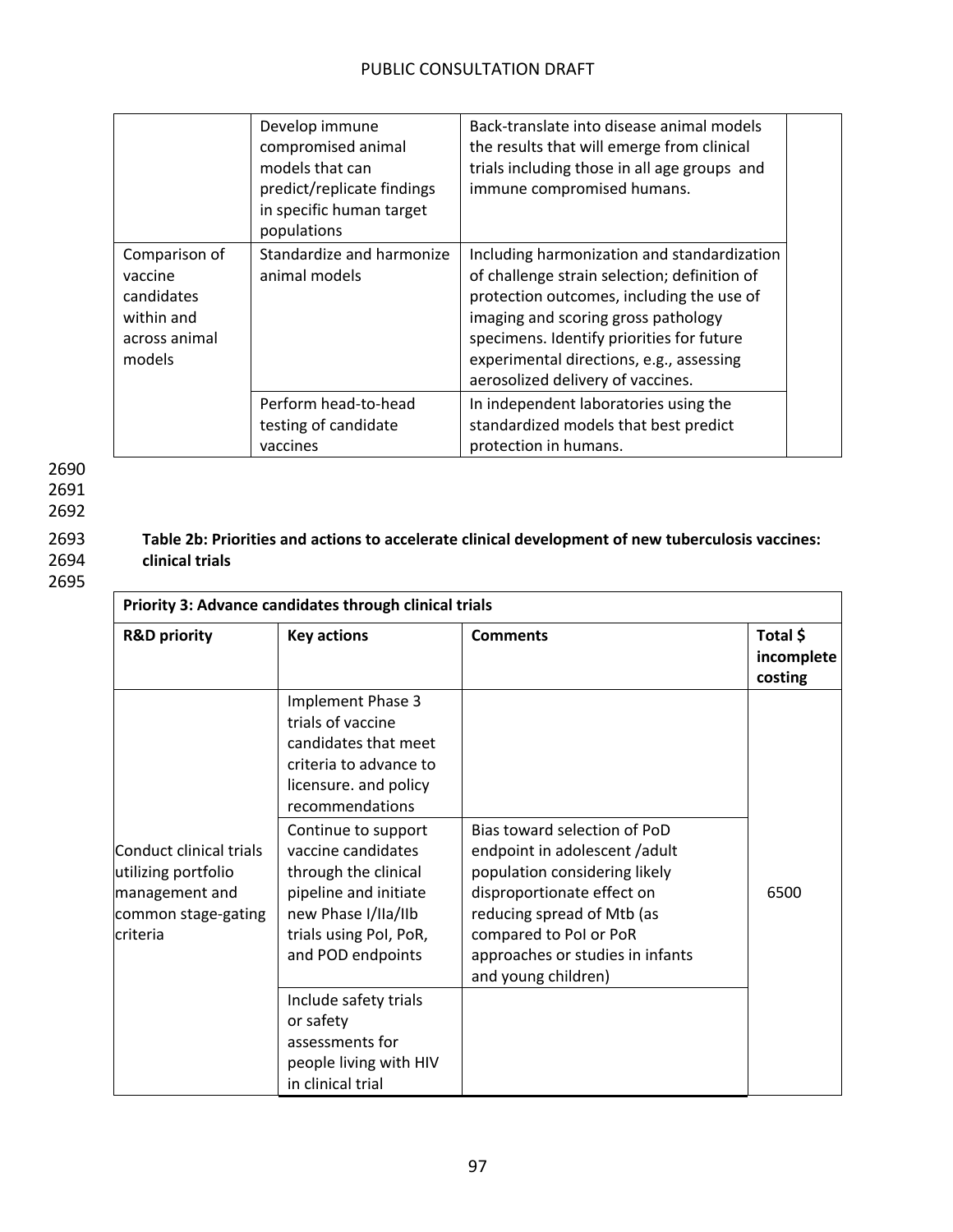|                                                                                                                                                                                           | planning and<br>implementation                                                                           |                                                                                                                                                                                                                                                                                                                                    |   |
|-------------------------------------------------------------------------------------------------------------------------------------------------------------------------------------------|----------------------------------------------------------------------------------------------------------|------------------------------------------------------------------------------------------------------------------------------------------------------------------------------------------------------------------------------------------------------------------------------------------------------------------------------------|---|
| Ensure<br>adequate<br><b>Clinical Trial</b><br>site capacity<br>in high TB<br>burden<br>regions to<br>conduct<br>global<br>regulatory<br>standard<br>human trials<br>of novel<br>vaccines | Make inventory of<br>clinical trial site capacity                                                        | Identify potential sites beyond<br>the existing ones; assess quality<br>and suitability in terms of<br>existing technical and<br>laboratory infrastructure.                                                                                                                                                                        |   |
|                                                                                                                                                                                           | Collect epidemiological<br>data in sites considered<br>for phase II/III trials                           | In various parts of the world,<br>as a continuous process: age-<br>stratified data on TB<br>incidence; age- stratified<br>incidence/prevalence of<br>latent TB infection; Mtb<br>lineage distribution; data on<br>special<br>populations such as people living with<br>HIV and other populations considered<br>for vaccine trials. |   |
|                                                                                                                                                                                           | Develop vaccine trial<br>sites, including<br>sustainable human<br>capacity                               | Develop infrastructure and human<br>capacity, including mentorship and<br>support of junior investigators, in<br>diverse geographic locations to take<br>account of potential variation in<br>efficacy and safety due to<br>heterogeneity in host and<br>bacteriological genetic background.                                       |   |
|                                                                                                                                                                                           | Study potential barriers<br>to trial acceptance                                                          | Social science research of<br>barriers to participating in TB<br>vaccine trials and completing<br>follow-up, including TB-<br>associated stigma, other<br>stigma, and social barriers;<br>compile best practices from<br>successful vaccine trial sites.                                                                           |   |
|                                                                                                                                                                                           | Promote<br>community<br>engagement in TB<br>vaccine trials                                               | Integrate Community engagement<br>into all phase II or phase III studies<br>sponsors and developers should start<br>developing plans for community<br>engagement before phase I studies<br>start.                                                                                                                                  |   |
| Trial endpoints                                                                                                                                                                           | Define standardized<br>PoD trial endpoints<br>that better capture<br>the various TB<br>disease states in | Standardize definition of<br>laboratory-confirmed pulmonary<br>TB; develop clinical endpoints<br>representative of subclinical TB if<br>established as a substantial<br>contributor to TB transmission;                                                                                                                            | 8 |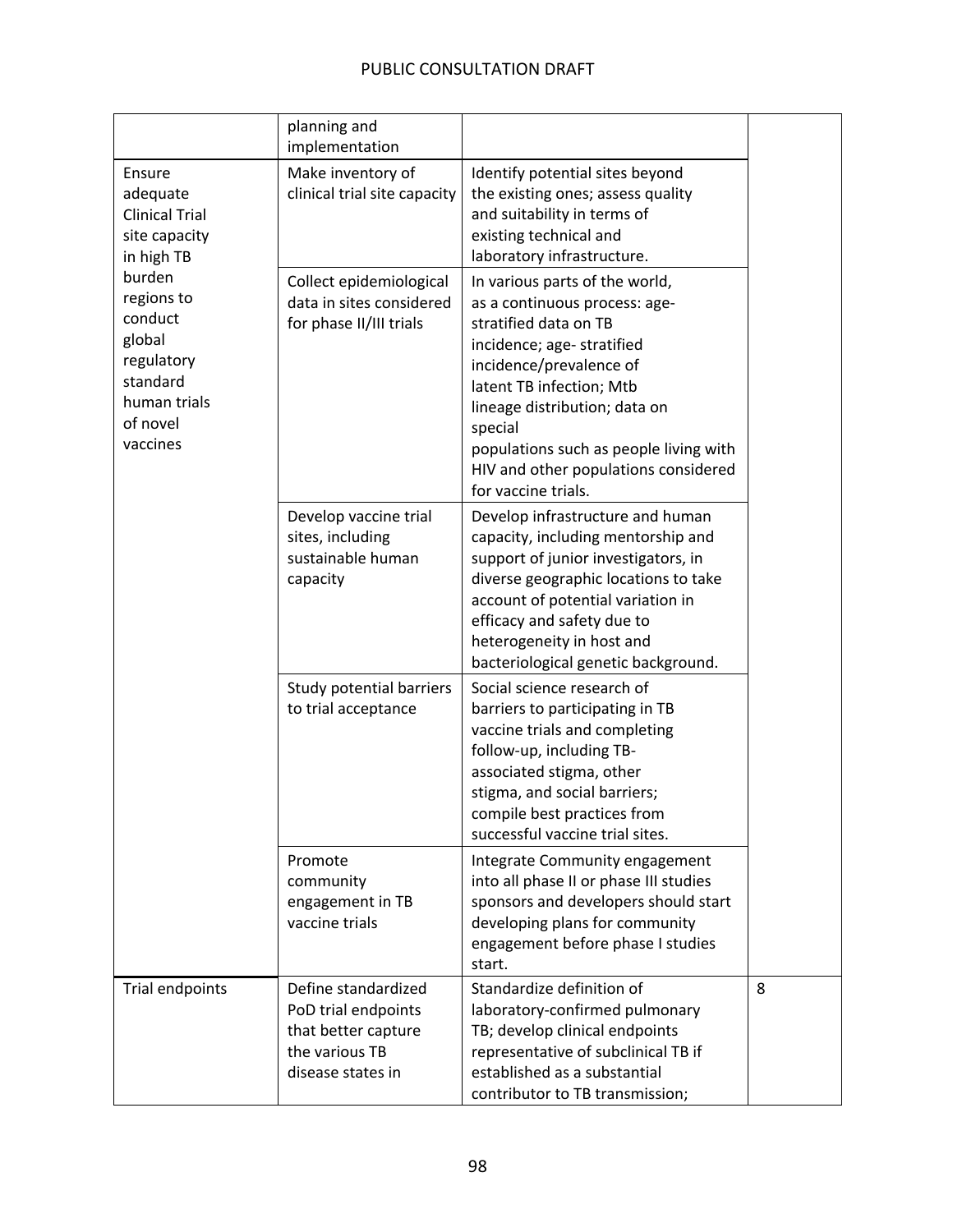|                                          | diverse target<br>populations<br>Define and develop<br>better Pol trial<br>endpoints | improve bacteriological<br>confirmation of TB disease in<br>neonates and infants and people<br>living with HIV; improve<br>bacteriological confirmation of<br>extrapulmonary disease.<br>Define an endpoint for Mtb infection<br>for establishing Pol; this endpoint<br>should differentiate Mtb infection from<br>vaccine-induced immune response.    |     |
|------------------------------------------|--------------------------------------------------------------------------------------|--------------------------------------------------------------------------------------------------------------------------------------------------------------------------------------------------------------------------------------------------------------------------------------------------------------------------------------------------------|-----|
|                                          | Quantify the clinical<br>translation of Pol into<br>PoD                              | Analyse existing and new observational<br>data; include secondary Pol endpoints<br>in phase III PoD trials, considering that<br>this quantification may be different for<br>different types of vaccines.                                                                                                                                               |     |
| Correlates of<br>protection (CoPs)       | Collect biospecimens for<br>identifying CoPs                                         | In planned and ongoing phase IIb and<br>phase III trials.                                                                                                                                                                                                                                                                                              | 800 |
|                                          | Identify CoPs for TB<br>disease                                                      | From phase IIb and phase III trials<br>that have shown protection:<br>analyse data and putative CoP<br>values from individual trials and, if<br>possible, from meta-analyses of<br>several trials.                                                                                                                                                     |     |
|                                          | Validate CoPs for TB<br>disease                                                      | Validate putative CoP identified by<br>back-translation of trial results in<br>terms of vaccine-induced response<br>and clinical protection in<br>immunogenicity studies, new trials<br>with a clinical PoD endpoint and<br>potentially controlled human infection<br>models.<br>Validate identified COP in PWHIV to<br>enable immuno-bridging studies |     |
| <b>Trial harmonization</b><br>and design | Harmonize clinical trial<br>protocols                                                | Define an agnostic trial "shell" of<br>standardized outcomes, inclusion<br>criteria and measurements for clinical<br>trials for different vaccine types. This<br>would also address secondary<br>endpoints; inclusion criteria for<br>people living with HIV infection or<br>diabetes; and standardized<br>measurements over time.                     | 7   |
|                                          | Evaluate and<br>develop new models<br>for TB vaccine<br>clinical trials with         | Phase I: explore innovative trial<br>designs that provide information on<br>the local human immune response.<br>Phase IIb/III: efficacy trials within<br>contact investigations, active case                                                                                                                                                           |     |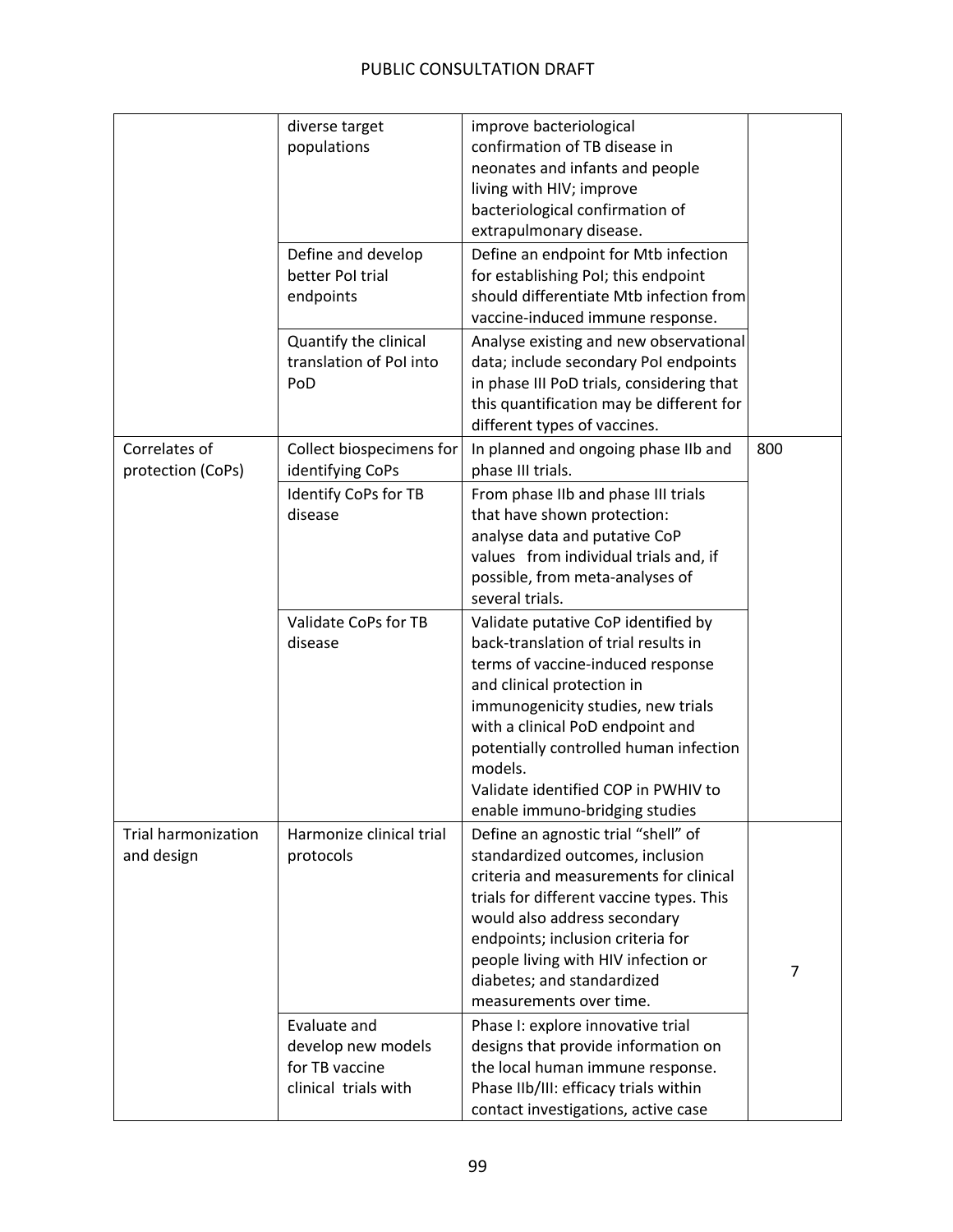|                                              | increased time-and<br>cost-efficiency                                                                                                                                         | finding programs and high-risk<br>populations; adaptive trial designs<br>for evaluating the safety,<br>immunogenicity and efficacy of<br>different vaccine types.                                                                     |     |
|----------------------------------------------|-------------------------------------------------------------------------------------------------------------------------------------------------------------------------------|---------------------------------------------------------------------------------------------------------------------------------------------------------------------------------------------------------------------------------------|-----|
| Improve preclinical<br>and clinical readouts | Standardize reagents,<br>harmonize assays and<br>benchmark relevant<br>signals by forward as<br>well as back-<br>translation/<br>verification between<br>preclinic and clinic | Gather stakeholder input and come<br>to consensus on path forward;<br>continue to expand on programs to<br>provide reagents to laboratories<br>and research facilities; develop<br>necessary assays based on<br>stakeholder consensus | 150 |

2696 2697

2698

## 2699 **Table 3a. Priorities and actions to ensure public health impact: epidemiology and modelling**

| <b>R&amp;D priority</b>                         | <b>Key actions</b>                                                                                          | <b>Comments</b>                                                                                                                                                                                                                                                                                                                                                                                             |
|-------------------------------------------------|-------------------------------------------------------------------------------------------------------------|-------------------------------------------------------------------------------------------------------------------------------------------------------------------------------------------------------------------------------------------------------------------------------------------------------------------------------------------------------------------------------------------------------------|
| Country-<br>specific data<br>and<br>projections | Conduct in-depth<br>country-specific<br>value proposition<br>analyses                                       | Assess value drivers for new TB vaccines across<br>different countries and stakeholders considering<br>preferred delivery strategies; efficacy relative to<br>safety; manufacturing, strain standardization and<br>price; willingness to pay; and cost of delivery.                                                                                                                                         |
|                                                 | Collect epidemiological<br>data at country and<br>subnational level                                         | To inform economic and impact modelling related to<br>country decisions on introduction of new TB vaccines<br>and market volumes: (sub)national TB disease and<br>infection prevalence including in specific risk<br>groups (people living with HIV, elderly);<br>identify potential target groups for<br>vaccination based on contribution to<br>transmission; map M. tuberculosis genotypic<br>variation. |
|                                                 | Modelling to define<br>vaccine development<br>investment cases and<br>country-specific<br>vaccine use cases | Modelling of implementation scenarios, the<br>epidemiological impact, cost-effectiveness and<br>budget impact in consultation with countries for<br>vaccines that are close to market introduction,<br>using<br>transmission and economic modelling as well as other<br>quantitative approaches.                                                                                                            |
| Post-licensure<br>studies                       | Develop valid<br>approaches for<br>real-life vaccine<br>scale-up studies                                    | Develop designs and validated tools for establishing<br>real-world effectiveness, safety and public health<br>impact following introduction; establish and/or<br>support post-licensure registries making use of<br>existing expertise from introduction of other                                                                                                                                           |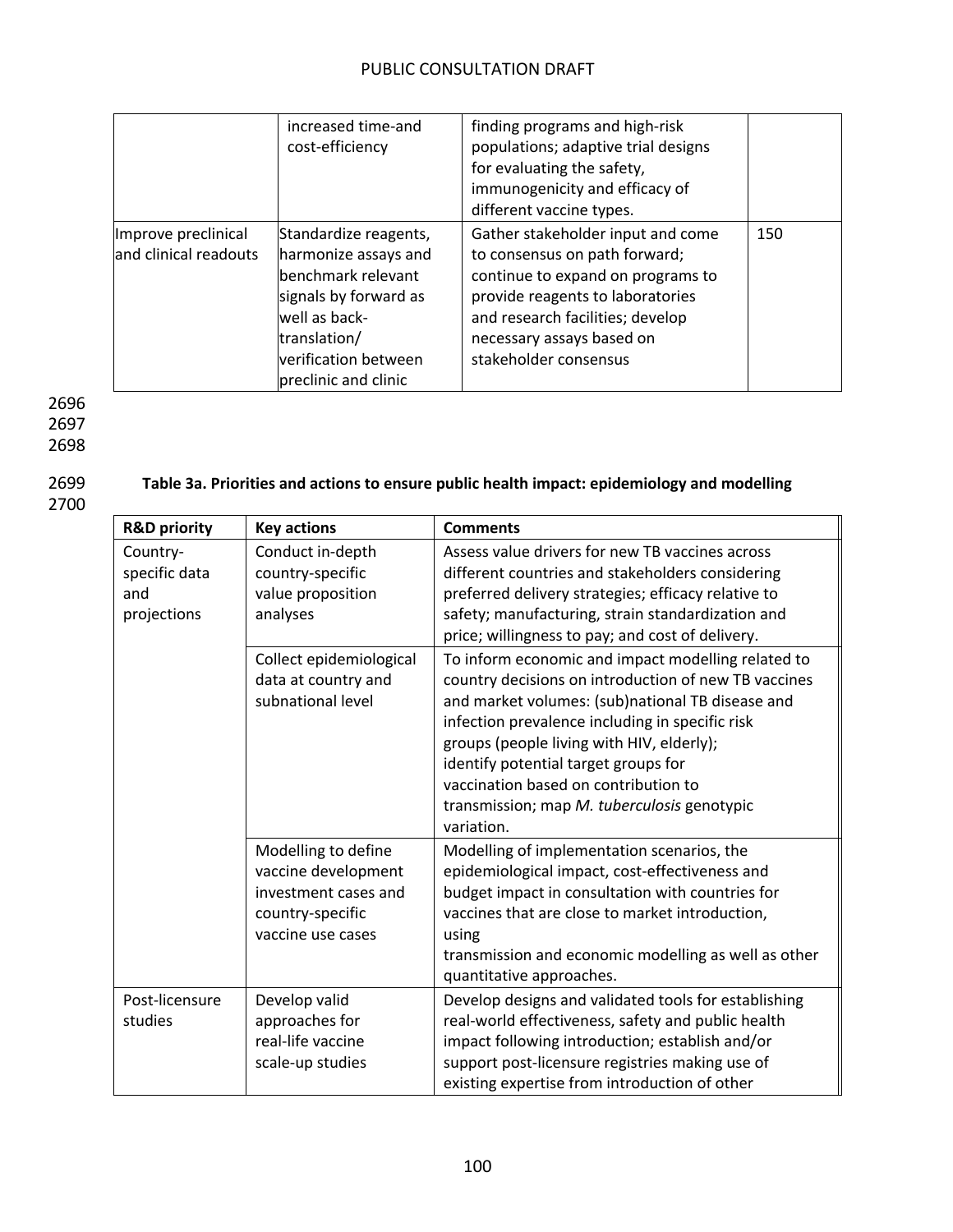|                                                                                         | vaccines; strengthen surveillance systems for<br>collection of baseline epidemiologic data.                                                                                                                                                                                                                                                                                                      |
|-----------------------------------------------------------------------------------------|--------------------------------------------------------------------------------------------------------------------------------------------------------------------------------------------------------------------------------------------------------------------------------------------------------------------------------------------------------------------------------------------------|
| Conduct post-licensure<br>evaluations of vaccine<br>effectiveness, impact and<br>safety | Real-world post-licensure studies and surveillance to<br>establish effectiveness across various subpopulations<br>(e.g., people living with HIV) and Mtb lineages;<br>effectiveness and safety when given concurrently with<br>other vaccines; safety in subpopulations (e.g.,<br>pregnant women); impact on TB disease<br>incidence; non-specific health effects for vaccines<br>replacing BCG. |

2702 Abbreviations: BCG - Bacille Calmette-Guérin, Mtb - *Mycobacterium tuberculosis,* R&D - research 2703 and development, TB - tuberculosis. 2704

## 2705 **Table 3b. Priorities and actions to ensure public health impact: research to ensure optimal implementation**

| <b>R&amp;D priority</b>                                    | <b>Key actions</b>                                                                               | <b>Comments</b>                                                                                                                                                                                                                                                                                                                                                                                                                                                                                                                                                                                                                    |
|------------------------------------------------------------|--------------------------------------------------------------------------------------------------|------------------------------------------------------------------------------------------------------------------------------------------------------------------------------------------------------------------------------------------------------------------------------------------------------------------------------------------------------------------------------------------------------------------------------------------------------------------------------------------------------------------------------------------------------------------------------------------------------------------------------------|
| Health system<br>conditions for<br>vaccine<br>introduction | Define the generic<br>public health system<br>requirements to<br>deliver a new TB<br>vaccine     | For a vaccine for adolescents and adults: determine in<br>different countries the feasibility of various strategies<br>including vaccination campaigns; conditions for<br>immunization programs to implement these<br>strategies; requirements for optimizing access for<br>different population groups; integration of TB<br>vaccination within and beyond national TB<br>programmes; and approaches to measuring vaccine<br>uptake in adolescents/adults.<br>For a vaccine for neonates and infants: determine the<br>fit in the Expanded Programme on<br>Immunization and required timing with regard to other<br>vaccinations. |
|                                                            | Conduct pre- and<br>post-introduction<br>assessments of<br>country<br>immunization<br>programmes | Assess the pre-introduction country-specific readiness<br>of immunization programmes and health systems to<br>handle, store and administer the new TB vaccine<br>(considering its characteristics, particularly for<br>delivery to adolescents and adults), to monitor<br>vaccine coverage and adverse events, and to<br>communicate adverse events.                                                                                                                                                                                                                                                                               |
| <b>Barriers and</b><br>enablers of<br>vaccine uptake       | Assess drivers of<br>acceptability and<br>uptake of new TB<br>vaccines in various<br>settings    | Social and behavioural research to determine across<br>countries and settings decision makers' and public and<br>health workers' perceptions around new vaccines,<br>related to dosing, safety concerns, religious concerns,<br>gender, use with other vaccines versus specialized                                                                                                                                                                                                                                                                                                                                                 |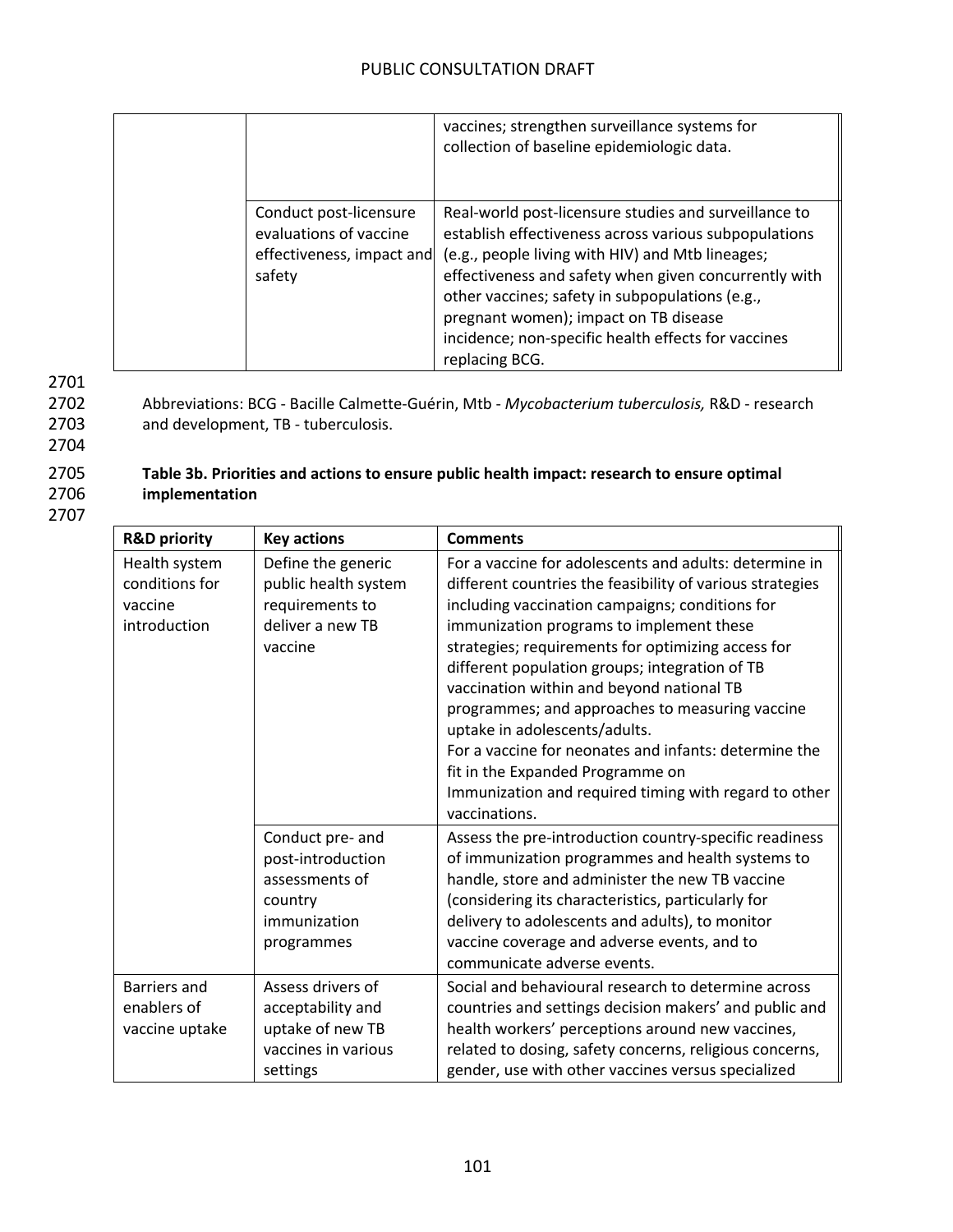|  | programmes, and for immunotherapeutic vaccines,<br>integration with TB treatment. |
|--|-----------------------------------------------------------------------------------|
|--|-----------------------------------------------------------------------------------|

2710

2709 Abbreviations: R&D - research and development, TB - tuberculosis.

### 2711 **Table 4: Priorities and actions with regard to enabling conditions for tuberculosis vaccine**  2712 **development**

| <b>Enabling priority</b>                                                          | <b>Actions</b>                                                                                                                                                                                                                                                                                                             |
|-----------------------------------------------------------------------------------|----------------------------------------------------------------------------------------------------------------------------------------------------------------------------------------------------------------------------------------------------------------------------------------------------------------------------|
| <b>Funding</b>                                                                    |                                                                                                                                                                                                                                                                                                                            |
| Attract new<br>investments in TB<br>vaccine R&D                                   | Develop a comprehensive global value proposition for TB vaccines<br>that encompasses vaccine characteristics, use case, societal value,<br>business case, investment case, and health and micro/macro-<br>economic impact assessment.                                                                                      |
|                                                                                   | Broaden the funding base with governments, charitable funders and<br>donors. Mobilize domestic R&D funding from large countries'<br>governments; get specific donors involved that could contribute to<br>funding downstream aspects of TB vaccine R&D engage with the HIV<br>and antimicrobial<br>resistance communities. |
|                                                                                   | Attract new entrants in TB vaccine R&D. Involve actors, technologies,<br>models and knowledge from outside the TB vaccine research field; funders<br>should promote such involvement in their funding programmes, e.g., in<br>the specification of calls and eligibility criteria.                                         |
| Innovate financing for<br>TB vaccine R&D                                          | Create collaborations or partnerships for joint funding of trials with<br>mechanisms for pooling resources between R&D funders, governments<br>and industry with selection procedures that are product and country<br>agnostic, and strict norms for what the funding will be used for and under<br>which<br>conditions.   |
|                                                                                   | Customize calls to the clinical development pathway through<br>options for their flexibility long term funding (e.g., ten years, with<br>intermediate go/no-go decisions) allowing consortia to adopt a<br>long-term R&D perspective for a specific candidate or approach.                                                 |
| Create mechanisms that<br>attract investment in<br>early stages of<br>development | Reduce commercial uncertainty by providing incentives for stronger<br>engagement from industry and other vaccine developers through grant<br>funding and advance market commitments with a clearly defined path to<br>commercialization, including production of a successful candidate.                                   |
|                                                                                   | Ensure that intellectual property can be used efficiently, openly, and<br>equitably to facilitate TB vaccine R&D in ways that promote collaboration<br>among universities, biotech and pharmaceutical companies, and<br>government funders.                                                                                |
| Open science                                                                      |                                                                                                                                                                                                                                                                                                                            |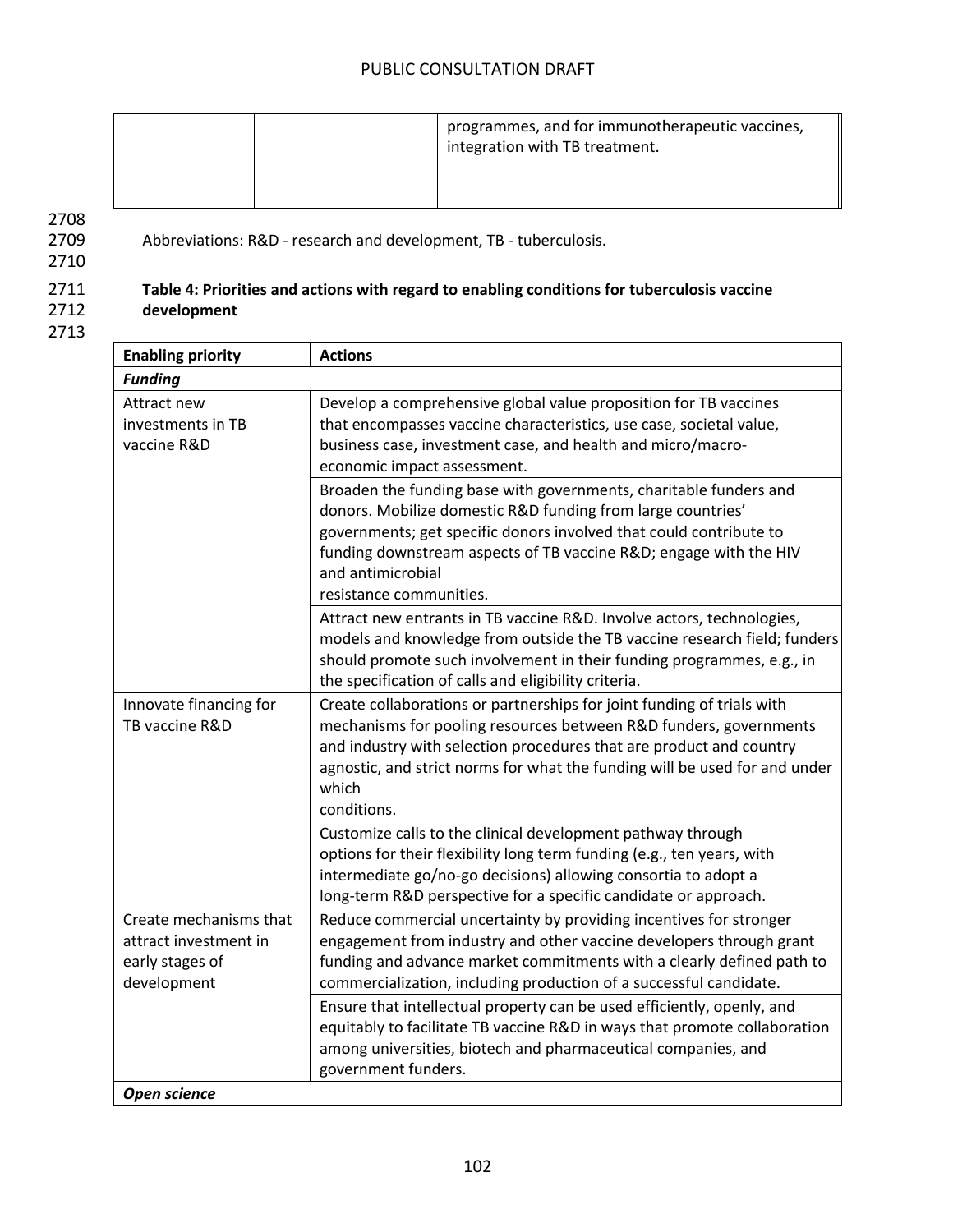| Promote timely and     | Funders and product development partnerships should require                    |  |
|------------------------|--------------------------------------------------------------------------------|--|
| open access of data,   | registration of all animal and human studies, open access                      |  |
| specimens and results  | publication of both positive and negative results, data-sharing and            |  |
|                        | posting in open access databases as condition for funding and/or               |  |
|                        | consortium membership.                                                         |  |
|                        | Biospecimens collected in clinical studies should be made available based      |  |
|                        | on peer review, overseen by an access committee. Access to                     |  |
|                        | biospecimens should not be granted on first-come first-serve basis but to      |  |
|                        | researchers with the most innovative ideas and approaches.                     |  |
|                        | Establish publicly searchable patent databases for TB vaccine research (as     |  |
|                        | exist for drug development) to promote the diffusion of knowledge by           |  |
|                        | facilitating access to the information disclosed in a patent, including        |  |
|                        | antigens, adjuvants, platforms, and processes.                                 |  |
| Create a mechanism for | Establish a platform for data sharing, starting with data from clinical        |  |
| coordinating open      | studies, including generic protocols for contextual data (e.g., for what       |  |
| science in TB          | purpose was the data collected); proper use (e.g., ethical rules,              |  |
|                        | privacy regulations) and acknowledgement of original                           |  |
|                        | collectors/contributors of the data in secondary use and publications.         |  |
|                        | Develop and coordinate systems and procedures needed for efficient data        |  |
|                        | and specimen sharing across the field of TB research and across TB             |  |
|                        | research funders.                                                              |  |
| Stakeholder engagement |                                                                                |  |
| Create a supportive    | Raise political commitment for new TB vaccines to ensure new political         |  |
| environment for TB     | commitment at country level and continue high level commitments                |  |
| vaccines               | making sure that existing commitments and defined targets are met,             |  |
|                        | based on clear communication about the need, efficacy and safety for           |  |
|                        | new TB vaccines towards policy makers, including the risk-benefit and          |  |
|                        | cost-benefit analysis of a new TB vaccine.                                     |  |
|                        |                                                                                |  |
|                        | Advocate for development and uptake of new TB vaccines with vaccine            |  |
|                        | developers and the public through positive messaging about opportunities and   |  |
|                        | actions in vaccine development.                                                |  |
|                        | Harmonize and fast-track regulatory review and local approval of vaccine trial |  |
|                        | protocols based on the example of AVAREF; establish NITAGs in                  |  |
|                        | countries that do not have them and strengthen their capacity; fast-track      |  |
|                        | regulatory approval of TB vaccines.                                            |  |
|                        | Create innovative incentives by forecasting demands from countries and         |  |
|                        | engaging multilateral funders, including GAVI, GFATM, Unitaid and CEPI in      |  |
|                        | offering novel financing mechanisms.                                           |  |
| Overcome               | Engage with end-user communities to address stigma, vaccine hesitancy          |  |
| barriers to            | and adherence; provide and communicate a convincing rationale for (high-       |  |
| delivery and           | risk) target groups to be vaccinated; involve end-user communities in the      |  |
| uptake                 | research process; build resilient information systems to counter               |  |
|                        | vaccine related misinformation and disinformation.                             |  |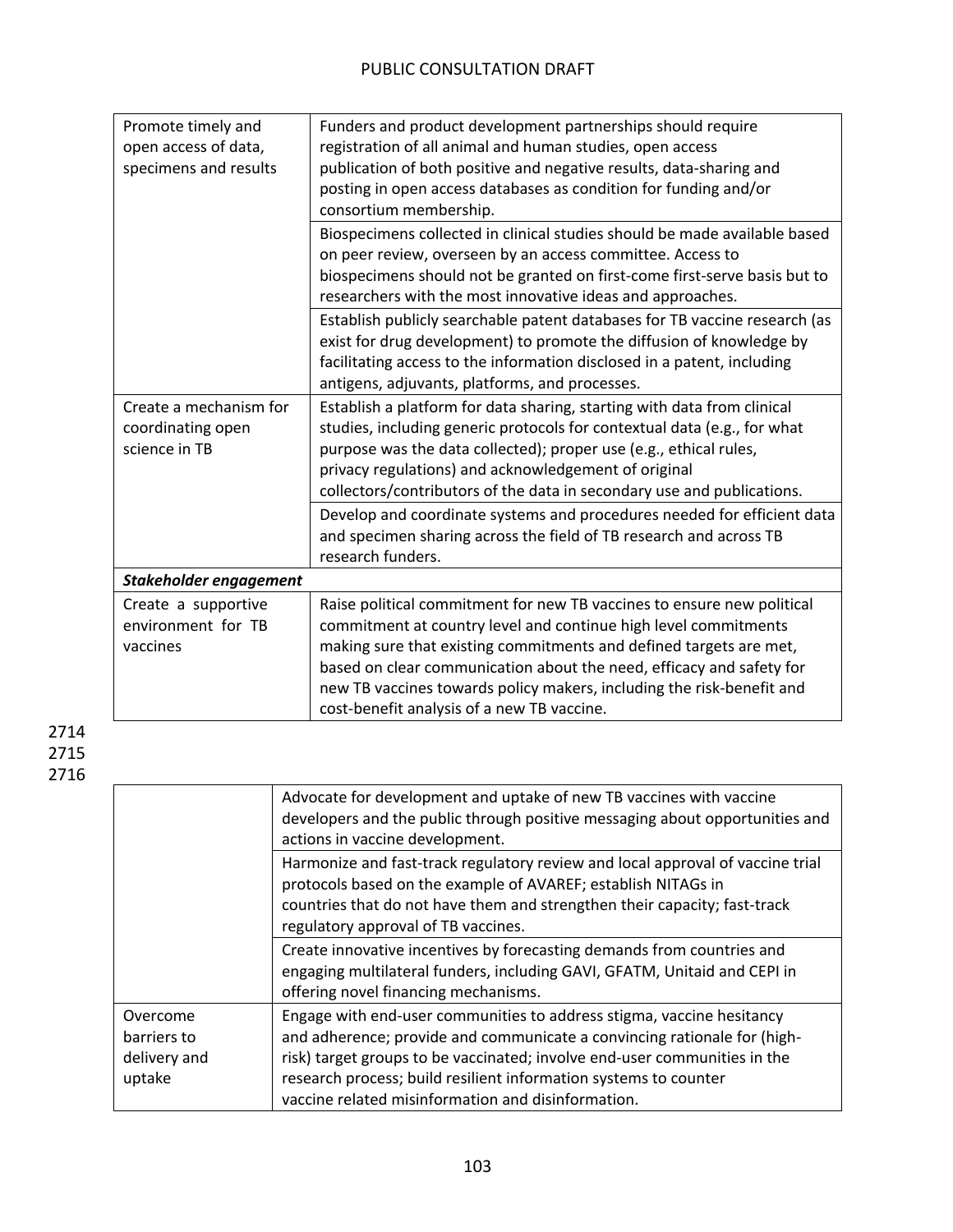|                                                | Develop approaches to community-level delivery (e.g., through community<br>health workers) to address gaps in access to vaccination; educate healthcare<br>networks, the medical community and the general public about TB vaccine<br>introduction through targeted, country-specific approaches.                                                                                             |
|------------------------------------------------|-----------------------------------------------------------------------------------------------------------------------------------------------------------------------------------------------------------------------------------------------------------------------------------------------------------------------------------------------------------------------------------------------|
| Promote TB vaccine<br>and research<br>literacy | Create a global program for community engagement and training for new TB<br>vaccines; develop mechanisms for engaging community representatives in TB<br>vaccine development; engage and educate community representatives who can<br>speak to policy makers to invest in the<br>development and introduction of new vaccines; support community<br>engagement in TB vaccine clinical trials. |
|                                                | Foster strategic and reciprocal partnerships between vaccine<br>scientists/sponsors and representatives of civil society and TB affected<br>communities to support the involvement of all parties in advocacy for new TB<br>vaccines.                                                                                                                                                         |
|                                                |                                                                                                                                                                                                                                                                                                                                                                                               |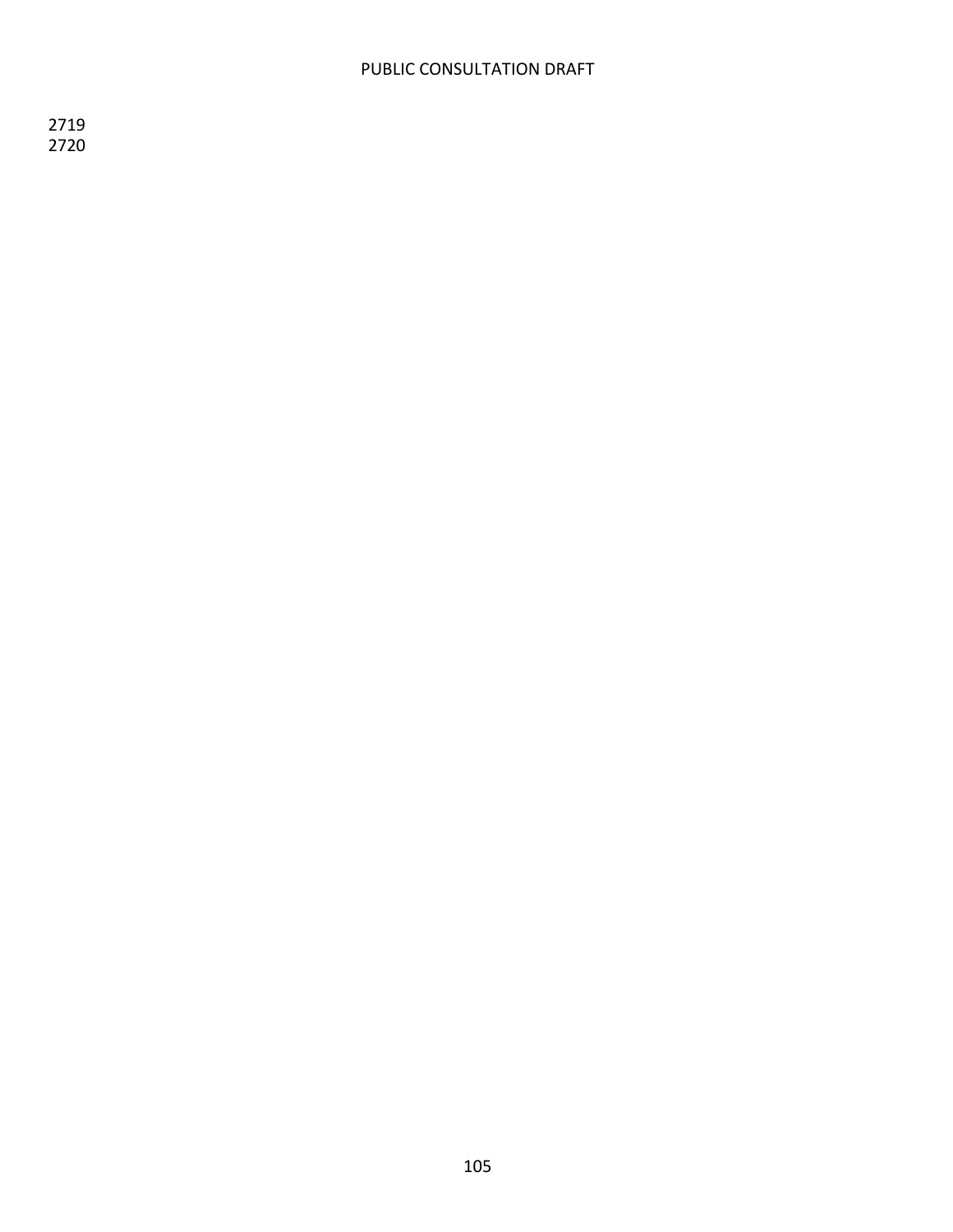| 2721<br>2722 | Meeting the unique needs of children and adolescents                                                                 |  |  |  |
|--------------|----------------------------------------------------------------------------------------------------------------------|--|--|--|
| 2723         | Research efforts directed towards TB in children and adolescents have focused mostly on finding out                  |  |  |  |
| 2724         | how to better apply existing tools. However, children and adolescents have needs that differ from those              |  |  |  |
| 2725         | of adults. For example, children have a hard time producing sputum, making them poor candidates for                  |  |  |  |
| 2726         | diagnosis using tests that require sputum collection (e.g., the rapid diagnostic test Xpert MTB/RIF).                |  |  |  |
| 2727         |                                                                                                                      |  |  |  |
| 2728         | Treatment Action Group and the Stop TB Partnership Child & Adolescent TB Working Group and                           |  |  |  |
| 2729         | Treatment Action Group have laid out a detailed agenda for child and adolescent TB R&D. Priorities                   |  |  |  |
| 2730         | include:                                                                                                             |  |  |  |
| 2731         |                                                                                                                      |  |  |  |
| 2732         | Prevention: Identify new, shorter, and simpler preventive regimens; develop a new vaccine for infants,               |  |  |  |
| 2733         | children and adolescents that improves on the current BCG vaccine.                                                   |  |  |  |
| 2734         |                                                                                                                      |  |  |  |
| 2735         | Diagnosis: Develop novel tests that are not invasive, do not rely on sputum, and can be used at the point            |  |  |  |
| 2736         | of care.                                                                                                             |  |  |  |
| 2737         |                                                                                                                      |  |  |  |
| 2738         | Treatment: Evaluate the safety and efficacy of new TB medicines in children and adolescents to                       |  |  |  |
| 2739         | determine optimal dosing; identify treatment regimens that are shorter and simpler than those                        |  |  |  |
| 2740         | currently available; and ensure that TB treatment regimens are available in child-friendly formulations.             |  |  |  |
| 2741         |                                                                                                                      |  |  |  |
| 2742         | Basic science research: Research is needed to better understand how TB affects infants, children, and                |  |  |  |
| 2743         | adolescents, including the immune response to infection and associated biomarkers that can inform the                |  |  |  |
| 2744         | development of new tools.                                                                                            |  |  |  |
| 2745         |                                                                                                                      |  |  |  |
| 2746         | Invest at least US\$800 million in basic science research.                                                           |  |  |  |
| 2747         |                                                                                                                      |  |  |  |
| 2748         | Scientists still do not fully understand how M. tuberculosis causes infection. The world would especially            |  |  |  |
| 2749         | benefit from understanding more about how the TB bacillus interacts with the body, and how the body                  |  |  |  |
| 2750<br>2751 | mobilizes a protective immune response. Gaining this understanding would help drive innovation and                   |  |  |  |
| 2752         | enhance the ability to develop new tools to prevent, diagnose and treat TB.                                          |  |  |  |
| 2753         | Basic science research is typically conducted by academic institutions, industry and public-private                  |  |  |  |
| 2754         | partnerships, which rely in a large part on public funding. At least US\$ 400 million is needed annually to          |  |  |  |
| 2755         | advance TB basic science research. This funding should be used to address priorities such as:                        |  |  |  |
| 2756         |                                                                                                                      |  |  |  |
| 2757         |                                                                                                                      |  |  |  |
| 2758         | Undertaking research to understand:                                                                                  |  |  |  |
| 2759         | how TB infection progresses to disease<br>$\circ$                                                                    |  |  |  |
| 2760         | how to predict the risk and stages of disease progression based on biomarkers<br>$\circ$                             |  |  |  |
| 2761         | how to more easily and reliably know when a person has been cured through treatment<br>$\circ$                       |  |  |  |
| 2762         | R&D infrastructure, including biorepositories (i.e., facilities for collecting, storing, processing and<br>$\bullet$ |  |  |  |
| 2763         | distributing specimens used for scientific research)                                                                 |  |  |  |
| 2764         | Developing and sustaining a larger field of TB researchers                                                           |  |  |  |
| 2765         | Improving collaboration between researchers and research centers                                                     |  |  |  |
| 2766         |                                                                                                                      |  |  |  |
| 2767         | Expand the use of operational research                                                                               |  |  |  |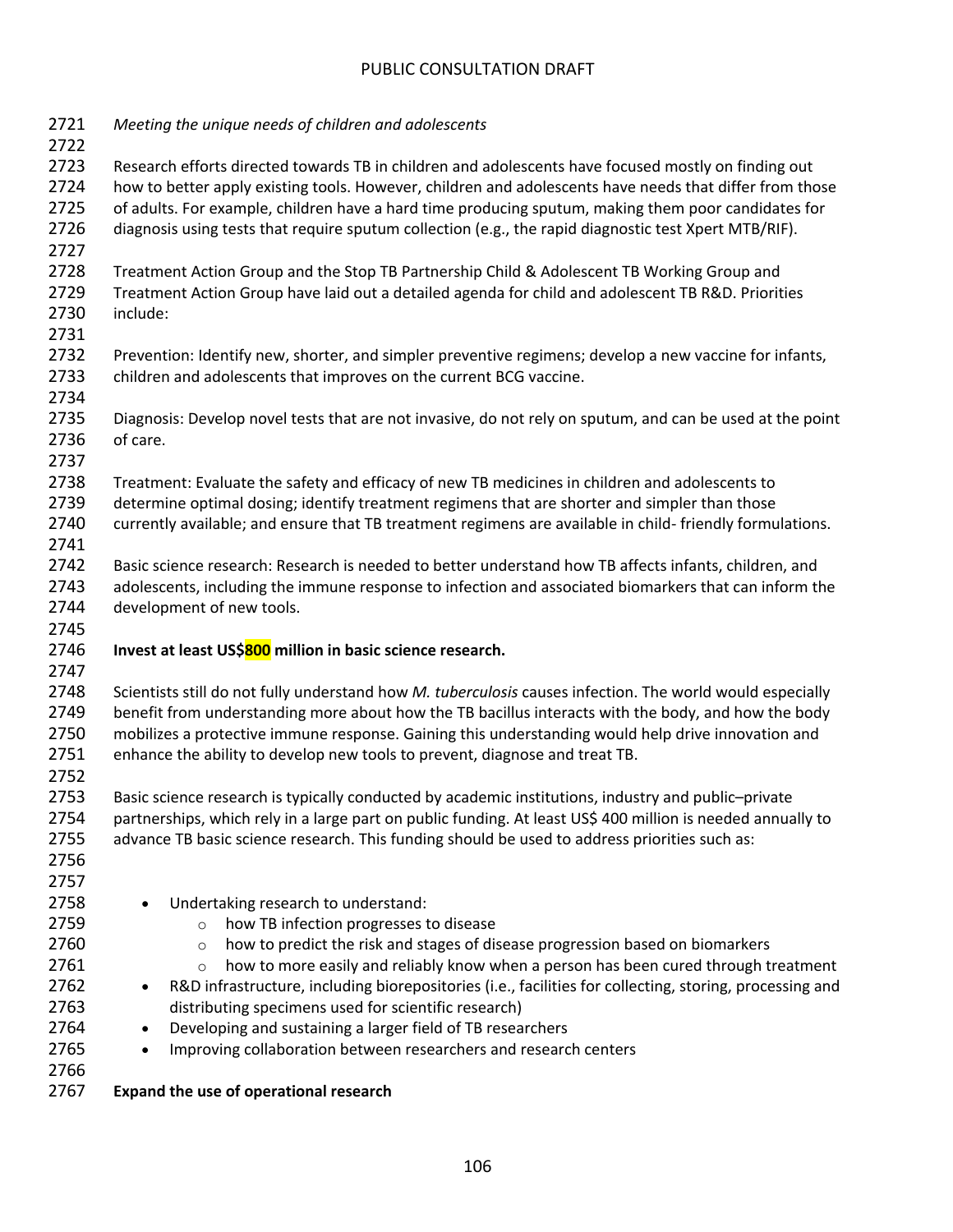| 2768 |                                                                                                           |  |  |
|------|-----------------------------------------------------------------------------------------------------------|--|--|
| 2769 | Operational research involves a wide range of research activities used to investigate strategies,         |  |  |
| 2770 | interventions, tools and knowledge that can improve the performance of health systems and                 |  |  |
| 2771 | programmes. Despite improvements in recent years, large implementation gaps still exist in the delivery   |  |  |
| 2772 | of TB care that is quality-assured and people-centred. Scaling up country-level capacity for operational  |  |  |
| 2773 | research is essential to close those gaps and to reach universal access to TB prevention, diagnosis and   |  |  |
| 2774 | treatment. Operational research is also necessary to understand how best to introduce and scale up        |  |  |
| 2775 |                                                                                                           |  |  |
|      | new tools within various populations, and how best to combine medical care with social-service support    |  |  |
| 2776 | in order to achieve the best treatment outcomes and better address the underlying factors that put        |  |  |
| 2777 | people and communities at risk of TB.                                                                     |  |  |
| 2778 |                                                                                                           |  |  |
| 2779 | Research funders should allocate specific funding for operational research, directing it as a priority    |  |  |
| 2780 | towards initiatives that will build the evidence base for informing decisions that can close              |  |  |
| 2781 | implementation gaps in LMICs.                                                                             |  |  |
| 2782 |                                                                                                           |  |  |
| 2783 | To be sustainable, operational research capacity needs to be more routinely embedded within NTPs,         |  |  |
| 2784 | with dedicated operational research professionals and resources allocated through annual budgets.         |  |  |
| 2785 |                                                                                                           |  |  |
| 2786 | Key priorities for operational research:                                                                  |  |  |
| 2787 |                                                                                                           |  |  |
| 2788 |                                                                                                           |  |  |
| 2789 | understand how TB tools are used in local contexts, informing early-stage planning for the<br>1.          |  |  |
| 2790 | introduction of new tools in order to reduce delays between licensure and effective use                   |  |  |
| 2791 |                                                                                                           |  |  |
| 2792 |                                                                                                           |  |  |
| 2793 | understand how to most efficiently and effectively conduct active case finding, an approach by<br>2.      |  |  |
| 2794 | which health systems proactively reach out to people at risk of TB and see that people receive screening, |  |  |
| 2795 | diagnosis and appropriate care and support                                                                |  |  |
| 2796 |                                                                                                           |  |  |
| 2797 |                                                                                                           |  |  |
| 2798 |                                                                                                           |  |  |
|      | improve access to treatment, care and psychosocial support, including assessing, monitoring<br>3.         |  |  |
| 2799 | and overcoming social, legal, political and economic barriers to access, for both DS- and DR-TB           |  |  |
| 2800 |                                                                                                           |  |  |
| 2801 |                                                                                                           |  |  |
| 2802 | improve access and equity for hard-to-reach populations in LMICs, which is critical to achieving<br>4.    |  |  |
| 2803 | <b>UHC</b>                                                                                                |  |  |
| 2804 |                                                                                                           |  |  |
| 2805 |                                                                                                           |  |  |
| 2806 | understand how public and private sectors can coordinate and collaborate to improve all<br>5.             |  |  |
| 2807 | aspects of accessing and delivering TB care and support                                                   |  |  |
| 2808 |                                                                                                           |  |  |
| 2809 |                                                                                                           |  |  |
| 2810 | 6.<br>optimize TB infection control in order to reduce transmission                                       |  |  |
| 2811 |                                                                                                           |  |  |
| 2812 |                                                                                                           |  |  |
| 2813 | improve methods for conducting disease surveillance, monitoring and evaluation of TB<br>7.                |  |  |
| 2814 | programmes                                                                                                |  |  |
|      |                                                                                                           |  |  |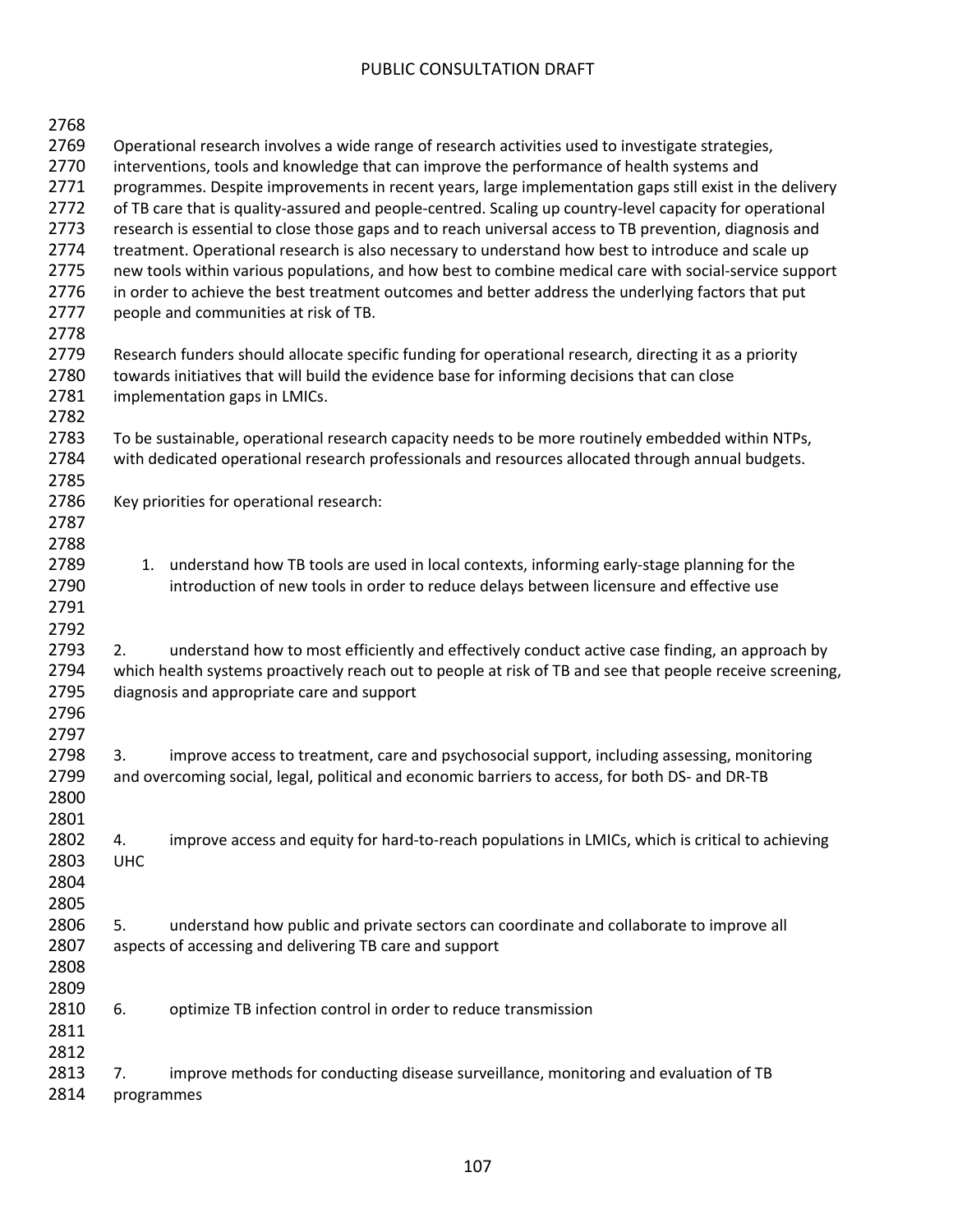| 2815<br>2816<br>2817<br>2818<br>2819                         | understand the role that TB affected communities and TB survivors can play throughout and<br>8.<br>beyond the TB cascade of care, including in TB service delivery                                                                                                                                                                                                                                                                                                                                                                                                                                                                                                                                                                                                                                         |
|--------------------------------------------------------------|------------------------------------------------------------------------------------------------------------------------------------------------------------------------------------------------------------------------------------------------------------------------------------------------------------------------------------------------------------------------------------------------------------------------------------------------------------------------------------------------------------------------------------------------------------------------------------------------------------------------------------------------------------------------------------------------------------------------------------------------------------------------------------------------------------|
| 2820<br>2821<br>2822<br>2823                                 | <b>Box: SORT-IT</b><br>TDR-a joint effort by UNICEF, UNDP, the World Bank and WHO-provides a model for supporting the<br>training of TB researchers who are working to improve TB care at the health systems level in LMICs.                                                                                                                                                                                                                                                                                                                                                                                                                                                                                                                                                                               |
| 2824<br>2825<br>2826<br>2827<br>2828<br>2829<br>2830<br>2831 | Through the Structured Operational Research and Training IniTiative (SORT IT)—a global operational<br>research partnership led by TDR in and implemented with over 60 partners—researchers are trained to<br>conduct operational research according to country priorities, build sustainable operational research<br>capacity, and make evidence-informed decisions for improving TB programme performance. Participants<br>perform classroom work, develop a research protocol and application for ethics review, receive training<br>in data management and analysis, design a data analysis plan, write and submit a paper to a peer-<br>reviewed journal, and acquire the skills and tools for improved communication of research findings (for<br>research uptake) for policymakers and stakeholders. |
| 2832<br>2833<br>2834                                         | Develop and implement digital tools.                                                                                                                                                                                                                                                                                                                                                                                                                                                                                                                                                                                                                                                                                                                                                                       |
| 2835<br>2836<br>2837<br>2838<br>2839                         | Digital health refers to using a mix of digital technologies and software applications to transform health<br>services. They can be applied to a wide range of healthcare issues, processes and functions in order to<br>improve physical and mental well-being at the individual and population levels (Table TK).<br>Scale up the use of digital health tools                                                                                                                                                                                                                                                                                                                                                                                                                                            |
| 2840                                                         | Scaling up digital health has many potential benefits:                                                                                                                                                                                                                                                                                                                                                                                                                                                                                                                                                                                                                                                                                                                                                     |
| 2841<br>2842<br>2843<br>2844<br>2845<br>2846                 | Makes health services more efficient<br>$\bullet$<br>Reduces capacity constraints in the health workforce<br>٠<br>Reduces costs for health systems and for people<br>$\bullet$<br>Improves people's access to the health system<br>$\bullet$<br>Reduces health inequities<br>$\bullet$<br>Improves health outcomes and well-being                                                                                                                                                                                                                                                                                                                                                                                                                                                                          |
| 2847<br>2848<br>2849<br>2850<br>2851<br>2852<br>2853         | Scaling up digital health in low and middle-income countries (LMICs), especially, would help address<br>staffing and resource constraints that have historically made it difficult both to deliver and to access TB<br>care. Though access to the Internet, smartphones, and other forms of technology is still relatively<br>limited in LMICs, mobile "feature" phones (i.e., phones that lack the advanced functionality of<br>smartphones but can make calls, send text messages, and access some simple Internet features through<br>a text-based interface) are extremely common. These phones can be used for digital health.                                                                                                                                                                        |
| 2854<br>2855                                                 | Box: Common types of digital health tools                                                                                                                                                                                                                                                                                                                                                                                                                                                                                                                                                                                                                                                                                                                                                                  |
| 2856<br>2857<br>2858                                         | Electronic Health Records (EHR), also known as Electronic Patient Records (EPR). These are<br>$\bullet$<br>software solutions that replace paper records with digital records. They can also facilitate digital<br>transactions.                                                                                                                                                                                                                                                                                                                                                                                                                                                                                                                                                                           |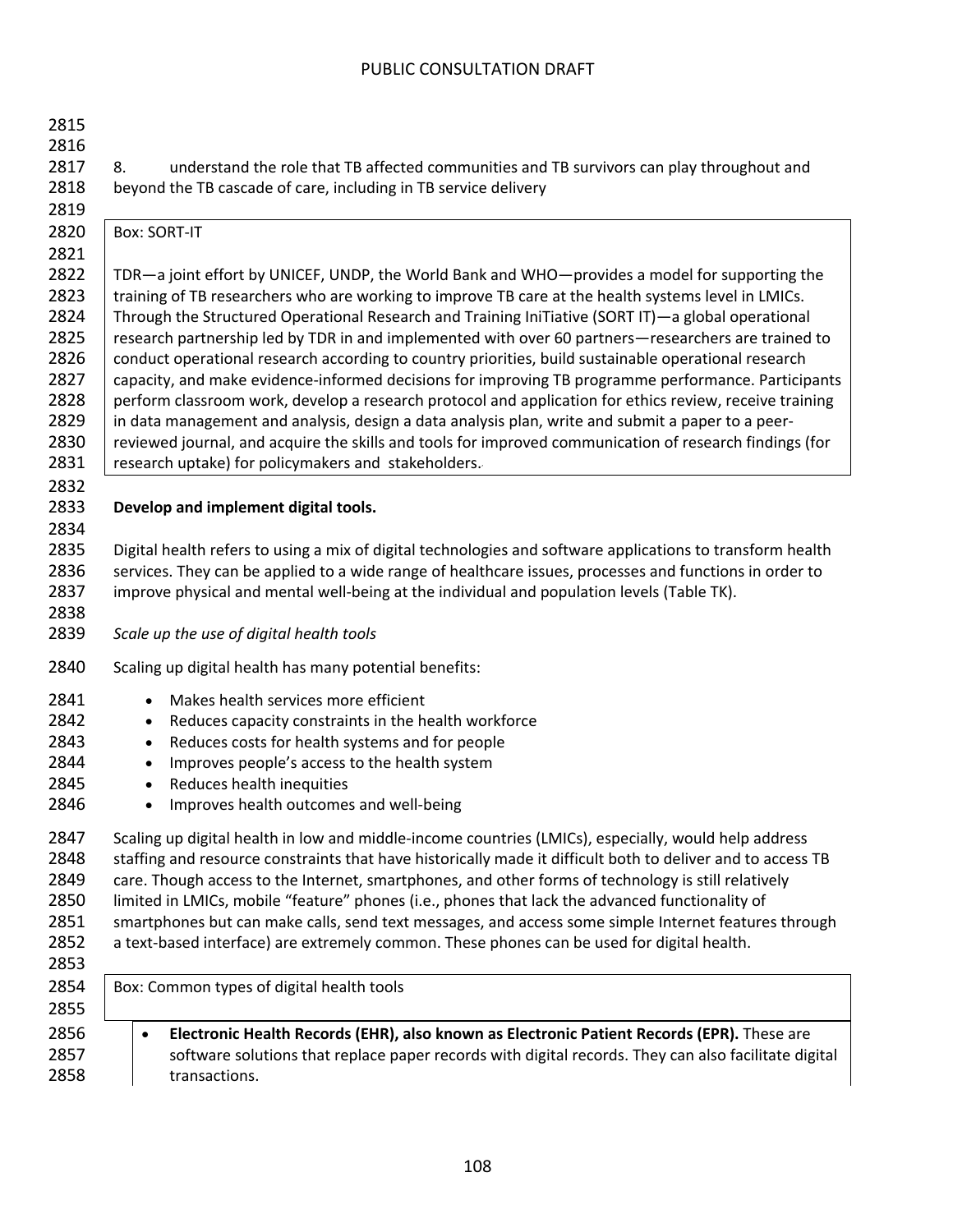| 2859 | Telecare, also known as telehealth. This refers to the delivery of healthcare (e.g., consultation,<br>$\bullet$ |  |
|------|-----------------------------------------------------------------------------------------------------------------|--|
| 2860 | treatment monitoring and support) remotely using telecommunications technology.                                 |  |
| 2861 | Digital medical electronics. These include a wide range of devices that can be used both inside<br>$\bullet$    |  |
| 2862 | or outside of a person's body. Common applications include medical imaging (e.g., digital chest                 |  |
| 2863 | x-rays) and electronic sensors (including sensors that can be ingested or implanted to monitor                  |  |
| 2864 | bodily functions).                                                                                              |  |
| 2865 | Mobile devices, services and apps. These are solutions that monitor and share health<br>$\bullet$               |  |
| 2866 | information using mobile technology. Devices are wearable. Apps appear on mobile phones.                        |  |
| 2867 | Health analytics and bioinformatics. These use powerful computing technology to analyse large<br>$\bullet$      |  |
| 2868 | amounts of data. Health analytics tends to focus on helping health program managers                             |  |
| 2869 | understand trends in real time, which helps them make better decisions that improve health                      |  |
| 2870 | care delivery and better manage disease in a population. Bioinformatics uses technology to                      |  |
| 2871 | collect and analyse large quantities of biological data, such as genomic information.                           |  |
| 2872 | Digital adherence tools. These are digital tools that support people with TB to complete a full<br>$\bullet$    |  |
| 2873 | course of appropriate treatment in a people-centred way. They can use video chat where video                    |  |
| 2874 | communication technology is available and can be appropriately organized and operated by                        |  |
| 2875 | health care providers and people receiving care. Mobile technology can also be used, including                  |  |
| 2876 | text messages or telephone calls, to provide ongoing treatment adherence support.                               |  |
| 2877 |                                                                                                                 |  |
| 2878 | If scaled up, the digital health tools that would be especially helpful for ending TB include:                  |  |
| 2879 |                                                                                                                 |  |
| 2880 | Computer-aided detection (CAD): CAD is an image-based diagnostic tool. CAD is powered by<br>$\bullet$           |  |
| 2881 | software that uses artificial intelligence (AI) to read chest x-rays for signs of TB and provide an             |  |
| 2882 | output that can be used for screening and triage.                                                               |  |
| 2883 | Diagnostics connectivity solutions: Diagnostic connectivity provides the ability for diagnostic<br>$\bullet$    |  |
|      |                                                                                                                 |  |
| 2884 | instruments to remotely share data, allowing for instant reporting of results to clinicians and                 |  |
| 2885 | databases, routine epidemiological surveillance, and real-time monitoring of diagnostic                         |  |
| 2886 | supplies.                                                                                                       |  |
| 2887 | Telemedicine that connects TB specialists with people who need care for remote consultations<br>$\bullet$       |  |
| 2888 | and treatment monitoring and support.                                                                           |  |
| 2889 | Remote adherence technologies that support people with TB to complete treatment.<br>$\bullet$                   |  |
| 2890 |                                                                                                                 |  |
| 2891 | Table XXTK. Applications of digital health solutions at different levels of the health system.                  |  |

| Health system level | Applications                                                                                                                                                                                                                           |                  |            |
|---------------------|----------------------------------------------------------------------------------------------------------------------------------------------------------------------------------------------------------------------------------------|------------------|------------|
| Population health   | Disease surveillance and forecasting<br>Population health risk management<br>Intervention selection and targeting<br>Communicating health information to the public or key populations<br>Incentivizing people to seek health services |                  |            |
| Individual health   | <b>Diagnosis</b>                                                                                                                                                                                                                       | <b>Treatment</b> | Prevention |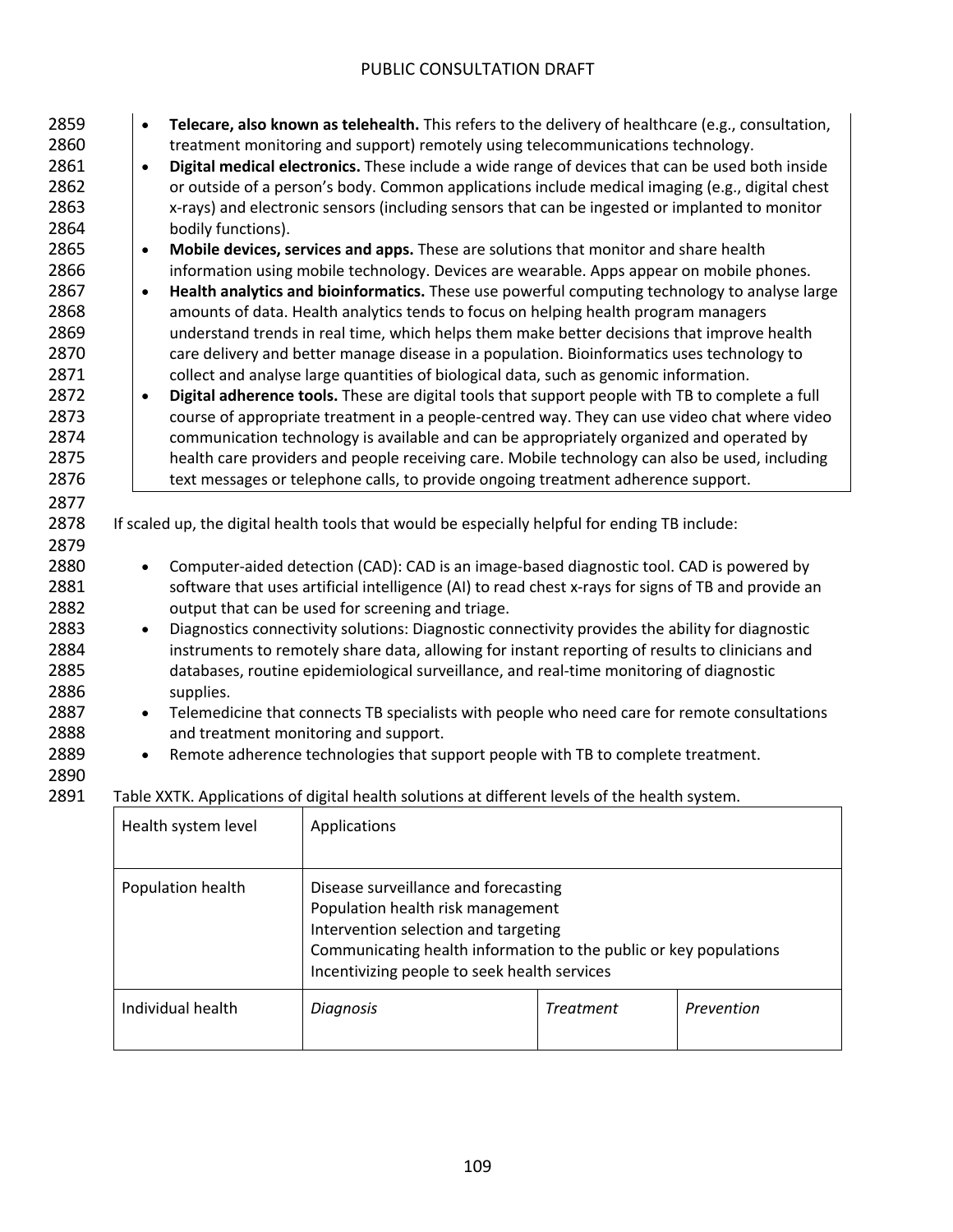|                                            | Image-based diagnosis<br>Whole genome sequencing<br>Screening and triage, including<br>self-screening<br>Monitoring health or<br>diagnostics data, including self-<br>monitoring                                                                                                   | Digital adherence<br>support<br>Drug 3D printing<br>Personalized<br>treatment<br>Telehealth | Identifying vaccine<br>candidates<br>Predicting risk of<br>disease progression |
|--------------------------------------------|------------------------------------------------------------------------------------------------------------------------------------------------------------------------------------------------------------------------------------------------------------------------------------|---------------------------------------------------------------------------------------------|--------------------------------------------------------------------------------|
|                                            | Managing referrals between points of service<br>Providing health-education content to patients and families                                                                                                                                                                        |                                                                                             |                                                                                |
| Health system                              | Real-world, real-time data collection<br>Transmitting data/medical information to healthcare providers<br>Detecting drug resistance<br>Providing training content to healthcare providers<br>Capacity planning and management<br>Quality assurance<br>Delivering supplies by drone |                                                                                             |                                                                                |
| Pharmaceutical and<br>insurance industries | Drug discovery<br>Supply chain management<br>Monitoring inventories<br>Real-world evidence collection and analysis<br>Adaptive trial design<br>Remotely monitoring clinical trials                                                                                                 |                                                                                             |                                                                                |

2892

2893 *Provide guidance for scaling up implementation of digital health tools*

2894 TB programs need to know what tools to procure and implement, where, and how. They need to know 2895 how to prioritize, how to operationalize, and how to optimize solutions. This is a complex undertaking 2896 that poses numerous challenges.

2897 Governments and technical agencies need to provide clear, up-to-date guidance for innovators,

2898 implementers and policymakers to aid them in developing, operationalizing and providing an enabling 2899 environment for digital health.

 As applications for digital health tools continue to expand, as access to information and communications technologies continue to grow in LMICs, and as AI becomes more capable, operational research will continue to be essential in order to understand how best to apply digital tools to support people with TB and improve the quality of care. Concerns remain that digital technology has the potential to replace human contact, or even be misappropriated for uses that overstep the purposes of improving support and quality of care by violating people's rights to privacy and autonomy. Therefore, it will remain essential to seek input from people with TB and survivors in designing digital health applications. Adhering to ethical standards will also remain critical in navigating issues of privacy, oversight, accountability, public trust, data governance and management in the application of digital health tools. 2909

2910 *Develop strategies for integrating digital health tools into national TB programs*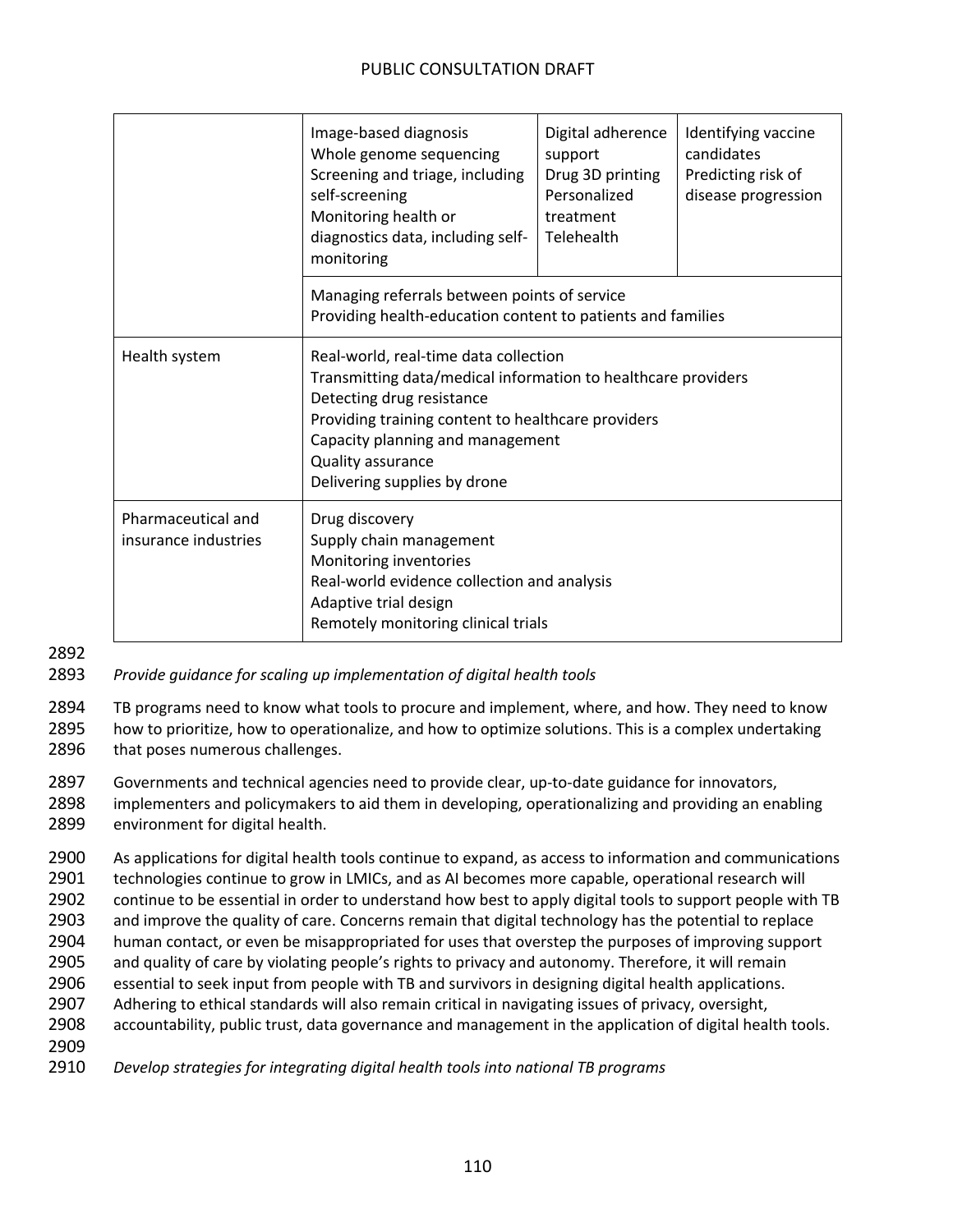With effective guidance, national TB programs would be better positioned to develop strategies for 2912 integrating digital health in their TB elimination efforts. These strategies are essential for prioritizing which tools to invest in and where, and for coordinating governments, innovators, implementers and 2914 end users in the integration process. Countries will have more technical resources that can be used for strategy development as WHO works 2916 to strengthen the evidence base for digital health in the fight against TB, evolves its guidance in line with 2917 advancements in digital health tools, provides technical assistance to countries, and supports digital 2918 health policy development. **Create a research-enabling environment** Accelerating TB R&D requires changes in the surrounding research environment that can enable major leaps in innovation. Enabling TB R&D requires improving: 2926 • support and incentive structures for researchers, including in LMICs • data-, information-, and sample/material-sharing practices 2928 • support for research centers and research collaborations 2929 • capacity to conduct clinical trials, especially in LMICs • regulations and policies that underpin R&D and product approval 2931 • strengthening advocacy for TB innovation *Develop and sustain a talented field of TB researchers* Ensuring long-term success in TB R&D will require nurturing and incentivizing researchers to focus their efforts on TB innovation, from basic science through translational research and clinical trials. Training the next generation of scientific investigators is a priority traditionally supported by mechanisms such as Wellcome Trust fellowships, National Institutes of Health (NIH) support at the pre- and post-doctoral levels, and European Union funding. These initiatives are critical but insufficient to fill the void. Both governmental and nongovernmental funders must recognize the urgent need to train and sustain 2944 the next generation of researchers, and special efforts should be made to support and strengthen the capacity of researchers in high TB burden LMICs. Support should include financial investment, proactive 2946 career support and career development activities, as well as additional opportunities for training, networking and presenting research in local, regional and global forums. These efforts should be 2948 particularly aimed at graduate, post-graduate (doctoral), and junior faculty early-career researchers. Two model initiatives are SORT-IT for operational research and ADVANCE for HIV research (see Box below). The COVID-19 pandemic has had multiple impacts on this collective investment in early career TB researchers. Firstly, resources in the form of grants and early research opportunities, which previously focused on TB and other infectious diseases have been diverted to prioritize COVID-19 research. Many TB scientists were diverted to assist with COVID-19 solutions using TB research infrastructure, including access to human cohorts and nonhuman primates, clinical operations, supply chain for lab reagents, and

biosafety level 3 facilities. Furthermore, students considering careers in infectious disease research have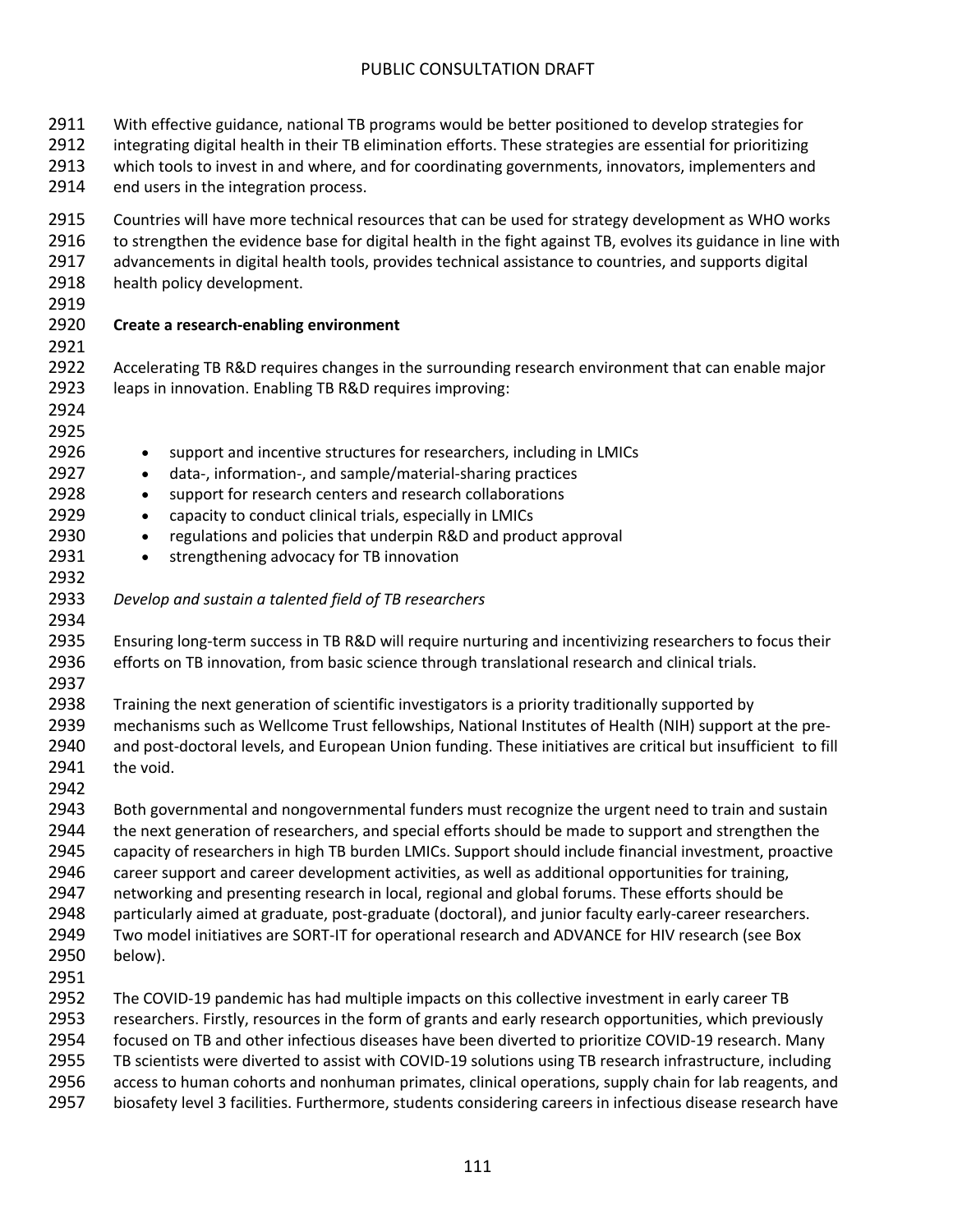2958 been attracted to study COVID-19 by its higher profile and the enormous resources devoted to it, which 2959 makes it more difficult to recruit early trainees to study TB. 2960 2961 The lockdowns and travel restrictions imposed by COVID-19 and inequitable global vaccine access have 2962 also dramatically decreased access to conferences and networking opportunities for early career 2963 investigators, impacting their ability to showcase their work to other investigators in the field, which 2964 would previously have led to collaborations and opportunities for employment and career 2965 advancement. The focus now should shift toward repurposing the expanded COVID-19 research 2966 infrastructure to other infectious diseases, particularly a high-priority respiratory disease such as TB. 2967 2968 | Box: ADVANCE 2969 2970 Supported by USAID, ADVANCE (Accelerating the Development of Vaccines and New Technologies to 2971 | Combat the AIDS Epidemic) is a multi-partner research initiative that increases the involvement of 2972 African and Indian researchers in all stages of HIV vaccine R&D. New initiatives along the lines of SORT IT 2973 | and ADVANCE, applied to TB basic science research and clinical research, would help to ensure the long-2974 term capacity for innovation in all areas of TB research. 2975 2976 *Support Open Science and Information Sharing* 2977 2978 The Roadmap for TB Vaccine Research and Development and the WHO Global Strategy for Research & 2979 Innovation identify the importance of open science and information to the R&D process. The WHO 2980 Global Strategy notes that "Sharing high-quality data…fosters scientific progress, promotes discovery…, 2981 improves future data collection methods… and allows for the analysis of similar data from multiple 2982 sources, which can subsequently inform national and global policy-making in a cost-effective and timely 2983 manner." Key actions to promote open science identified in the Roadmap are outlined in Table X. 2984 2985 Table XXTK. Key Actions to Promote Open Science, Roadmap for Research & Development of New TB 2986 Vaccines 2987 Promote timely and open access of data, Funders and product development partnerships should require registration of all animal and human studies, open access publication of both positive and

| open access of data,<br>specimens and<br>results | all animal and human studies, open access publication of both positive and<br>negative results, data-sharing and posting in open access databases as<br>condition for funding and/or consortium membership.                                                                        |
|--------------------------------------------------|------------------------------------------------------------------------------------------------------------------------------------------------------------------------------------------------------------------------------------------------------------------------------------|
|                                                  | Biospecimens collected in clinical studies should be made available based on<br>peer review, overseen by an access committee. Access to biospecimens<br>should not be granted on first-come first-serve basis but to researchers with<br>the most innovative ideas and approaches. |
|                                                  | Establish publicly searchable patent databases for TB vaccine research (as<br>exist for drug development) to promote the diffusion of knowledge by<br>facilitating access to the information disclosed in a patent, including antigens,<br>adjuvants, platforms, and processes.    |
|                                                  | Establish a platform for data sharing, starting with data from clinical studies,<br>including generic protocols for contextual data (e.g., for what purpose was                                                                                                                    |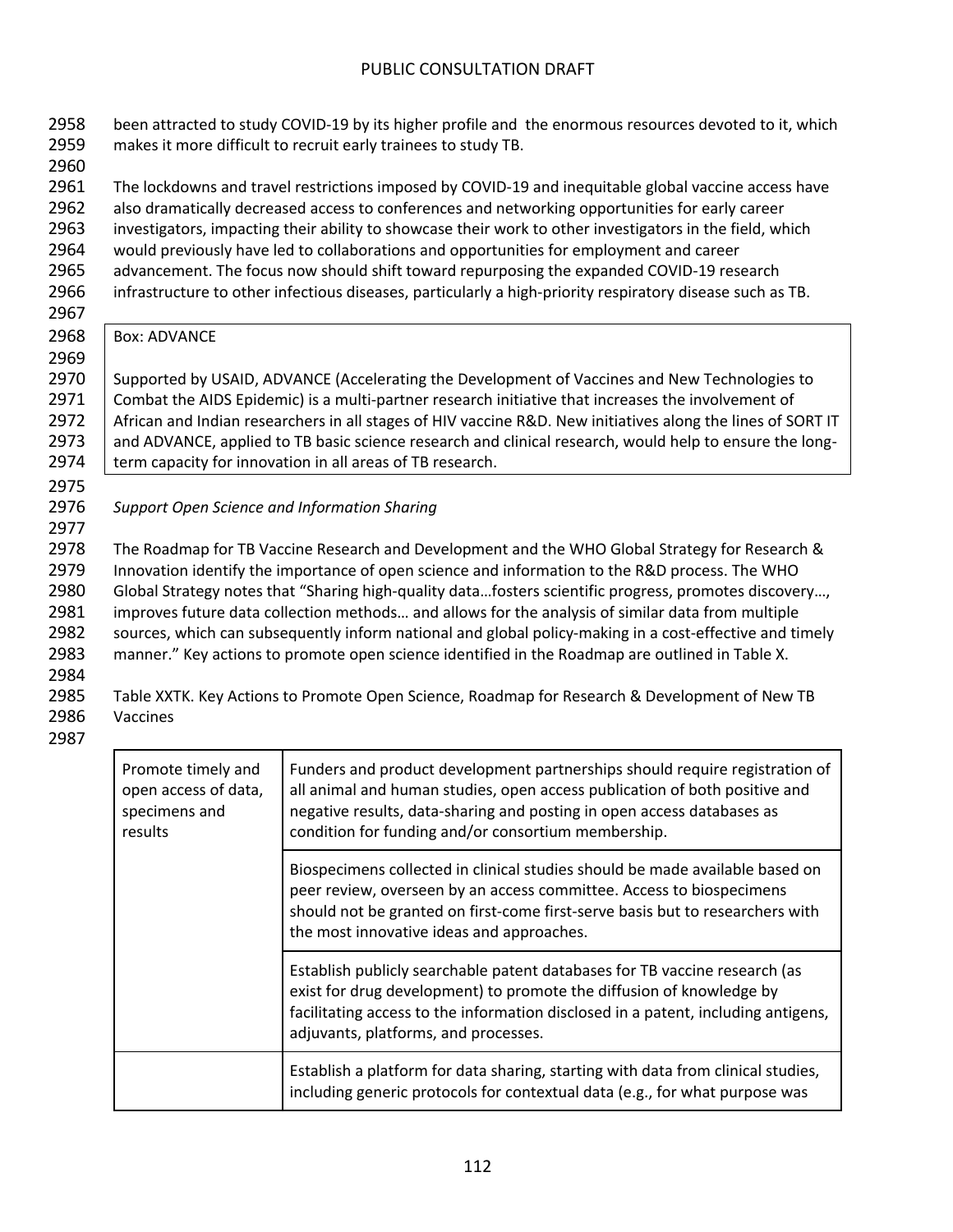| Create a mechanism<br>for coordinating open<br>science in TB | the data collected); proper use (e.g., ethical rules, privacy regulations) and<br>acknowledgement of original collectors/contributors of the data in secondary<br>use and publications. |
|--------------------------------------------------------------|-----------------------------------------------------------------------------------------------------------------------------------------------------------------------------------------|
|                                                              | Develop and coordinate systems and procedures needed for efficient data<br>and specimen sharing across the field of TB research and across TB research<br>funders.                      |

2990

2994

2989 *Increase support for research institutions, partnerships and collaborations*

2991 Research institutions urgently need more support to advance TB innovation. Below are examples of 2992 institutions, partnerships and collaborations that are key to accelerating the R&D of new TB tools. Each 2993 entity carries out its work through multisectoral collaboration.

 Product development partnerships (PDPs) remain critical to advancing R&D for new TB tools. PDPs, a type of public–private partnership, are not-for-profit organizations that work through collaborations with private-sector manufacturers, governments, NGOs and academia, and typically pool resources and technical expertise to develop and commercialize new tools. PDPs are especially important for developing new TB tools because traditional market incentives are not powerful enough to drive innovation for TB.

3001

### 3002 Table XXTK Key TB R&D entities

| Entity                                                 | Model      | Focus                               |
|--------------------------------------------------------|------------|-------------------------------------|
| <b>TB Alliance</b>                                     | <b>PDP</b> | medicines/treatment<br>regimens R&D |
| Foundation for Innovative New<br>Diagnostics (FIND)    | <b>PDP</b> | diagnostics R&D                     |
| <b>International AIDS Vaccine</b><br>Initiative (IAVI) | <b>PDP</b> | vaccines R&D                        |
| TB Vaccines Initiative (TBVI)                          | <b>PDP</b> | vaccines                            |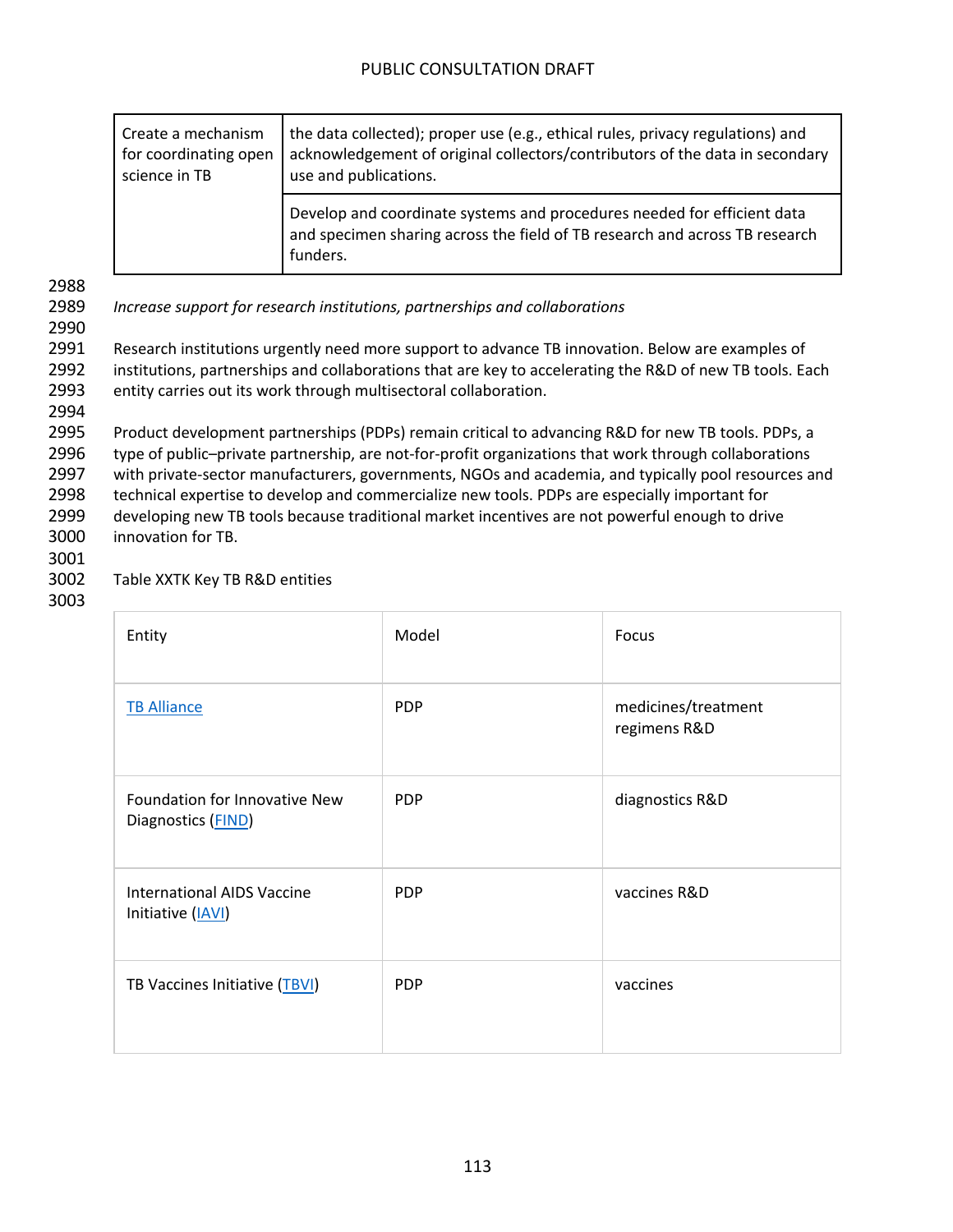| <b>TB Trials Consortium</b>                                                                      | government consortium                                                 | clinical, laboratory,<br>epidemiological research             |
|--------------------------------------------------------------------------------------------------|-----------------------------------------------------------------------|---------------------------------------------------------------|
| <b>AIDS Clinical Trials Group (ACTG)</b>                                                         | network                                                               | TB-HIV clinical trials                                        |
| <b>Medicines Patent Pool</b>                                                                     | UN-associated organization                                            | licensing                                                     |
| <b>BRICS TB Research Network</b>                                                                 | government network                                                    | basic research, R&D, clinical<br>trials, operational research |
| <b>European and Developing</b><br><b>Countries Clinical Trials</b><br>Partnership (EDCTP)        | partnership between non-<br>profit, government and<br>private sectors | R&D                                                           |
| UNITE4TB                                                                                         | government-sponsored<br>consortium                                    | treatment regimens Phase 2<br>clinical research               |
| European Regimen Accelerator for<br>TB (ERA4TB)                                                  | public-private partnership                                            | medicines/treatment<br>regimens R&D                           |
| Pan-African Consortium for the<br><b>Evaluation of Antituberculosis</b><br>Antibiotics (PANAcea) | government and EDCTP-<br>sponsored consortium                         | treatment regimens clinical<br>research                       |
| <b>PAN-TB</b>                                                                                    | philanthropic-nonprofit-<br>private-sector consortium                 | medicines/treatment<br>regimens R&D                           |
| <b>EU-PEARL</b>                                                                                  | public-private partnership                                            | clinical research platforms                                   |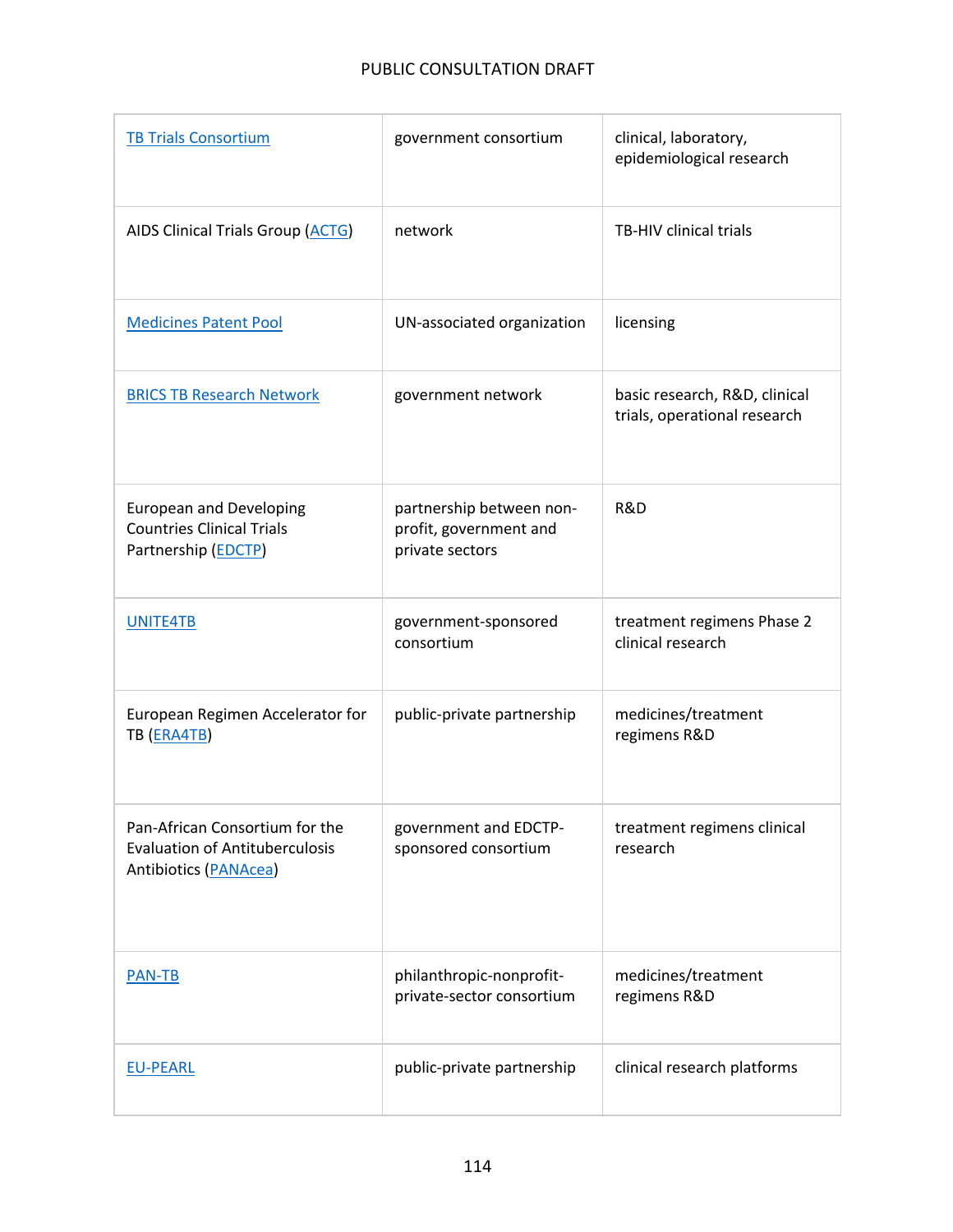| 3004<br>3005 |                                                                                                             |
|--------------|-------------------------------------------------------------------------------------------------------------|
| 3006<br>3007 | Increase site capacity for conducting clinical trials in LMICs                                              |
| 3008         | The most promising new tools for ending TB will be those that have been demonstrated to work well in        |
| 3009         | countries and settings with the highest burden of TB. This requires testing new tools in the                |
| 3010         | environments where they will be most widely used and will have the greatest impact. As new                  |
| 3011         | diagnostics, medicines, and vaccines enter late-stage trials, investment in the development of trial site   |
| 3012         | and laboratory capacity is becoming increasingly urgent. This includes investing in physical infrastructure |
| 3013         | to ensure appropriate laboratory capacity is available for large-scale trials, and in human capacity and    |
| 3014         | training to ensure that trials are conducted in accordance with Good Clinical Practice, Good Participatory  |
| 3015         | Practice and Good Laboratory Practice standards.                                                            |
| 3016         |                                                                                                             |
| 3017         | Clinical trial capacity must be developed and enhanced in multiple regions, as the efficacy of any new      |
| 3018         | tool might vary in different populations and regions. A new tool's licensure and acceptance for use can     |
| 3019         | also be affected by where it was tested.                                                                    |
| 3020         |                                                                                                             |
| 3021         | Existing clinical trial sites should be used for TB research wherever possible. Sites should be developed   |
| 3022         | with an aim toward sustaining their capacity over the long term, providing continued opportunities for      |
| 3023         | trained staff, and utilizing the developed infrastructure for other disease areas.                          |
| 3024         |                                                                                                             |
| 3025         | Barriers to conducting trials in LMICs include:                                                             |
| 3026         |                                                                                                             |
| 3027         |                                                                                                             |
| 3028         | a lack of financial and human resources<br>$\bullet$                                                        |
| 3029         | ethical and regulatory system obstacles<br>$\bullet$                                                        |
| 3030         | lack of physical research infrastructure<br>$\bullet$                                                       |
| 3031         | operational barriers<br>$\bullet$                                                                           |
| 3032         | competing demands.<br>$\bullet$                                                                             |
| 3033<br>3034 | Addressing these challenges requires steps to be taken together:                                            |
| 3035         |                                                                                                             |
| 3036         |                                                                                                             |
| 3037         | LMIC governments should invest in strengthening domestic research capacities.                               |
| 3038         | All partners should work together to strengthen international collaboration with the aim<br>$\bullet$       |
| 3039         | to improve or create new systems for conducting clinical trials in LMICs.                                   |
| 3040         | Research funders should promote investigator-driven research by local researchers in LMICs.<br>$\bullet$    |
| 3041         | Research organizations should strengthen their engagement of affected communities in trial<br>$\bullet$     |
| 3042         | design and execution as laid out in the Good Participatory Practice Guidelines for TB Drug Trials           |
| 3043         | and the Good Participatory Practice Guidelines for TB Vaccine Research 2017.                                |
| 3044         |                                                                                                             |
| 3045         | Ensure an efficient and predictable regulatory and policy environment                                       |
| 3046         |                                                                                                             |
| 3047         | A frequent obstacle to accessing new tools is the lack of transparency in the national registration         |
| 3048         | process. When registering medicines, for example, there is often no forum for interaction between the       |
| 3049         | drug sponsor applicant, regulatory authorities, and communities. The present lack of regulatory             |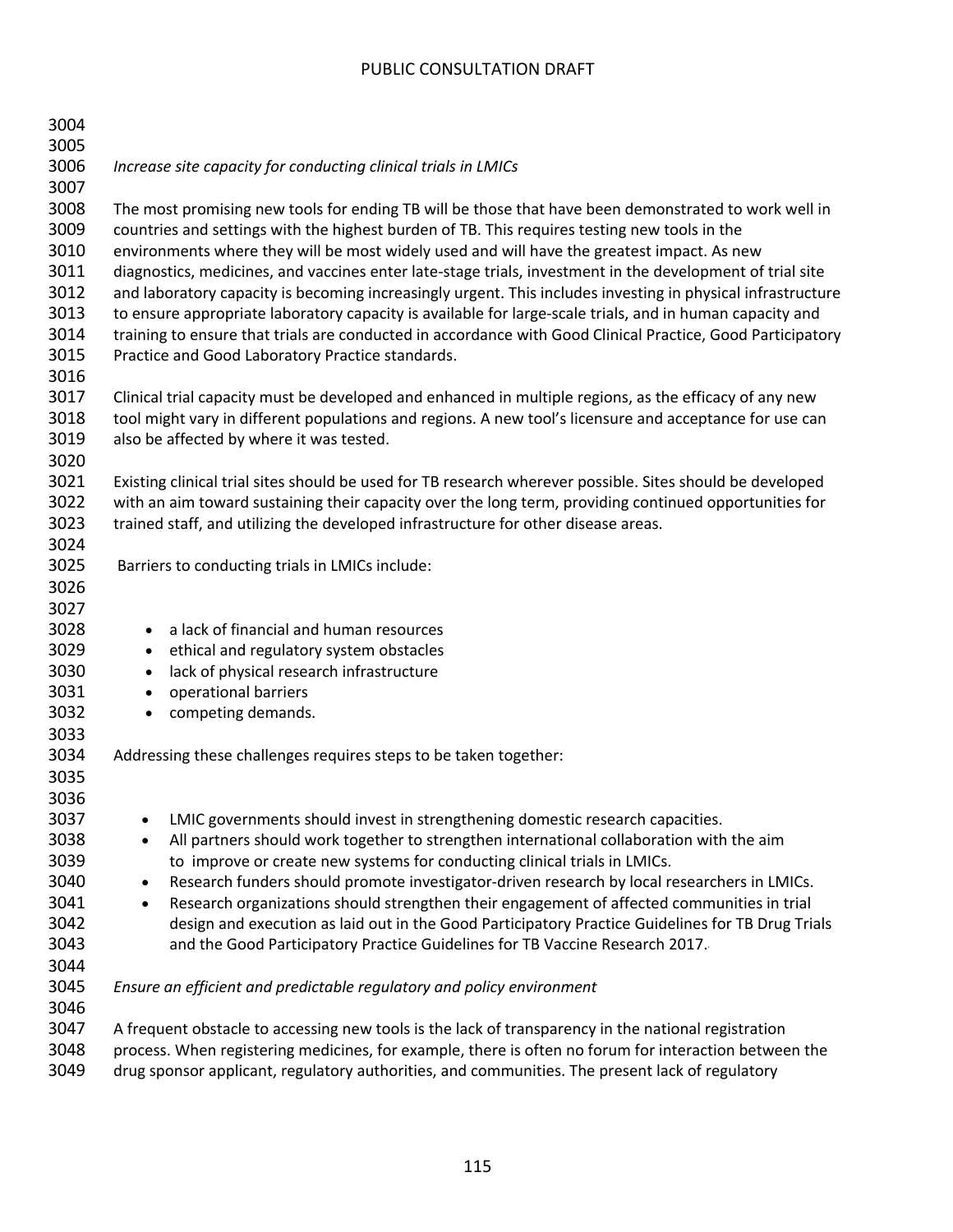harmonization has resulted in staggered, country-by-country approval procedures for new tools, resulting in deadly delays.

 Country governments should build their capacity to evaluate new tools that have already been tested in other countries, allowing those that are shown to be safe and effective to be imported for use. WHO- issued guidance can support and expedite country policy-setting and adoption of new tools, particularly in countries without rapid regulatory processes. One other potential solution is to help expedite TB research by streamlining and harmonizing regulatory processes from clinical development to regulatory submission and regional approval.

## **Apply access principles in rolling out and optimizing the use of new tools**

 Any time lost between the licensure of a new tool and people in need being able to use it leads to unnecessary suffering and loss of life. With proper planning and a strategic, evidence-based approach to access and optimization of use, people can get the most value and benefit from new tools. The following section lays out activities that national governments should undertake to scale up access and understand the most effective ways of deploying new tools within the health system. 

 The Universal Declaration of Human Rights, the International Covenant on Economic, Social and Cultural Rights, and the Declaration of the Rights of People Affected by Tuberculosis uphold the rights of people to enjoy the benefits of scientific progress and its applications. In keeping with these rights, the accessibility of new TB tools needs to be considered from the outset of the R&D process.

 The accessibility of new tools is intimately tied to how R&D is financed and conducted, including incentive strategies, policies of research funders, governance of research institutions, and the values, norms and standards that guide R&D. As the UN Political Declaration on TB states, TB R&D should be "needs-driven, evidence-based, and guided by the principles of affordability, effectiveness, efficiency and equity". These principles should guide R&D from the earliest point in the R&D process. 

 While there are important areas of progress, TB R&D has long been underfunded. Given TB's public health significance as an airborne communicable disease that is responsible for more deaths than any other single infectious agent, where discrimination is both a cause and a consequence of the disease, and where large numbers of people in poor and marginalized populations are chiefly affected, states have an obligation to promote the development of new diagnostics, treatment regimens and vaccines, including through robust international cooperation, and to ensure access for all. 

 The UN Committee on Economic, Social and Cultural Rights has defined the right to health to include the availability, accessibility, acceptability and quality of health-related goods and services, where:

- 
- 
- 
- 

3090 • availability requires making health goods and services available in sufficient quantity;

 • accessibility involves four elements, all of which require attention be paid to how they impact key populations: non-discrimination, physical accessibility, affordability and access to information;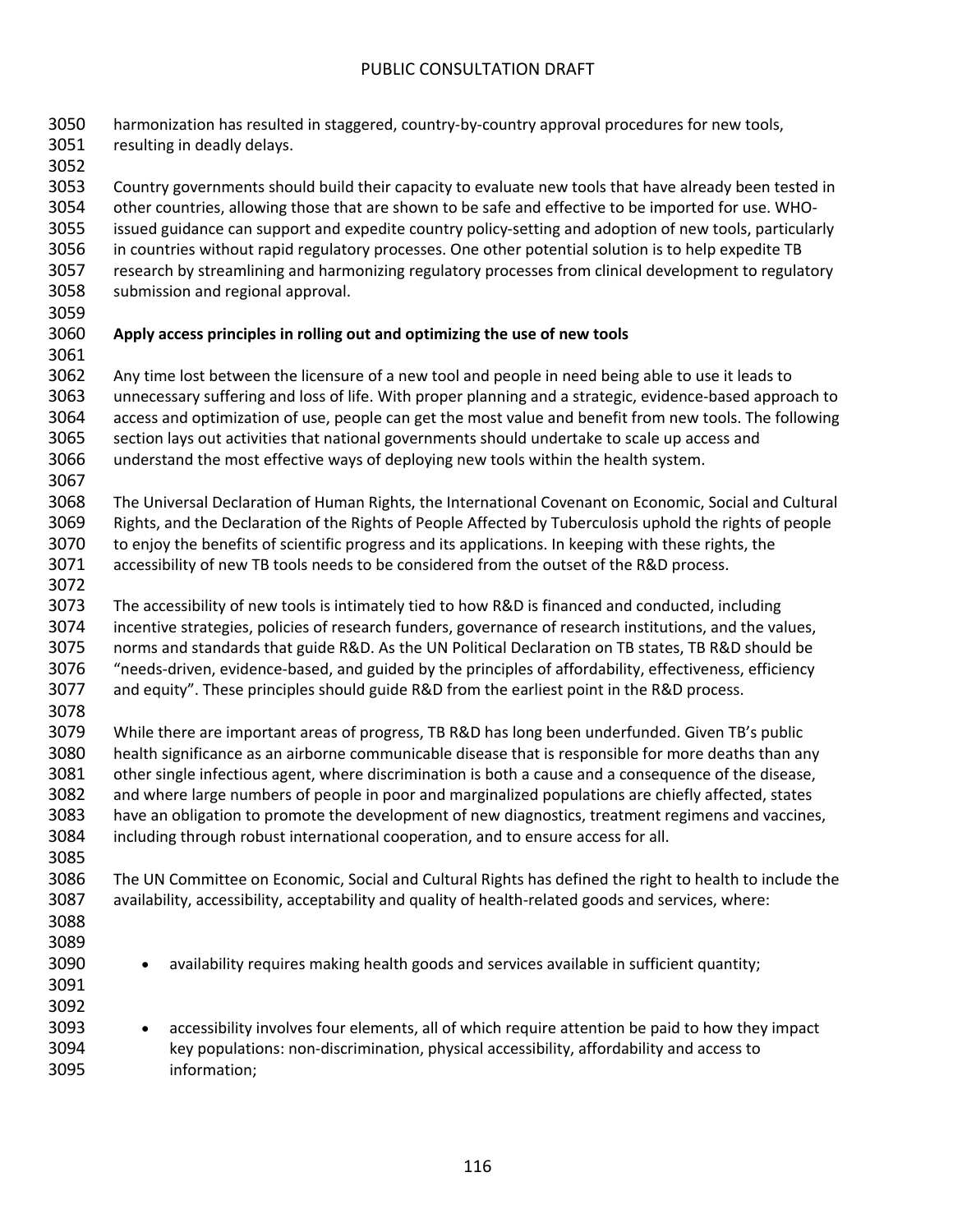| 3096<br>3097<br>3098<br>3099<br>3100<br>3101 | acceptability requires all health facilities, goods and services to be respectful of medical ethics<br>$\bullet$<br>and culturally appropriate, sensitive to sex and life-cycle requirements, as well as designed to<br>respect confidentiality while improving the health status of people;                                                                                                                                                                              |
|----------------------------------------------|---------------------------------------------------------------------------------------------------------------------------------------------------------------------------------------------------------------------------------------------------------------------------------------------------------------------------------------------------------------------------------------------------------------------------------------------------------------------------|
| 3102<br>3103<br>3104<br>3105                 | quality requires goods and services to be scientifically and medically appropriate and of good<br>$\bullet$<br>quality.                                                                                                                                                                                                                                                                                                                                                   |
| 3106<br>3107<br>3108<br>3109                 | It is essential that all stakeholders involved in promoting and carrying out TB R&D design and implement<br>their activities in ways that respect, protect and ensure these rights-based principles at every stage in<br>the R&D process, including the delivery of new tools.                                                                                                                                                                                            |
| 3110<br>3111                                 | Apply best practices in community engagement throughout the R&D process                                                                                                                                                                                                                                                                                                                                                                                                   |
| 3112<br>3113<br>3114<br>3115<br>3116<br>3117 | Researchers and research institutions must embrace the involvement of communities as a standard part<br>of the R&D process. Best practices should be followed for engaging TB-affected communities within all<br>research activities and within decision-making bodies and fora. The International Ethical Guidelines for<br>Health-related Research Involving Humans establishes universal principles for engaging communities in<br>research activities, advising that: |
| 3118<br>3119<br>3120<br>3121<br>3122         | "Researchers, sponsors, health authorities and relevant institutions should engage potential participants<br>and communities in a meaningful participatory process that involves them in an early and sustained<br>manner in the design, development, implementation, design of the informed consent process and<br>monitoring of research, and in the dissemination of its results."                                                                                     |
| 3123<br>3124<br>3125<br>3126<br>3127         | Specifically related to TB, research institutions should consult the Good Participatory Practice Guidelines<br>for TB Vaccine Research and Good Participatory Practice Guidelines for TB Drug Trials, which help to<br>facilitate effective engagement with affected communities and stakeholders at all stages of the research<br>process.                                                                                                                               |
| 3128<br>3129<br>3130<br>3131<br>3132<br>3133 | Engaging communities in research also fulfills a key guideline in WHO's Ethics Guidance for the<br>Implementation of the End TB Strategy: "Community members should have the opportunity to<br>participate in research beyond their role as potential trial participants. This participation should extend<br>throughout each stage of the research process, from the design and conduct of studies to the<br>dissemination of results."                                  |
| 3134<br>3135<br>3136<br>3137<br>3138         | Community participants should be from the geographic area where the research is being conducted.<br>They can be a subpopulation among the participants recruited and can include groups within the<br>broader society who have a stake in the outcomes of the research. Key populations are discussed in<br>Chapter 7.                                                                                                                                                    |
| 3139<br>3140<br>3141                         | These groups must be engaged and their capacity strengthened as a priority in all aspects of research<br>activities. Community engagement must be human-rights-based, gender-sensitive and people-centred.                                                                                                                                                                                                                                                                |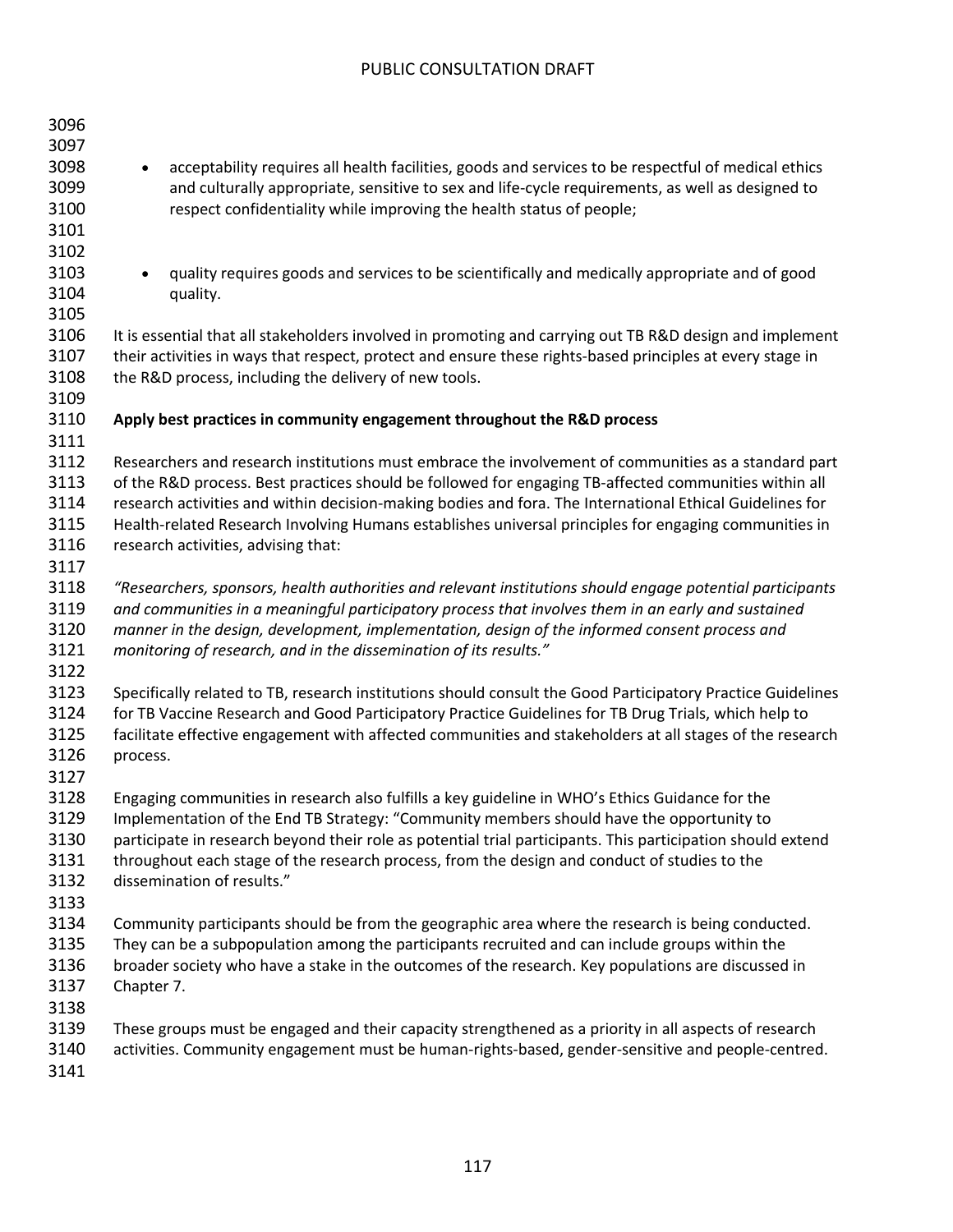| 3142 | Communities should be consulted early in the research process, before a study is even initiated, to         |
|------|-------------------------------------------------------------------------------------------------------------|
| 3143 | inform the research design. Community engagement should then remain ongoing through established             |
| 3144 | modes of communication between researchers and community members.                                           |
| 3145 |                                                                                                             |
| 3146 | Engaging with communities in all aspects of R&D also creates new groups of informed people who can          |
| 3147 | advocate for TB R&D. People affected by TB, particularly TB survivors, must be engaged as experts in this   |
| 3148 | space.                                                                                                      |
| 3149 |                                                                                                             |
| 3150 | TB-affected communities can play a key role in monitoring the outputs of research, helping to ensure        |
| 3151 | that the benefits of scientific progress are accessible to all people, free from stigma and discrimination, |
| 3152 | irrespective of how they individually identify or where they live. TB-affected communities can also         |
| 3153 | champion enhanced research on the successes and benefits of TB community-based service delivery,            |
| 3154 | advocacy, and monitoring for social accountability.                                                         |
| 3155 |                                                                                                             |
| 3156 | Community advocates play a critical role in research. They are uniquely placed to document, monitor         |
| 3157 | and analyse the intersectionality between social determinants of health and effective TB responses.         |
| 3158 | Their increased engagement stems from community demands for self-determination and meaningful               |
| 3159 | participation in the TB response.                                                                           |
| 3160 |                                                                                                             |
| 3161 |                                                                                                             |
| 3162 | Box: Models of community engagement in research                                                             |
| 3163 |                                                                                                             |
| 3164 | Community Advisory Boards (CABs): Research entities can establish CABs to ensure that community             |
| 3165 | voices, needs and priorities are reflected at each stage of the research process, from designing studies    |
| 3166 | and conducting trials to disseminating results and working to translate results into policy change.         |
| 3167 |                                                                                                             |
| 3168 | Community-based participatory research (CBPR): In the CBPR model, community members and                     |
| 3169 | researchers collaborate on all aspects of a research project, and community members work with               |
| 3170 | scientists as equal partners. The CBPR model is grounded in principles of collaborative and equitable       |
| 3171 | community engagement in research and shared ownership of research issues, processes and products.           |
| 3172 |                                                                                                             |
| 3173 | <b>Strengthen advocacy for TB innovation</b>                                                                |
| 3174 |                                                                                                             |
| 3175 | Implementing the priority actions above will only be possible with powerful advocacy. Informed by the       |
| 3176 | Global Plan and the WHO Global Strategy for TB Research and Innovation, TB researchers, civil society,      |
| 3177 | affected communities and survivors must work together to advocate for R&D funding, for the actions          |
| 3178 | that contribute to a research-enabling environment, and for equitable access to the products and            |
| 3179 | benefits created through innovation.                                                                        |
| 3180 |                                                                                                             |
| 3181 | Priorities for strengthening advocacy for TB R&D include improving research literacy among the              |
| 3182 | advocacy community, building advocacy skills among TB researchers, and strengthening collaboration          |
| 3183 | between researchers and advocates.                                                                          |
| 3184 |                                                                                                             |
| 3185 | Improving research literacy among the advocacy community                                                    |
| 3186 |                                                                                                             |